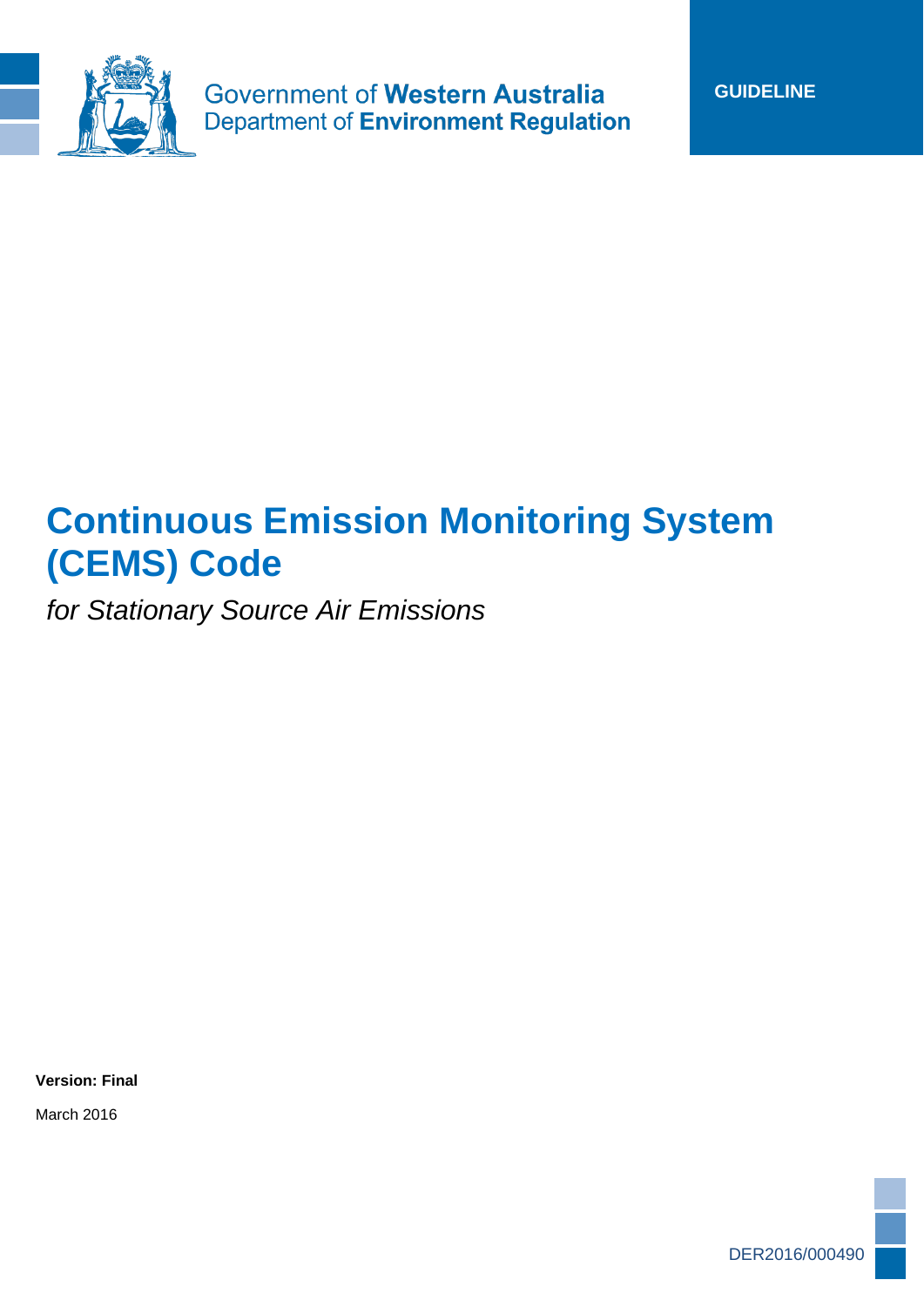#### **Produced and published by**

Department of Environment Regulation 168 St Georges Terrace, Perth, Western Australia

#### March 2016\*

\* This document was first published in October 2006. Technical content has not been updated at this time.

#### **Copyright © State of Western Australia 2016**

All material is the copyright of the State of Western Australia. Permission is not given for any commercial use or sale of this material. No part of the contents of the publication may be reproduced by any process, electronic or otherwise, distributed, adapted, broadcast, performed in public or communicated to the public without the written consent of Department of Environment Regulation, except as permitted under the *Copyright Act 1968*.

#### **Disclaimer**

The information contained in this document is provided by Department of Environment Regulation in good faith. However, there is no guarantee of the accuracy of the information contained in this document and it is the responsibility of users to make their own enquiries as to its accuracy, currency, relevance and correctness.

The State of Western Australia and Department of Environment Regulation and their servants and agents expressly disclaim liability, in negligence or otherwise, for any act or omission occurring in reliance on the information contained in this document, or for any incident or consequential loss or damage of such act or omission.

The State of Western Australia is committed to providing quality information and has made every attempt to ensure the accuracy, currency, reliability and correctness of the information contained in this document. However, changes in circumstances and legislation after the time of publication may impact on the correctness or quality of this information.

In addition the accuracy, currency, reliability and correctness of links or references to information sources referred to or provided by third parties is outside the control of State of Western Australia and it is therefore the responsibility of the user to make their own decisions on information found on those external sites. Confirmation of any of the information provided in this document may be sought from the relevant originating bodies or the department providing the information; however, users of this material should verify all relevant representations, statements and information with their own professional advisers.

The State of Western Australia and Department of Environment Regulation reserve the right to amend the content of this document at any time without notice.

The information contained in this document is general. It does not constitute, and should be not relied on as legal advice. The State of Western Australia recommends seeking advice from a qualified lawyer on the legal issues affecting you before relying on this information or acting on any legal matter.

#### **Questions regarding this report should be directed to:**

Department of Environment Regulation Locked Bag 33 Cloisters Square PERTH WA 6850 Phone: +61 8 6467 5000 Fax: +61 8 6467 5562 Email: [info@der.wa.gov.au](mailto:info@der.wa.gov.au) Web: [www.der.wa.gov.au](http://www.der.wa.gov.au/) 

#### **Accessibility**

This document is available in alternative formats and languages on request.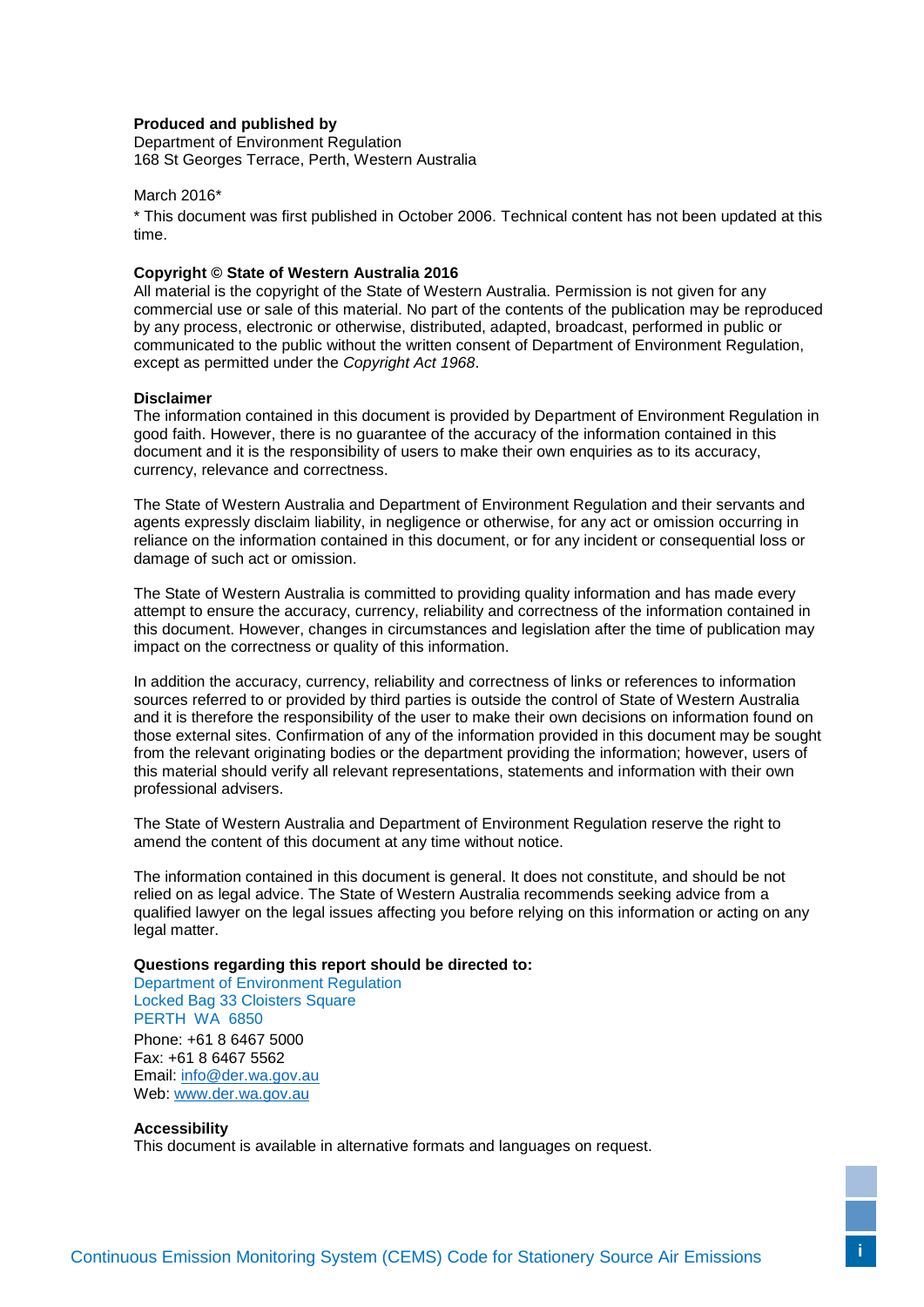# **Contents**

| 1.1            |                                                                            |  |
|----------------|----------------------------------------------------------------------------|--|
| 1.2            |                                                                            |  |
| 1.3            |                                                                            |  |
| 2.             |                                                                            |  |
| 2.1            |                                                                            |  |
| 2.2            |                                                                            |  |
| 2.3            | Accuracy of Verification/Calibration Equipment and Materials 14            |  |
| 3 <sub>1</sub> |                                                                            |  |
| 3.1            |                                                                            |  |
| 3.1.1          | Design Specifications for Sulfur Dioxide, Oxides of Nitrogen and Carbon    |  |
| 3.1.2          | Design Specifications for Total Reduced Sulfur (TRS) and Hydrogen Sulfide  |  |
| 3.1.3          | Design Specifications for Oxygen and Carbon Dioxide Dilution Analysers  16 |  |
| 3.1.4          |                                                                            |  |
| 3.1.5          | Design Specifications for Volumetric Flow/Velocity Monitors 18             |  |
| 3.1.6          | Design Specifications for Temperature Monitors (Sensors) 18                |  |
| 3.2            |                                                                            |  |
| 3.2.1          |                                                                            |  |
| 3.2.2          |                                                                            |  |
| 3.3            |                                                                            |  |
| 3.3.1          |                                                                            |  |
| 3.3.2          |                                                                            |  |
| 3.3.3          |                                                                            |  |
| 3.3.4          |                                                                            |  |
| 3.3.5          |                                                                            |  |
| 3.3.6          |                                                                            |  |
| 3.3.7          |                                                                            |  |
| 3.3.8          |                                                                            |  |
| 3.3.9          |                                                                            |  |
| 3.3.10         |                                                                            |  |
| 3.3.11         |                                                                            |  |
| 3.3.12         |                                                                            |  |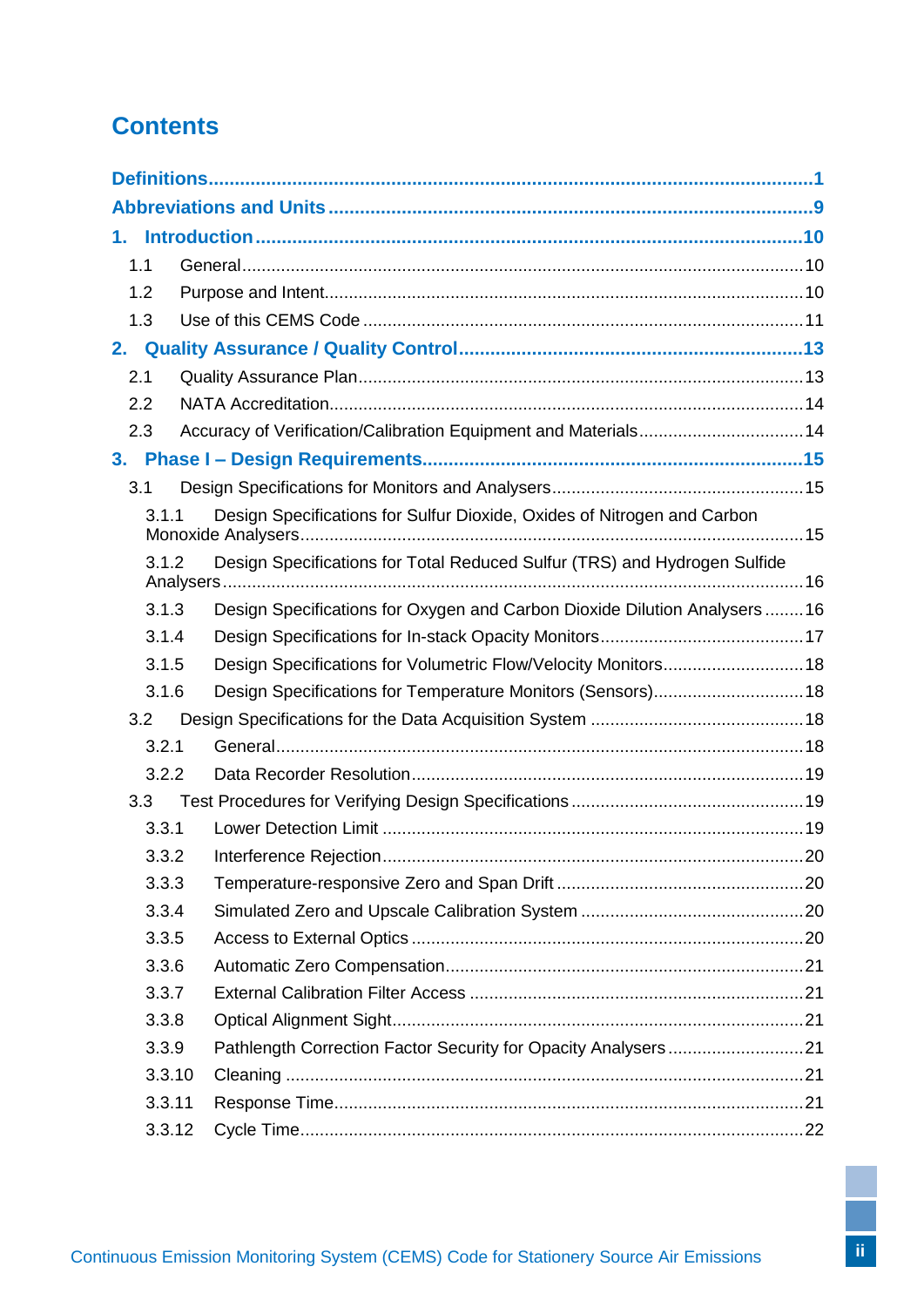| 4. |        |                                                                                 |  |
|----|--------|---------------------------------------------------------------------------------|--|
|    | 4.1    |                                                                                 |  |
|    | 4.1.1  |                                                                                 |  |
|    | 4.1.2  |                                                                                 |  |
|    | 4.1.3  |                                                                                 |  |
|    | 4.1.4  |                                                                                 |  |
|    | 4.1.5  |                                                                                 |  |
|    | 4.1.6  |                                                                                 |  |
|    | 4.1.7  |                                                                                 |  |
|    | 4.1.8  |                                                                                 |  |
|    | 4.1.9  |                                                                                 |  |
|    | 4.1.10 |                                                                                 |  |
|    | 4.2    |                                                                                 |  |
|    | 4.2.1  |                                                                                 |  |
| 5. |        |                                                                                 |  |
|    | 5.1    |                                                                                 |  |
|    | 5.1.1  | Performance Specifications for Sulfur Dioxide, Oxides of Nitrogen, and Carbon   |  |
|    | 5.1.2  | Performance Specifications for Total Reduced Sulfur and Hydrogen Sulfide        |  |
|    | 5.1.3  | Performance Specifications for Oxygen and Carbon Dioxide Monitoring Systems     |  |
|    | 5.1.4  | Performance Specifications for in-stack Opacity Monitoring Systems 30           |  |
|    | 5.1.5  | Performance Specifications for Volumetric Flow/Velocity Monitoring Systems30    |  |
|    | 5.1.6  | Performance Specifications for Temperature Monitors (Sensors) 30                |  |
|    | 5.1.7  |                                                                                 |  |
|    |        |                                                                                 |  |
|    | 5.2    |                                                                                 |  |
|    | 5.2.1  |                                                                                 |  |
|    | 5.2.2  |                                                                                 |  |
|    | 5.3    |                                                                                 |  |
|    | 5.3.1  | Zero and Span Drift - 24-hour Tests for Gas and Dilution Monitoring Systems. 32 |  |
|    | 5.3.2  |                                                                                 |  |
|    | 5.3.3  | Zero and Span Calibration Drift 24-hour For Volumetric Flow/Velocity Monitors35 |  |
|    | 5.3.4  |                                                                                 |  |
|    | 5.3.5  |                                                                                 |  |
|    | 5.3.6  |                                                                                 |  |
|    | 5.3.7  |                                                                                 |  |
|    | 5.3.8  |                                                                                 |  |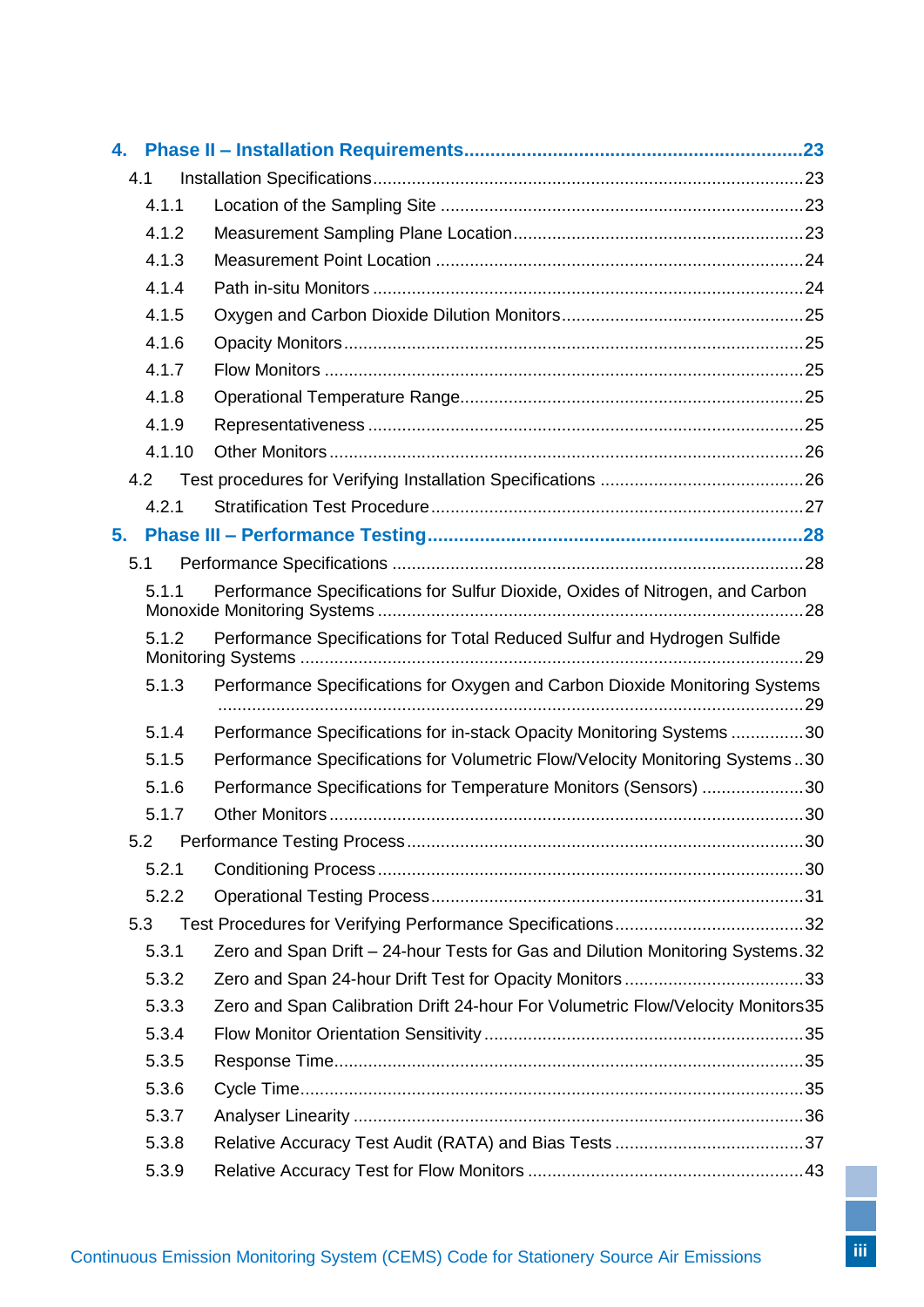|                 | 5.3.10 | Relative Accuracy Test for Temperature Monitors (Sensors)  43              |  |  |
|-----------------|--------|----------------------------------------------------------------------------|--|--|
|                 |        |                                                                            |  |  |
|                 | 6.1    |                                                                            |  |  |
|                 | 6.1.1  |                                                                            |  |  |
|                 | 6.2    |                                                                            |  |  |
|                 | 6.2.1  |                                                                            |  |  |
|                 | 6.3    |                                                                            |  |  |
|                 | 6.3.1  |                                                                            |  |  |
|                 | 6.3.2  |                                                                            |  |  |
|                 | 6.3.3  |                                                                            |  |  |
|                 | 6.3.4  |                                                                            |  |  |
|                 | 6.3.5  |                                                                            |  |  |
|                 | 6.3.6  |                                                                            |  |  |
|                 | 6.3.7  |                                                                            |  |  |
|                 | 6.3.8  |                                                                            |  |  |
|                 | 6.3.9  |                                                                            |  |  |
| 7.              |        |                                                                            |  |  |
|                 | 7.1    |                                                                            |  |  |
|                 | 7.2    |                                                                            |  |  |
|                 | 7.3    |                                                                            |  |  |
|                 | 7.3.1  |                                                                            |  |  |
|                 | 7.3.2  |                                                                            |  |  |
|                 | 7.3.3  |                                                                            |  |  |
|                 |        |                                                                            |  |  |
| 1               |        |                                                                            |  |  |
| $\mathbf{2}$    |        |                                                                            |  |  |
| 3               |        |                                                                            |  |  |
| 4               |        |                                                                            |  |  |
| 5               |        |                                                                            |  |  |
| 6               |        |                                                                            |  |  |
| 7               |        |                                                                            |  |  |
| 8               |        |                                                                            |  |  |
| 9               |        |                                                                            |  |  |
|                 |        |                                                                            |  |  |
| 10 <sub>1</sub> |        |                                                                            |  |  |
| 11              |        |                                                                            |  |  |
|                 |        | Appendix B: Methods Acceptable for Relative Accuracy Test Audits (RATAs)56 |  |  |
|                 |        |                                                                            |  |  |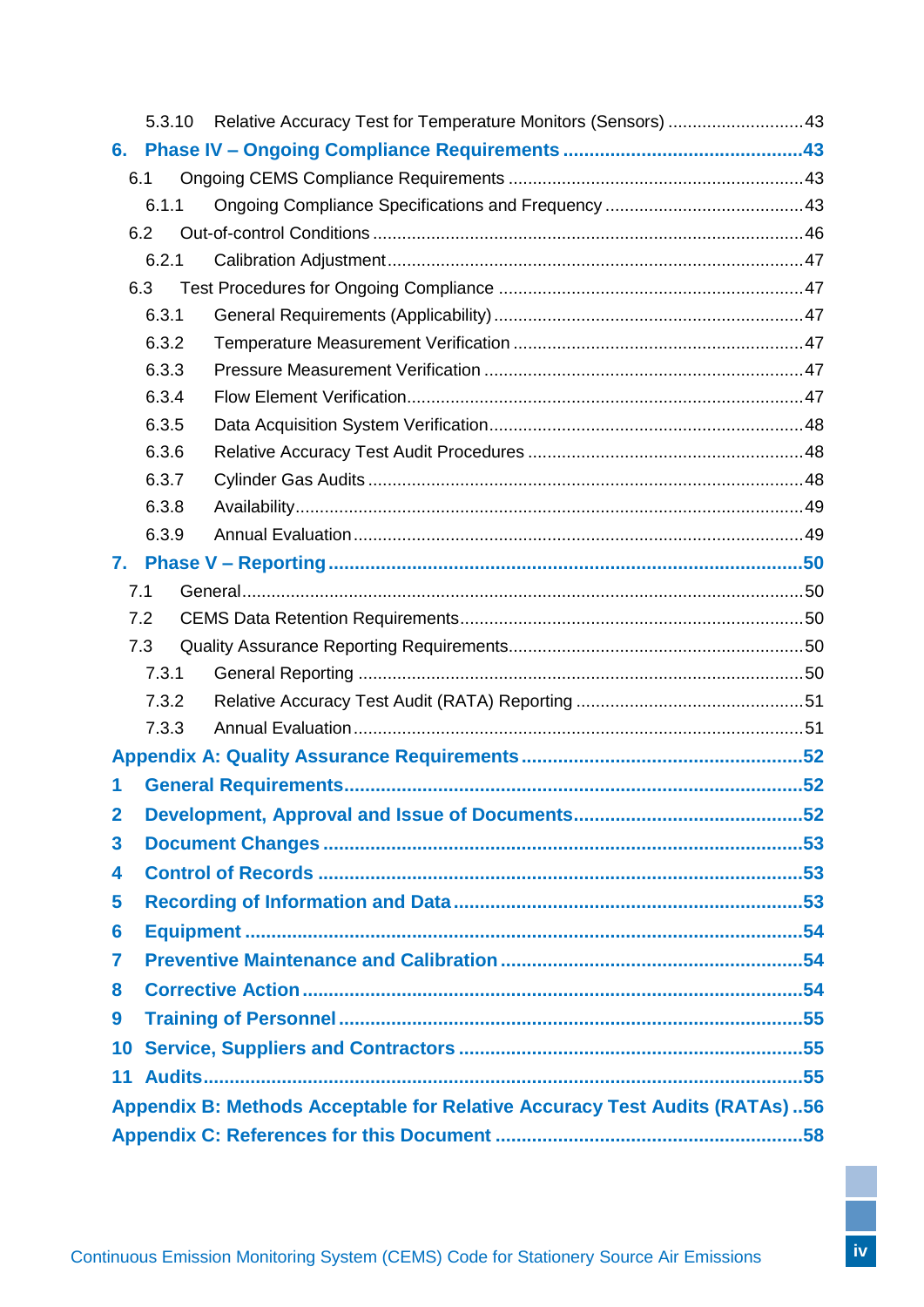# <span id="page-5-0"></span>**Definitions**

The following definitions apply to this document:

| accuracy                                                                                                                                                                                                                                                                                                                                                                                                                                                                                                                                              | The degree of agreement of the measurement made by a CEMS, a<br>pollutant concentration monitor, thermocouple or a flow monitor, to<br>the true value of the emission, temperature or volumetric flow. It is<br>expressed as the difference between the measurement and a<br>Reference Method value, which is assumed to be equivalent to the<br>true value. Variation among these differences represents the<br>variation in accuracy that could be caused by random or systematic<br>error. |  |
|-------------------------------------------------------------------------------------------------------------------------------------------------------------------------------------------------------------------------------------------------------------------------------------------------------------------------------------------------------------------------------------------------------------------------------------------------------------------------------------------------------------------------------------------------------|-----------------------------------------------------------------------------------------------------------------------------------------------------------------------------------------------------------------------------------------------------------------------------------------------------------------------------------------------------------------------------------------------------------------------------------------------------------------------------------------------|--|
| accreditation<br>Current and formal recognition by a recognised accreditation<br>authority that a laboratory is competent to carry out the relevant<br>specific tests or calibrations or relevant types of tests or calibrations.                                                                                                                                                                                                                                                                                                                     |                                                                                                                                                                                                                                                                                                                                                                                                                                                                                               |  |
| alternative<br>A system designed to provide direct or indirect determinations of<br>monitoring system<br>mass per unit time emissions, pollutant concentrations, and/or<br>volumetric flow data that does not use analysers that accept<br>independent, certified reference calibration gases. For the purposes<br>of this CEMS Code, acceptable alternative monitoring systems are<br>those that meet the same criteria of performance with respect to<br>accuracy, precision, and availability, as CEMS that accept reference<br>calibration gases. |                                                                                                                                                                                                                                                                                                                                                                                                                                                                                               |  |
| angle of view                                                                                                                                                                                                                                                                                                                                                                                                                                                                                                                                         | The total angle that contains all of the visible (photopic) radiation<br>detected by the photodetector assembly of the transmissometer<br>(opacity monitor) at a level greater than 2.5 per cent of the peak<br>detector response.                                                                                                                                                                                                                                                            |  |
| angle of projection                                                                                                                                                                                                                                                                                                                                                                                                                                                                                                                                   | The total angle that contains all of the visible (photopic) radiation<br>projected from the light source of the transmissometer (opacity<br>monitor) at a level greater than 2.5 per cent of its peak illuminance.                                                                                                                                                                                                                                                                            |  |
| arithmetic mean                                                                                                                                                                                                                                                                                                                                                                                                                                                                                                                                       | A value that is computed by dividing the sum of a set of terms by the<br>number of terms (also commonly referred to as average).                                                                                                                                                                                                                                                                                                                                                              |  |
| as found or<br>unadjusted value                                                                                                                                                                                                                                                                                                                                                                                                                                                                                                                       | The output value of the measurement device corresponding to the<br>reference value input before a calibration check or adjustment.                                                                                                                                                                                                                                                                                                                                                            |  |
| as left or adjusted<br>The output value of the measurement device corresponding to the<br>value<br>reference value input after calibration adjustment.                                                                                                                                                                                                                                                                                                                                                                                                |                                                                                                                                                                                                                                                                                                                                                                                                                                                                                               |  |
| available                                                                                                                                                                                                                                                                                                                                                                                                                                                                                                                                             | The condition in which the CEMS or continuous in-stack opacity<br>monitoring system is functional and operating within the calibration<br>drift limits and other applicable performance specifications.                                                                                                                                                                                                                                                                                       |  |
| bias                                                                                                                                                                                                                                                                                                                                                                                                                                                                                                                                                  | Systematic error; the result of bias is that measurements will be<br>either consistently low or high, relative to the true value.                                                                                                                                                                                                                                                                                                                                                             |  |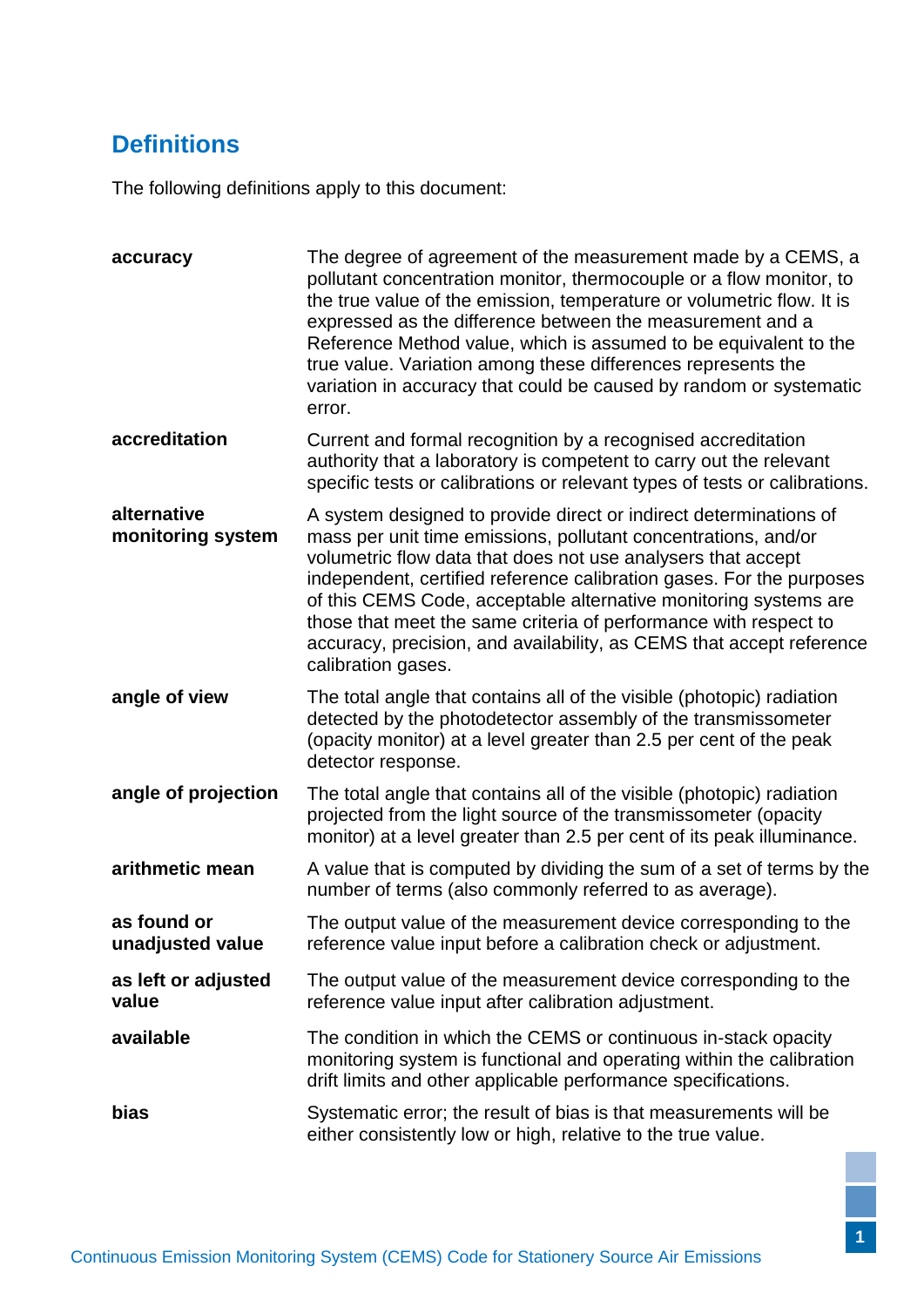| bypass                                                                                                                                                                                                                                              | Any flue, duct, stack, or conduit through which emissions from a unit<br>may or do pass to the atmosphere, which either augments or<br>substitutes for the principal ductwork and stack exhaust system<br>during any portion of the unit's operation.                                                                                                                                    |  |  |  |
|-----------------------------------------------------------------------------------------------------------------------------------------------------------------------------------------------------------------------------------------------------|------------------------------------------------------------------------------------------------------------------------------------------------------------------------------------------------------------------------------------------------------------------------------------------------------------------------------------------------------------------------------------------|--|--|--|
| calibration                                                                                                                                                                                                                                         | Comparison of a measurement standard or instrument with another<br>standard or instrument to detect, correlate, report, or eliminate by<br>adjustment any inaccuracy of the compared measurements or<br>values.                                                                                                                                                                          |  |  |  |
| calibration<br>adjustment                                                                                                                                                                                                                           | The procedure to adjust the output of a device to bring it to a desired<br>value (within a specified tolerance) for a particular value of input<br>(typically the value of the reference standard).                                                                                                                                                                                      |  |  |  |
| calibration check                                                                                                                                                                                                                                   | The procedure of testing a device against a known reference<br>standard without adjusting its output.                                                                                                                                                                                                                                                                                    |  |  |  |
| calibration drift                                                                                                                                                                                                                                   | The difference between either:                                                                                                                                                                                                                                                                                                                                                           |  |  |  |
|                                                                                                                                                                                                                                                     | (1) the response of a gas monitor to a reference calibration gas<br>and the known concentration of the gas;                                                                                                                                                                                                                                                                              |  |  |  |
|                                                                                                                                                                                                                                                     | (2) the response of a flow monitor to a reference signal and the<br>known value of the reference signal; or                                                                                                                                                                                                                                                                              |  |  |  |
|                                                                                                                                                                                                                                                     | (3) the response of a continuous in-stack opacity monitoring<br>system to an attenuation filter and the known value of the<br>filter, after a stated period of operation during which no<br>unscheduled maintenance, repair, or adjustment took place.                                                                                                                                   |  |  |  |
| calibration gas                                                                                                                                                                                                                                     | For the purposes of this CEMS Code, means a gas certified by a<br>laboratory with NATA accreditation for the production of the gas in<br>question, to be within two per cent of the concentration specified on<br>the cylinder label (tag value). The gas does not have to be traceable<br>to a reference standard.                                                                      |  |  |  |
| calibration gas cell<br>or a filter                                                                                                                                                                                                                 | A device that, when inserted between the transmitter and detector of<br>the analyser, produces a desired output level on the data recorder.                                                                                                                                                                                                                                              |  |  |  |
| centroidal area                                                                                                                                                                                                                                     | A concentric area that is geometrically similar to the flue, duct or<br>stack cross-section and is not greater than one per cent of the stack<br>or duct cross-sectional area (i.e. the centre of the stack).                                                                                                                                                                            |  |  |  |
| continuous                                                                                                                                                                                                                                          | For the purposes of this CEMS Code, means measurements taken<br>every minute for dedicated systems, or at least once every 15<br>minutes for time-shared systems, and operates with an availability<br>greater than 90 per cent on a monthly basis. For time-shared<br>systems, the total of all measurement data from all analysers or<br>monitors must equal 60 minutes for each hour. |  |  |  |
| continuous<br>The instruments and equipment required to analyse, measure, and<br>emission<br>provide on a continuous basis, a permanent record of emission and<br>other parameters as established by this CEMS Code.<br>monitoring system<br>(CEMS) |                                                                                                                                                                                                                                                                                                                                                                                          |  |  |  |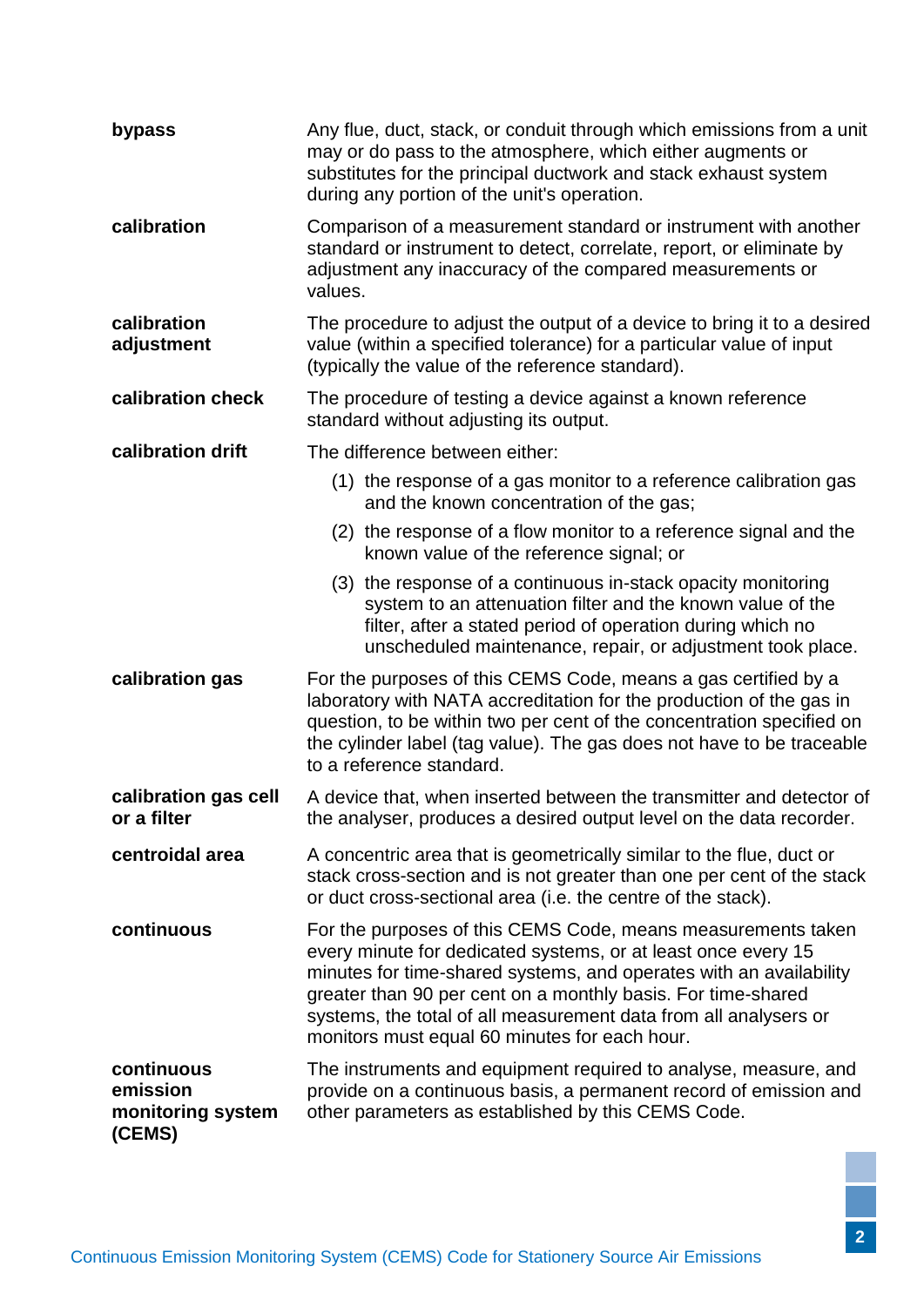| corrective action                | An action taken to eliminate the causes of an existing deficiency or<br>other undesirable situation in order to prevent recurrence.                                                                                                                                                                                                                                                                                                                                                                                                                      |  |  |  |
|----------------------------------|----------------------------------------------------------------------------------------------------------------------------------------------------------------------------------------------------------------------------------------------------------------------------------------------------------------------------------------------------------------------------------------------------------------------------------------------------------------------------------------------------------------------------------------------------------|--|--|--|
| cycle time                       | The time it takes to complete a measurement or cycle of<br>measurements from all analysers in a time-shared system.                                                                                                                                                                                                                                                                                                                                                                                                                                      |  |  |  |
| cylinder gas audit<br>(CGA)      | A challenge of the monitoring system with a cylinder gas of a known<br>concentration that is traceable to standard reference materials<br>produced by a laboratory with NATA accreditation for the reference<br>material.                                                                                                                                                                                                                                                                                                                                |  |  |  |
| data acquisition<br>system (DAS) | One or more devices used to receive, compute, store, and report<br>CEMS measurement data from single or multiple measurement<br>devices.                                                                                                                                                                                                                                                                                                                                                                                                                 |  |  |  |
| data recorder                    | A device capable of providing a permanent record of both raw and<br>summary data.                                                                                                                                                                                                                                                                                                                                                                                                                                                                        |  |  |  |
| data point                       | A discrete measurement made and recorded by the CEMS. For<br>dedicated systems a data point equalling one-minute of data, with<br>that minute consisting of an average of a minimum of six equally<br>spaced measurements, is preferred. For time-shared systems, it is<br>expected that a data point will consist of no less than the average of<br>all measurements taken for a single analyser during each cycle time.<br>At least 90 per cent of the measurements taken during the cycle<br>must be valid for the data point to be considered valid. |  |  |  |
|                                  | (For example, for a five minute cycle a single data point averaging<br>five minutes of minute-by-minute data is acceptable for long-term<br>storage, but it is preferred that each minute of data is actually<br>recorded for the short-term as five data points because it allows<br>flexibility when performing comparisons with Relative Accuracy Test<br>Audits. For more information see Section 3.2.1.)                                                                                                                                            |  |  |  |
| dedicated system                 | A CEMS that monitors a single pollutant or parameter.                                                                                                                                                                                                                                                                                                                                                                                                                                                                                                    |  |  |  |
| diluent gas                      | A major gaseous constituent in a gaseous pollutant mixture or the<br>gas used to dilute the pollutant mixture in dilution type analyser<br>systems. For combustion sources, carbon dioxide, nitrogen and<br>oxygen are the major diluent gases.                                                                                                                                                                                                                                                                                                          |  |  |  |
| dilution monitor                 | For the purposes of this document, a monitor that measures oxygen<br>or carbon dioxide.                                                                                                                                                                                                                                                                                                                                                                                                                                                                  |  |  |  |
| downstream                       | In the direction of the stack gas flow (for example a point near the<br>top/exit of the stack would be downstream of a point near where the<br>gases enter the stack).                                                                                                                                                                                                                                                                                                                                                                                   |  |  |  |
| drift                            | An undesired change in output, over a period of time, that is<br>unrelated to input or equipment adjustments.                                                                                                                                                                                                                                                                                                                                                                                                                                            |  |  |  |
| dual span system                 | A pollutant concentration monitor, flow monitor, or in-stack opacity<br>monitor that has two ranges of values over which measurements are<br>made.                                                                                                                                                                                                                                                                                                                                                                                                       |  |  |  |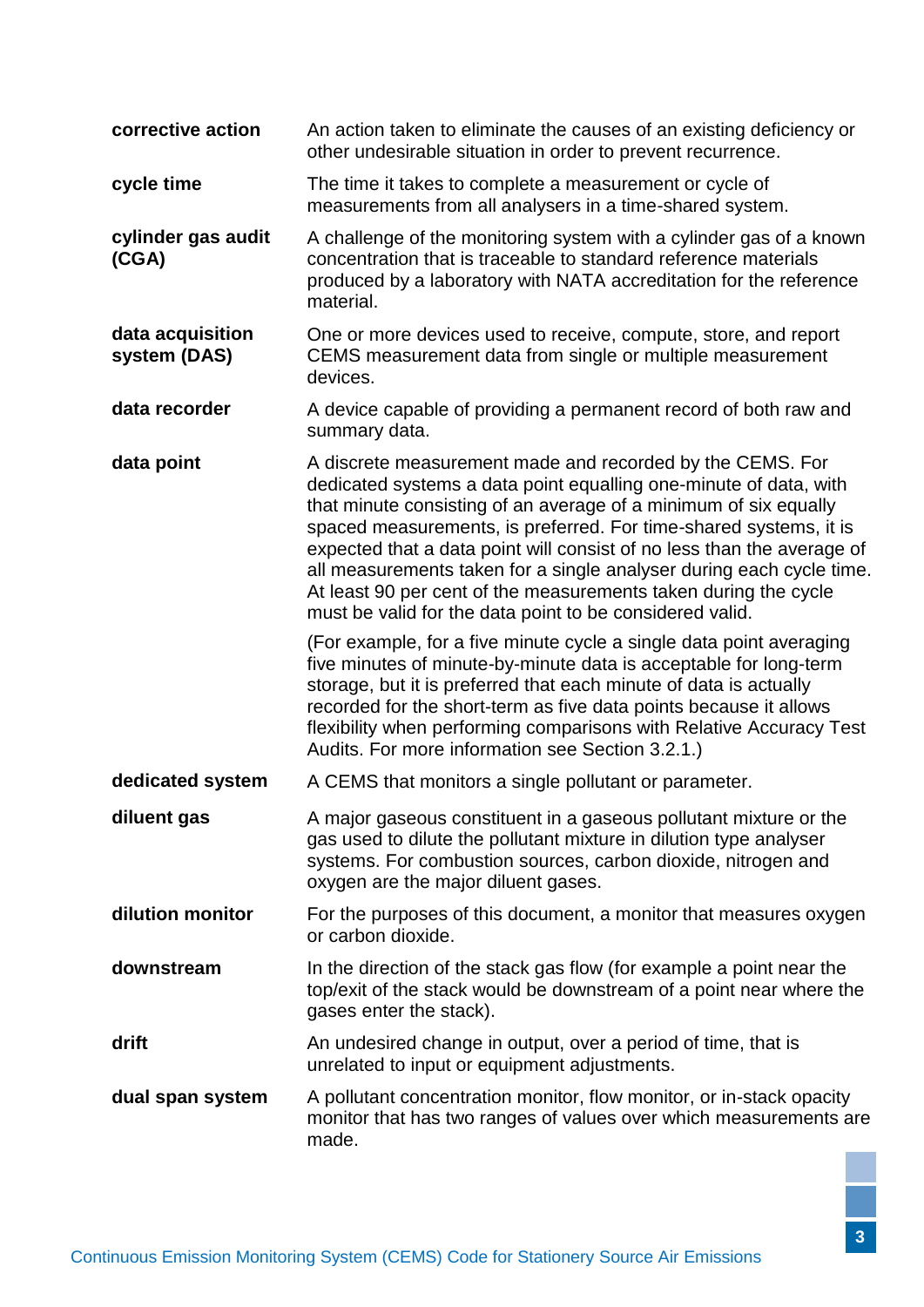| equivalent diameter             | A calculated value used to determine the upstream and downstream<br>distances for locating flow or pollutant concentration monitors in<br>flues, ducts or stacks with rectangular cross-sections.                                                                                                                                                          |  |  |  |  |
|---------------------------------|------------------------------------------------------------------------------------------------------------------------------------------------------------------------------------------------------------------------------------------------------------------------------------------------------------------------------------------------------------|--|--|--|--|
| extractive<br>monitoring system | A system that withdraws a gas sample from the stack and transports<br>the sample to the analyser.                                                                                                                                                                                                                                                          |  |  |  |  |
| flow monitor                    | An analyser that measures the velocity and volumetric flow of an<br>effluent stream.                                                                                                                                                                                                                                                                       |  |  |  |  |
| full scale reading              | The upper value of the monitor or analyser range.                                                                                                                                                                                                                                                                                                          |  |  |  |  |
| gas monitor                     | For the purposes of this document, a monitor that measures sulfur<br>dioxide, oxides of nitrogen, carbon monoxide, total reduced sulfur or<br>hydrogen sulfide.                                                                                                                                                                                            |  |  |  |  |
| in-situ monitor                 | A monitor that senses the gas concentration in the flue, duct or stack<br>effluent stream and does not extract a sample for analysis.                                                                                                                                                                                                                      |  |  |  |  |
| inspection                      | A check for conditions that are likely to affect the reliability of the<br>system. Examples of these conditions could include the following:<br>• damage to system components;<br>· leaks;<br>• a low flow condition in sample transport system;<br>· alarms;<br>adequate supply of consumables such as chart paper; and<br>• reference/calibration gases. |  |  |  |  |
| interference<br>rejection       | The ability of a CEMS to measure a gaseous species without<br>responding to other gases or substances, within specified limits.                                                                                                                                                                                                                            |  |  |  |  |
| internal diameter               | The inside diameter of a circular stack, or the equivalent diameter of<br>a rectangular duct (four times the duct area, divided by the duct<br>perimeter).                                                                                                                                                                                                 |  |  |  |  |
| invalid data                    | Data that were generated while the measurement device(s) was out-<br>of-control.                                                                                                                                                                                                                                                                           |  |  |  |  |
| licence                         | A licence granted and in force under Part V of the <i>Environmental</i><br>Protection Act 1986.                                                                                                                                                                                                                                                            |  |  |  |  |
| licence emission<br>limit       | The maximum emission level (for example a concentration or mass)<br>as stated in a licence issued under the Environmental Protection Act<br>1986.                                                                                                                                                                                                          |  |  |  |  |
| linearity                       | The degree to which a CEMS exhibits a straight line (first order)<br>response to changes in concentration (or other monitored value),<br>over the range of the system. Non-linearity is expressed as the<br>percentage difference of the response from a straight line response.                                                                           |  |  |  |  |
| lower detection<br>limit        | The minimum value that a device can measure, which may be a<br>function of the design and materials of construction of the device<br>rather than of its configuration.                                                                                                                                                                                     |  |  |  |  |
| month                           | A calendar month.                                                                                                                                                                                                                                                                                                                                          |  |  |  |  |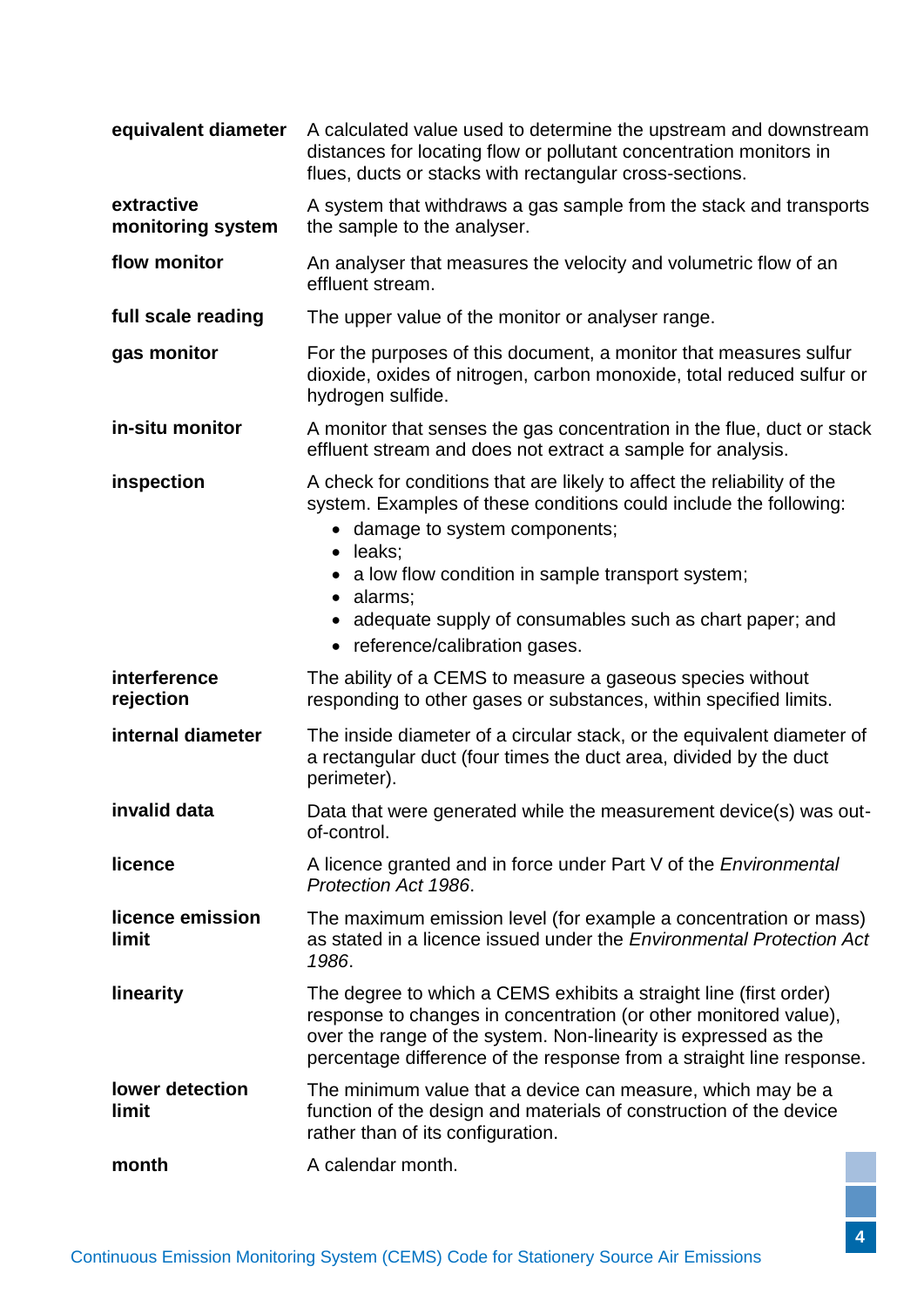| <b>NIST/EPA approved</b><br>reference material    | A reference material for which one or more of its values are certified<br>by a technically valid procedure and accompanied by or traceable to<br>a certificate or other documentation that is issued by a certifying<br>body and approved by the United States Environmental Protection<br>Agency (USEPA).                                                                                                                                                                  |  |  |  |
|---------------------------------------------------|-----------------------------------------------------------------------------------------------------------------------------------------------------------------------------------------------------------------------------------------------------------------------------------------------------------------------------------------------------------------------------------------------------------------------------------------------------------------------------|--|--|--|
| normal production                                 | A normal, substantive production rate or throughput for the facility, or<br>process unit, avoiding start-up, shut-down, abnormal or upset<br>conditions; or as stipulated in a works approval or licence condition.                                                                                                                                                                                                                                                         |  |  |  |
| operational period                                | A minimum period of time over which a measurement system is<br>expected to operate within certain performance specifications, as set<br>forth in this CEMS Code, without unscheduled maintenance, repair,<br>or adjustment.                                                                                                                                                                                                                                                 |  |  |  |
| orientation<br>sensitivity                        | The degree to which a flow monitoring system is affected by its<br>change in orientation to give an accurate flow measurement.                                                                                                                                                                                                                                                                                                                                              |  |  |  |
| out-of-control                                    | The state in which an analyser or CEMS is not generating<br>acceptable quality assured data.                                                                                                                                                                                                                                                                                                                                                                                |  |  |  |
| path continuous<br>emission<br>monitoring system  | A CEMS that measures the analyte concentration along a path<br>greater than 10 per cent of the equivalent diameter of the stack or<br>duct cross-section.                                                                                                                                                                                                                                                                                                                   |  |  |  |
| permanent                                         | Continuing or enduring without fundamental or marked change (for<br>example indelible ink is considered permanent, while pencil is not).                                                                                                                                                                                                                                                                                                                                    |  |  |  |
| point continuous<br>emission<br>monitoring system | A CEMS that measures the analyte concentration along a path less<br>than or equal to 10 per cent of the equivalent diameter of the stack or<br>duct cross-section.                                                                                                                                                                                                                                                                                                          |  |  |  |
| precision                                         | The closeness of a measurement to the actual measured value<br>expressed as the uncertainty associated with repeated<br>measurements of the same sample or of different samples from the<br>same process (for example the random error associated with<br>simultaneous measurements of a process made by more than one<br>instrument). A measurement technique is determined to have<br>increasing precision as the variation among the repeated<br>measurements decreases. |  |  |  |
| protocol 1 gas                                    | A calibration gas mixture prepared and analysed according to<br>Revised Traceability Protocol No.1 US Code of Federal Regulations,<br>40CFR75, Appendix H to Part 75. The certified concentrations for<br>calibration gas mixtures developed using the protocol are traceable<br>to a standard reference material or a National Institute of Standards<br>and Technology (NIST)/EPA approved certified reference material.                                                  |  |  |  |
| quality assurance<br>(QA)                         | An integrated system of management activities involving planning,<br>implementation, assessment, reporting, and quality improvement to<br>ensure that a process, item, or service is of the type and quality<br>needed and expected by the end user.                                                                                                                                                                                                                        |  |  |  |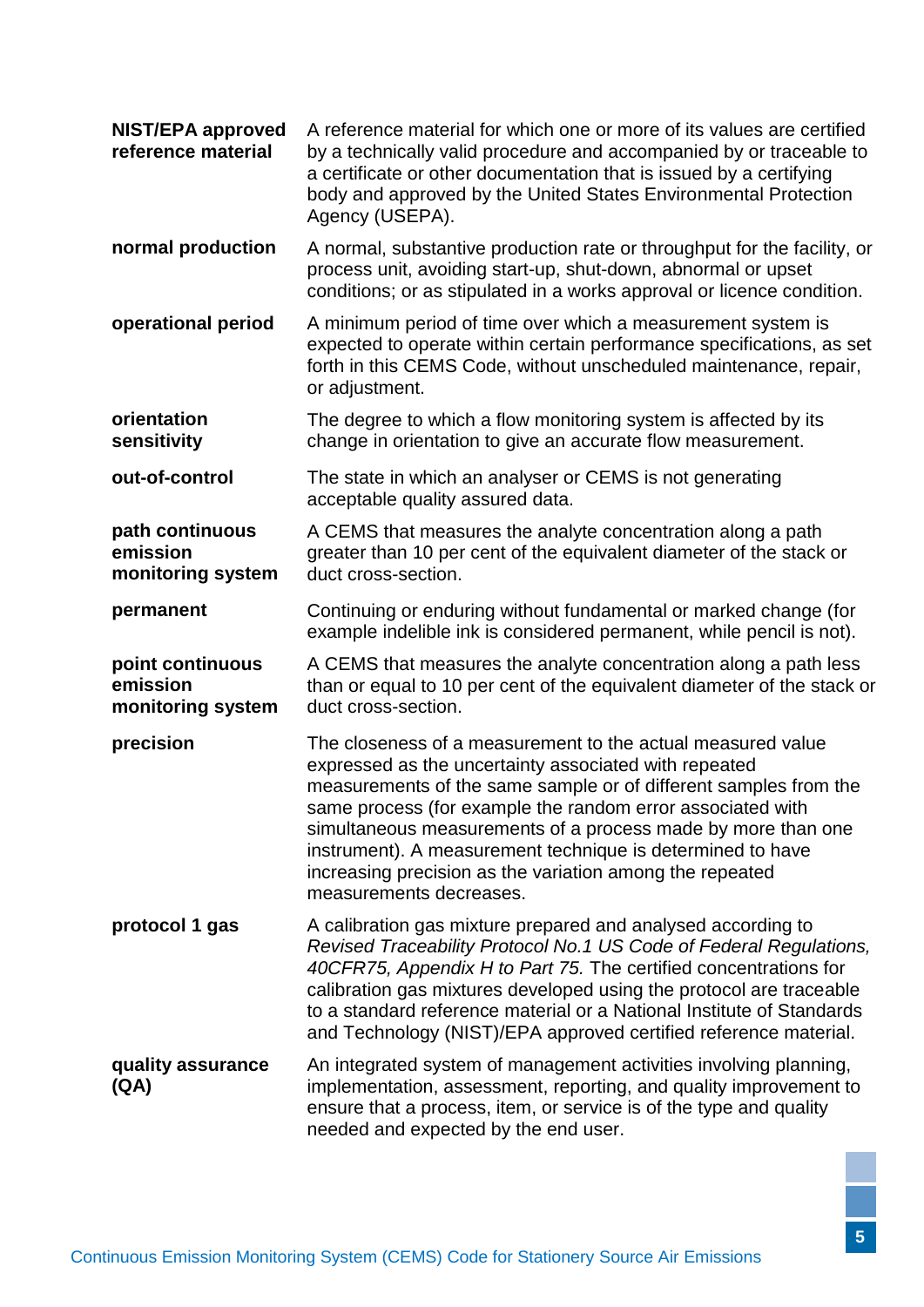| quality assured<br>data      | Data and information generated and/or collected in accordance with<br>the requirements of the Quality Assurance Plan.                                                                                                                                                                                                                                                                                                                                                                                                                                                                                                                                                                       |  |  |  |
|------------------------------|---------------------------------------------------------------------------------------------------------------------------------------------------------------------------------------------------------------------------------------------------------------------------------------------------------------------------------------------------------------------------------------------------------------------------------------------------------------------------------------------------------------------------------------------------------------------------------------------------------------------------------------------------------------------------------------------|--|--|--|
| quality assurance<br>plan    | A formal document describing in comprehensive detail the necessary<br>quality assurance procedures, quality control activities, and other<br>technical activities that need to be implemented to ensure that the<br>results of the work performed will satisfy the stated performance or<br>acceptance criteria.                                                                                                                                                                                                                                                                                                                                                                            |  |  |  |
| quality control (QC)         | The overall system of technical activities that measures the attributes<br>and performance of a process, item, or service against defined<br>standards to verify that they meet the specifications established by<br>the customer; operational techniques and activities that are used to<br>fulfill the need for quality.                                                                                                                                                                                                                                                                                                                                                                  |  |  |  |
| range                        | The algebraic difference between the upper and lower limits of the<br>group of values within which a quantity is measured, received or<br>transmitted.                                                                                                                                                                                                                                                                                                                                                                                                                                                                                                                                      |  |  |  |
| raw data                     | Any original factual information from a measurement activity or study<br>recorded in laboratory worksheets, records, memoranda, notes, or<br>exact copies thereof and that are necessary for the reconstruction<br>and evaluation of the report of the activity or study. Raw data may<br>include photographs, microfilm or microfiche copies, computer<br>printouts, magnetic media, including dictated observations, and<br>recorded data from automated instruments. If exact copies of raw<br>data have been prepared (for example tapes which have been<br>transcribed verbatim, dated, and verified accurate by signature), the<br>exact copy or exact transcript may be substituted. |  |  |  |
| record                       | A completed document that provides objective evidence of an item or<br>process. Records may include photographs, drawings, magnetic<br>tape, and other data recording media.                                                                                                                                                                                                                                                                                                                                                                                                                                                                                                                |  |  |  |
| reference<br>calibration gas | For the purposes of this CEMS Code, means a known concentration<br>of gas that is traceable to a reference material that is either:                                                                                                                                                                                                                                                                                                                                                                                                                                                                                                                                                         |  |  |  |
|                              | 1) a standardised reference material (SRM) distributed and<br>certified by the USA National Institute of Standards and<br>Technology (NIST) or the Canadian Standards Association<br>(CSA);                                                                                                                                                                                                                                                                                                                                                                                                                                                                                                 |  |  |  |
|                              | 2) a protocol 1 gas; or                                                                                                                                                                                                                                                                                                                                                                                                                                                                                                                                                                                                                                                                     |  |  |  |
|                              | an equivalent gas certified by a laboratory with NATA<br>3)<br>accreditation for the production of the gas in question, to be<br>within 2.0 per cent of the concentration specified on the<br>cylinder label (tag value), and is traceable to the standard<br>reference material.                                                                                                                                                                                                                                                                                                                                                                                                           |  |  |  |
| reference method             | Any method of sampling and analysing for a substance, or<br>determining the velocity or volumetric flow rate, as specified in<br>Appendix B of this document.                                                                                                                                                                                                                                                                                                                                                                                                                                                                                                                               |  |  |  |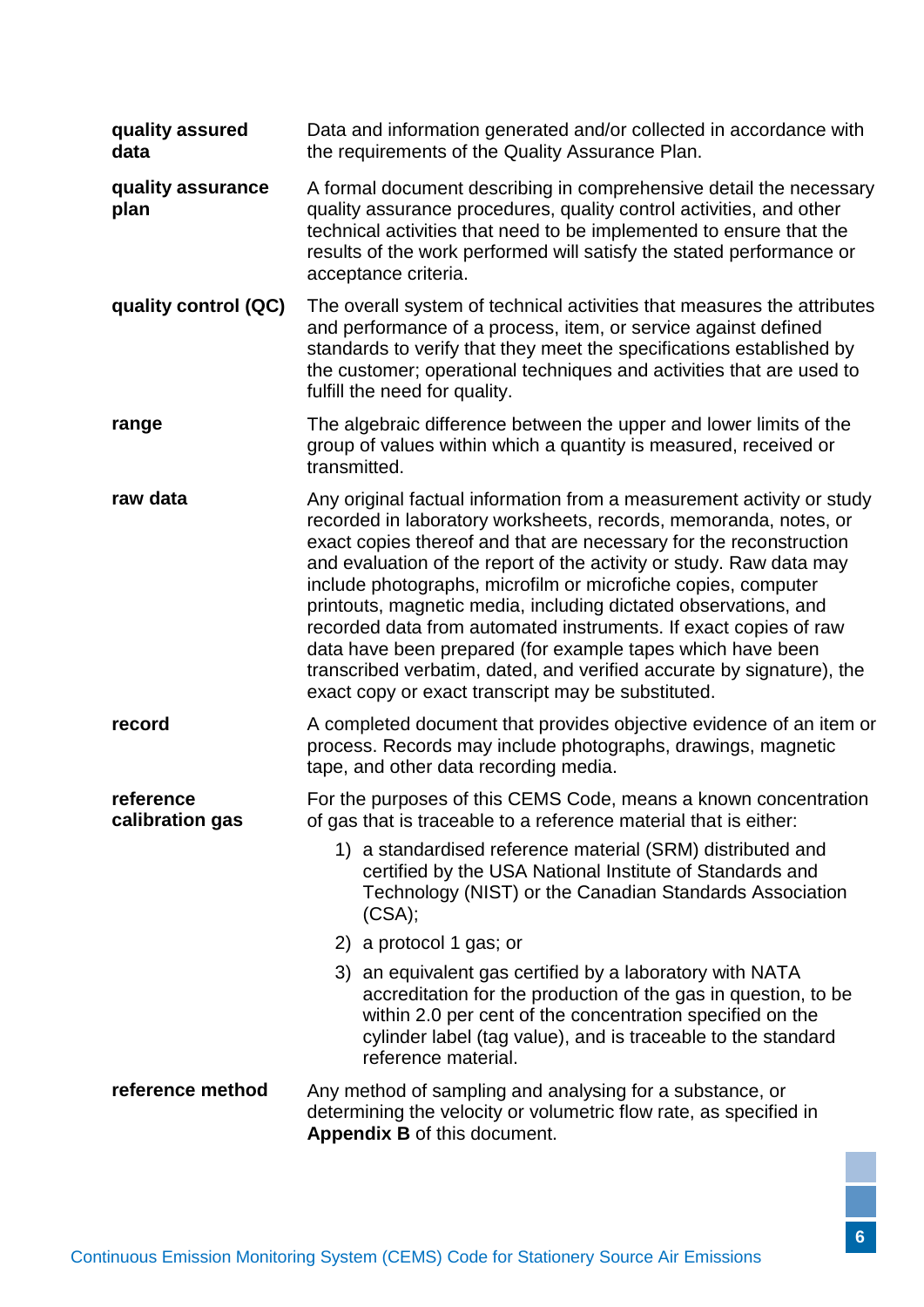| reference value<br>(RV)                                                                                                                                                                                                                                                                                                                  | The known concentration of a verification or reference calibration gas<br>or the known value of a reference thermometer or output value of a<br>temperature, pressure, current or voltage calibrator.                                                                                                                                                                                                                     |  |  |  |  |
|------------------------------------------------------------------------------------------------------------------------------------------------------------------------------------------------------------------------------------------------------------------------------------------------------------------------------------------|---------------------------------------------------------------------------------------------------------------------------------------------------------------------------------------------------------------------------------------------------------------------------------------------------------------------------------------------------------------------------------------------------------------------------|--|--|--|--|
| relative accuracy                                                                                                                                                                                                                                                                                                                        | The absolute mean difference between the gas concentration or<br>emission rate determined by a CEMS and the value determined by<br>an appropriate Reference Method plus the 2.5 per cent error<br>confidence coefficient of a series of tests, divided by the mean of the<br>Reference Method tests. The relative accuracy provides a measure<br>of the systematic and random errors associated with data from a<br>CEMS. |  |  |  |  |
| representative                                                                                                                                                                                                                                                                                                                           | A sample whose characteristics reflect those of the population from<br>which it is drawn.                                                                                                                                                                                                                                                                                                                                 |  |  |  |  |
| response time<br>The amount of time required for the CEMS to display on the data<br>recorder 95 per cent of a step change in pollutant concentration. This<br>period includes the time from when the sample is first extracted from<br>the flue, duct or stack (if using an extractive system) to when the<br>concentration is recorded. |                                                                                                                                                                                                                                                                                                                                                                                                                           |  |  |  |  |
| sampling location                                                                                                                                                                                                                                                                                                                        | The cross-sectional plane within a stack or duct at which the CEMS<br>or Reference Method sampling occurs.                                                                                                                                                                                                                                                                                                                |  |  |  |  |
| sampling point<br>The individual positions in the sampling plane at which CEMS or<br>Reference Method samples are drawn.                                                                                                                                                                                                                 |                                                                                                                                                                                                                                                                                                                                                                                                                           |  |  |  |  |
| The highest value of a parameter, in whatever unit, that a monitor is<br>span<br>required to measure.                                                                                                                                                                                                                                    |                                                                                                                                                                                                                                                                                                                                                                                                                           |  |  |  |  |
| span drift                                                                                                                                                                                                                                                                                                                               | The difference between the CEMS response to a high-range<br>calibration value and the reference value after a stated period of<br>operation during which no unscheduled maintenance, repair, or<br>adjustment took place.                                                                                                                                                                                                 |  |  |  |  |
| standard absolute<br>pressure                                                                                                                                                                                                                                                                                                            | A pressure of 101.325 kPa (760 mm Hg, 1 atmosphere).                                                                                                                                                                                                                                                                                                                                                                      |  |  |  |  |
| standard absolute<br>temperature                                                                                                                                                                                                                                                                                                         | A temperature of 0°C (273K, 32°F, 460°R).                                                                                                                                                                                                                                                                                                                                                                                 |  |  |  |  |
| standard reference<br>material                                                                                                                                                                                                                                                                                                           | A reference material distributed and certified by a laboratory with<br>NATA accreditation for the production of the reference material.                                                                                                                                                                                                                                                                                   |  |  |  |  |
| summary data                                                                                                                                                                                                                                                                                                                             | Data that has been derived through the calculation, alteration,<br>manipulation or summarisation of raw data.                                                                                                                                                                                                                                                                                                             |  |  |  |  |
| temperature-<br>responsive zero<br>drift                                                                                                                                                                                                                                                                                                 | The zero drift of an analyser for any $10^{\circ}$ C change in temperature<br>over the ambient temperature range of 5°C to 35°C.                                                                                                                                                                                                                                                                                          |  |  |  |  |
| temperature-<br>responsive span<br>drift                                                                                                                                                                                                                                                                                                 | The span drift of an analyser for any 10°C change in temperature<br>over the ambient temperature range of 5°C to 35°C.                                                                                                                                                                                                                                                                                                    |  |  |  |  |
|                                                                                                                                                                                                                                                                                                                                          | Emission Monitoring System (CEMS) Code for Stationary Source Air Emission                                                                                                                                                                                                                                                                                                                                                 |  |  |  |  |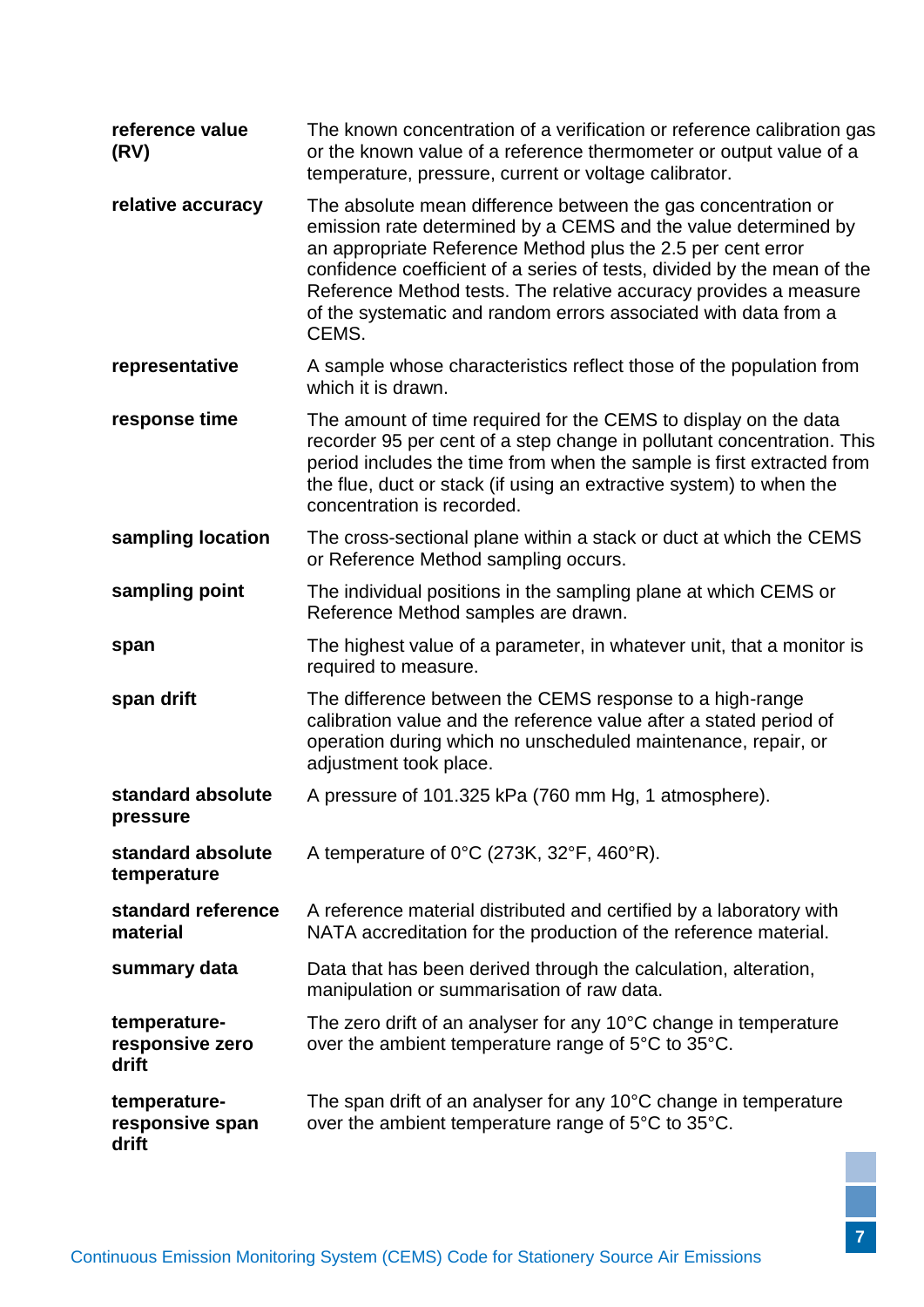| time-shared system               | A CEMS that monitors more than one pollutant or parameter through<br>the shared use of the data acquisition system.                                                                                                                                                                                                                                                                                                                                                                                                                                                                                                                    |  |  |  |
|----------------------------------|----------------------------------------------------------------------------------------------------------------------------------------------------------------------------------------------------------------------------------------------------------------------------------------------------------------------------------------------------------------------------------------------------------------------------------------------------------------------------------------------------------------------------------------------------------------------------------------------------------------------------------------|--|--|--|
| traceability                     | The property of the result of a measurement or the value of a<br>standard whereby it can be related to stated references, usually<br>national or international standards, through an unbroken chain of<br>comparisons all having stated uncertainties.                                                                                                                                                                                                                                                                                                                                                                                 |  |  |  |
| traverse                         | A line, passing through the centroidal area of a stack or duct, along<br>which the sampling points (also known as traverse points) are<br>located.                                                                                                                                                                                                                                                                                                                                                                                                                                                                                     |  |  |  |
| uncertainty                      | The estimated amount by which an observed or calculated value<br>may depart from the true value.                                                                                                                                                                                                                                                                                                                                                                                                                                                                                                                                       |  |  |  |
| upstream                         | In the direction opposite of the stack gas flow (for example a point<br>near where the gases enter the stack would be upstream of a point<br>near the top/exit of the stack).                                                                                                                                                                                                                                                                                                                                                                                                                                                          |  |  |  |
| valid hour                       | The data for a given hour consisting of 60 minutes of data for<br>dedicated systems, or at least four or more equally spaced data<br>points, totalling 60 minutes worth of data for time-shared systems (in<br>accordance with the requirements for cycle time, Section 3.3.12).<br>During the periods that calibrations, quality assurance activities,<br>maintenance, or repairs are being carried out, a valid hour shall<br>consist of a minimum of two (2) data points for a time-shared system,<br>or 30 minutes of data for a CEM system using dedicated analysers.<br>The hour shall start at one second after the clock hour. |  |  |  |
| valid in-stack<br>opacity period | The data for a given time period consisting of at least 36 equally<br>spaced data points. For example, for a six-minute time period, a<br>minimum of 36 samples (cycles) shall be obtained, based on a<br>standard rate of sampling at no less than six samples (cycles) per<br>minute. The data collected in the 36 cycles may be reduced to a<br>single averaged value.                                                                                                                                                                                                                                                              |  |  |  |
| verification                     | The process of evaluating the completeness, correctness, and<br>conformance/compliance of a specific data set against the method,<br>procedure, or specifications.                                                                                                                                                                                                                                                                                                                                                                                                                                                                     |  |  |  |
| zero drift                       | The difference between the CEMS response to a low-range<br>calibration value and the reference value after a stated period of<br>operation during which no unscheduled maintenance, repair, or<br>adjustment took place.                                                                                                                                                                                                                                                                                                                                                                                                               |  |  |  |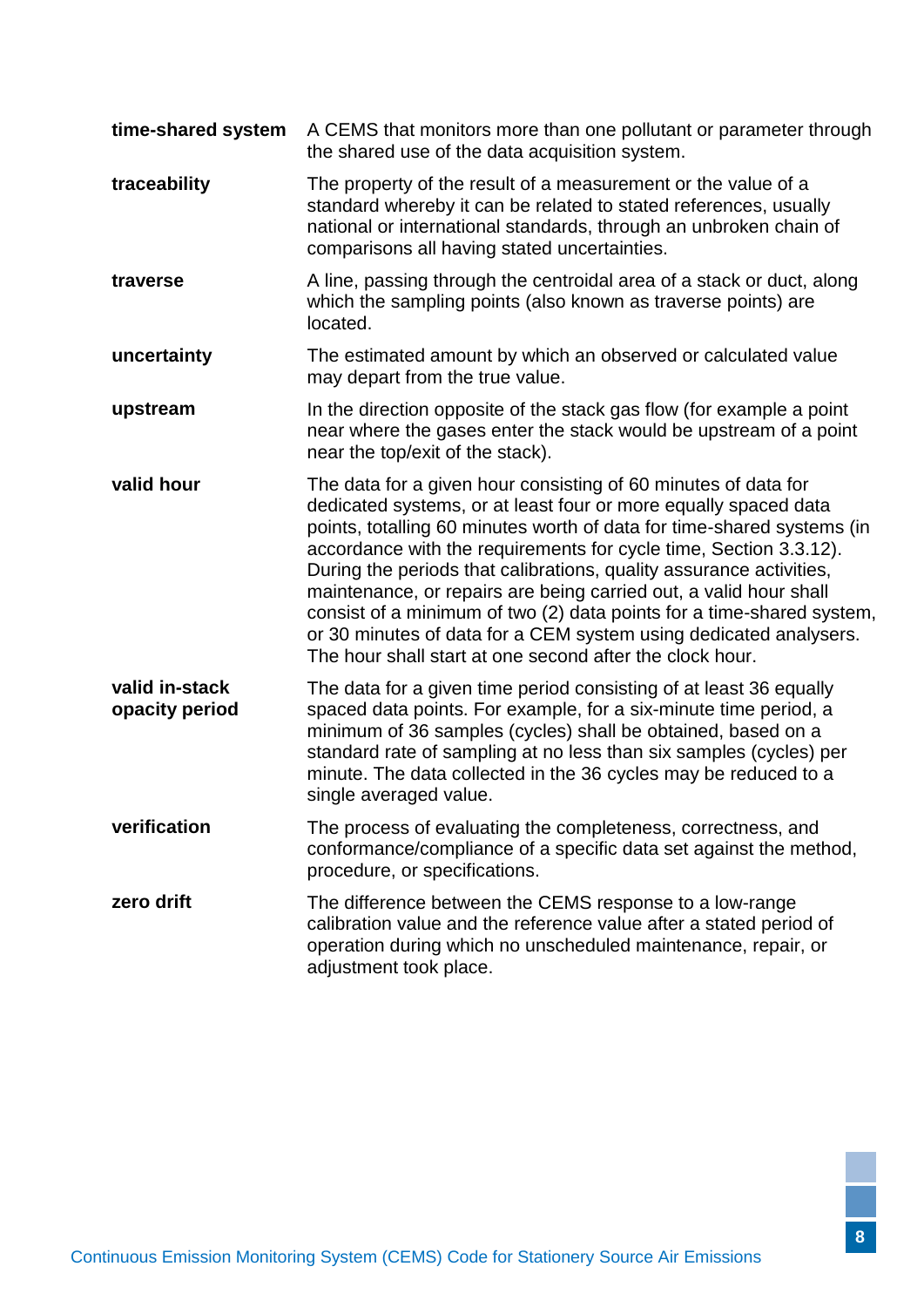# <span id="page-13-0"></span>**Abbreviations and Units**

- **AS** = Australian Standard
- $^{\circ}$ C = degrees Celsius
- CGA = Cylinder Gas Audit
- **CEMS** = continuous emission monitoring system
- **CFR** = Code of Federal Regulations (United States of America)
- **CO** = carbon monoxide
- $\bullet$  **CO**<sub>2</sub> = carbon dioxide
- **DER** = Department of Environment Regulation
- **DCS** = data control system
- **°F** = degrees Fahrenheit
- $\bullet$  **H<sub>2</sub>S** = hydrogen sulfide
- $\bullet$  **K**  $=$  kelvin
- **kPa** = kilopascals
- **mm Hg** = millimetres mercury
- **m/sec** = metres per second
- **NATA** = National Association of Testing Authorities, Australia
- **NIST** = National Institute of Standards and Technology (USA)
- **nm** = nanometre
- $\bullet$  **NO** $x$  = oxides of nitrogen
- $\bullet$  **O**<sub>2</sub> = oxygen
- PLC = programmable logic controller
- **ppmv** = parts per million volume
- QA = quality assurance
- **QAP** = quality assurance plan
- **QC** = quality control
- **sec** = second
- **°R** = degrees Rankine
- **RATA** = relative accuracy test audit
- **RM** = reference method
- **SCADA** = supervisory control and data acquisition
- $\bullet$  **SO**<sub>2</sub> = sulfur dioxide
- **TRS** = total reduced sulfur
- **USEPA** = United States Environmental Protection Agency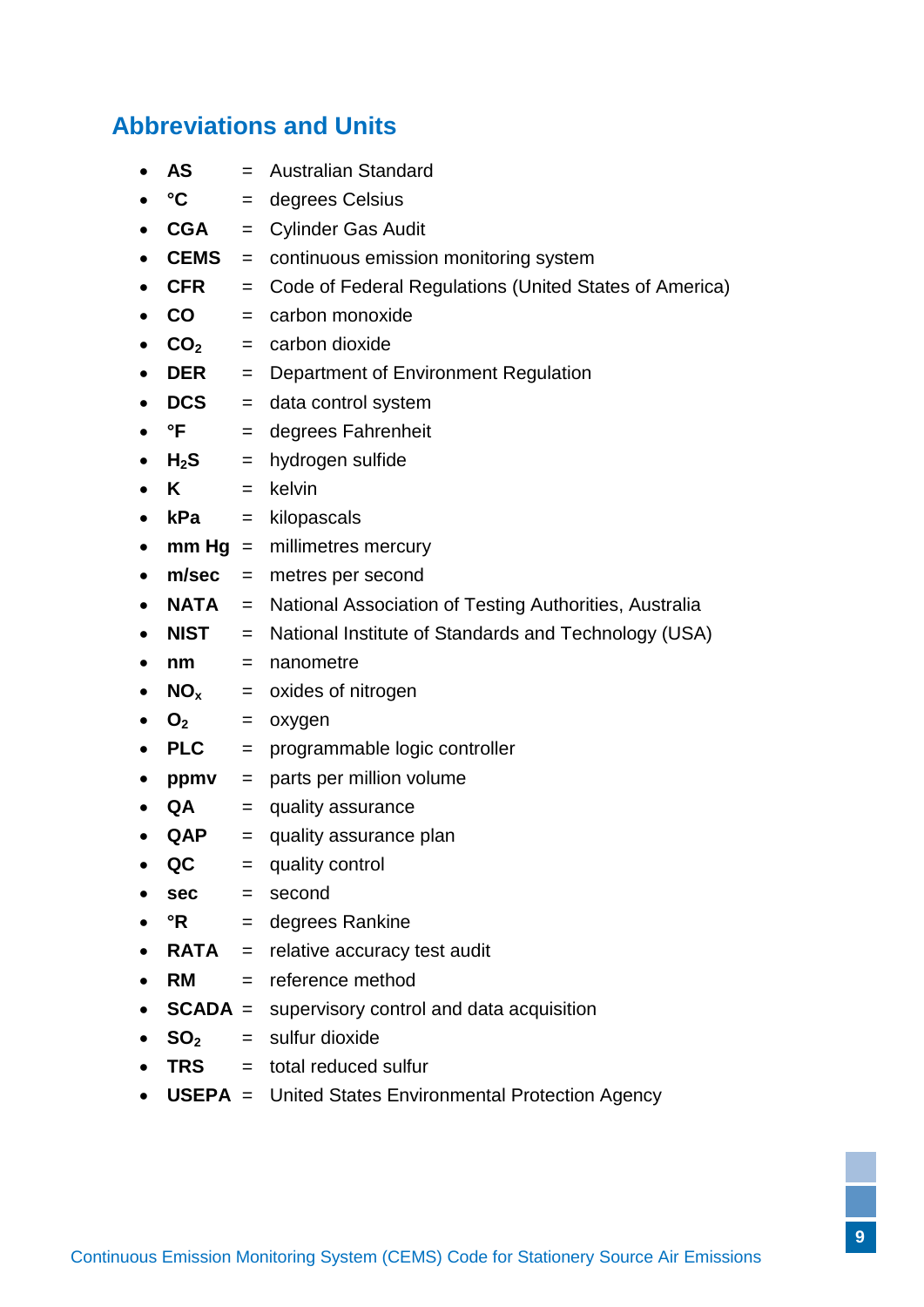# <span id="page-14-0"></span>**1. Introduction**

### <span id="page-14-1"></span>**1.1 General**

This Continuous Emission Monitoring System (CEMS) Code (the CEMS Code) establishes requirements for the design, installation, performance, maintenance, and verification of continuous emission monitoring systems for stationary air sources. These requirements will ensure effective measurement, recording, and standardised reporting of specified air emissions and other parameters. In addition, the CEMS Code establishes requirements for the quality assurance and quality control of continuous emission monitoring data.

The CEMS Code is largely based on the information in the United States Code of Federal Regulations, Title 40, Part 60, Appendix B, *Standards of Performance for New Stationary Sources*, the text *Continuous Emission Monitoring* by James A. Jahnke, and the *Continuous Emission Monitoring System (CEMS) Code 1998,* issued by Alberta Environmental Protection (Canada)*.* The methodology for this document was developed from the equivalent United States Environmental Protection Agency and Environment Canada documents.

### <span id="page-14-2"></span>**1.2 Purpose and Intent**

Works approvals and licences granted by the Department of Environment Regulation (DER) under Division 3, Part V of the *Environmental Protection Act 1986* (the Act) may require continuous emissions monitoring on a stationary source. The CEMS Code identifies acceptable methods and specifications for the installation and operation of such monitoring systems.

The obligation to comply with the specification and requirements of the CEMS Code is specified and enforced through works approval and licence conditions.

The CEMS Code contains performance specifications for common CEMS systems, namely for those monitoring:

- $\bullet$  sulfur dioxide (SO<sub>2</sub>);
- oxides of nitrogen  $(NO_x)$ ;
- carbon monoxide (CO);
- total reduced sulfur (TRS);
- hydrogen sulfide (H2S);
- oxygen  $(O_2)$ ;
- carbon dioxide  $(CO<sub>2</sub>)$ ;
- in-stack opacity;
- volumetric flow/velocity; and
- temperature.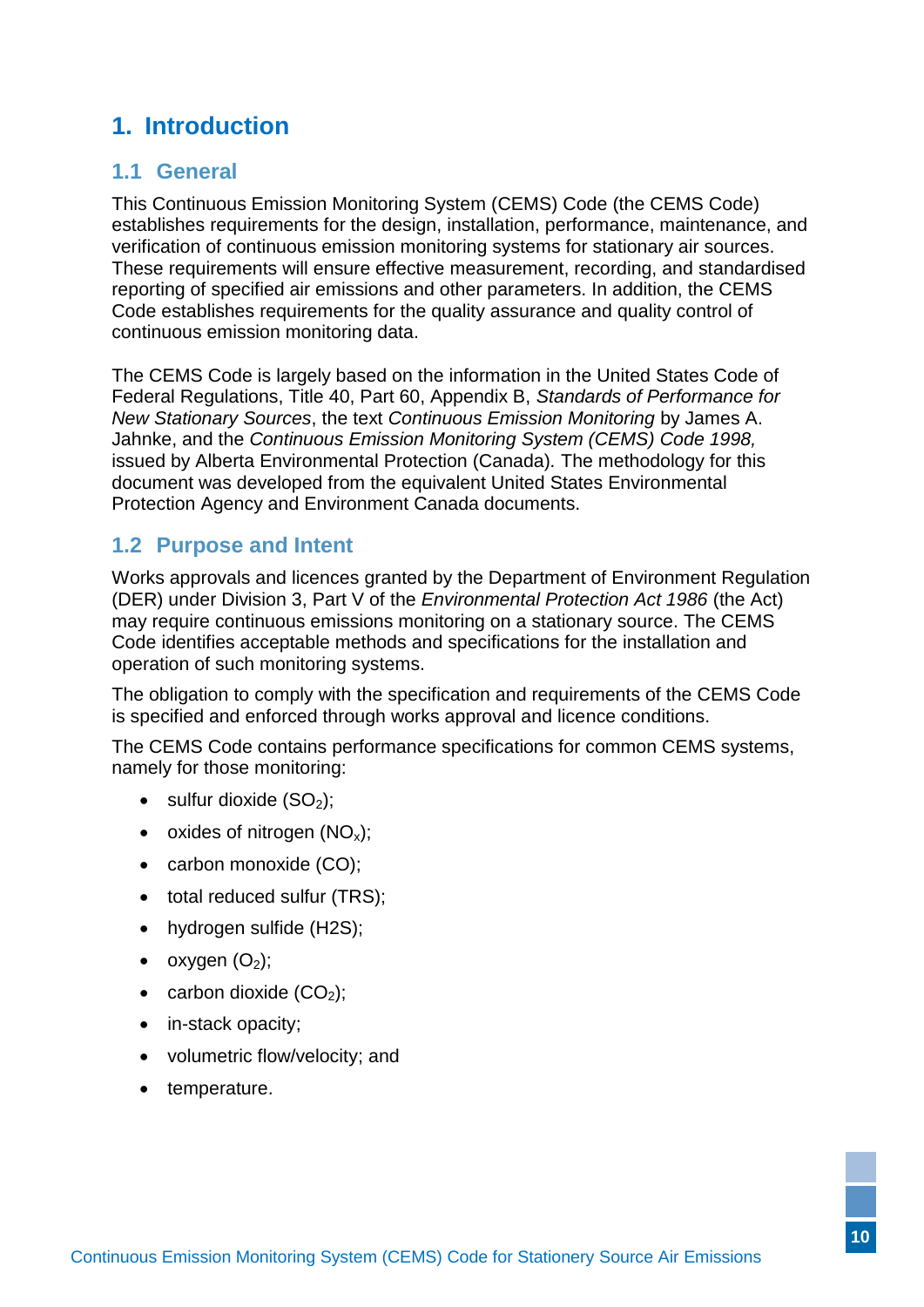# <span id="page-15-0"></span>**1.3 Use of this CEMS Code**

New CEMS installations must meet all applicable requirements of this CEMS Code.

Existing CEMS installations are to conduct the [Operational Testing Process](#page-35-1) in order to determine compliance with the applicable [Performance Specifications.](#page-32-3) If compliance can be demonstrated, then the Design and Installation Requirements are waived. If compliance cannot be demonstrated, then appropriate action must be taken to achieve compliance. If a new CEMS, or new CEMS components (except for the data acquisition system), are required for compliance then they are to be treated as a new installation and all CEMS Code requirements must be satisfied, as applicable for that type of monitor. If compliance can be achieved through relocation of an existing CEMS, or CEMS component, then all requirements for that type of monitor, except for the Design Requirements, are applicable. The [Operational](#page-35-1)  [Testing Process](#page-35-1) must be repeated for the relocated CEMS, or CEMS components, and compliance with the applicable [Performance Specifications](#page-32-3) must be demonstrated (see [Figure 1\)](#page-16-0).

The licensee shall conduct Relative Accuracy Test Audits (RATAs) and Cylinder Gas Audits (CGAs) on each CEMS (see Section [6\)](#page-47-4). For the first year of CEMS operation after the implementation of the CEMS Code, a minimum of two Relative Accuracy Test Audits and a minimum of two CGAs must be conducted on each CEMS. A RATA may be substituted in place of a CGA; however, a CGA cannot be substituted in place of a RATA.

For the second and succeeding years, the minimum frequency of RATAs may be decreased to once per year upon DER being satisfied that the quality assurance plan (QAP) demonstrates compliance with ongoing CEMS requirements (as detailed in Section [6.1\)](#page-47-5). In lieu of the decreased RATA frequency, the minimum CGA frequency would be increased to three times per year. This decreased RATA frequency will need to be specified in a licence.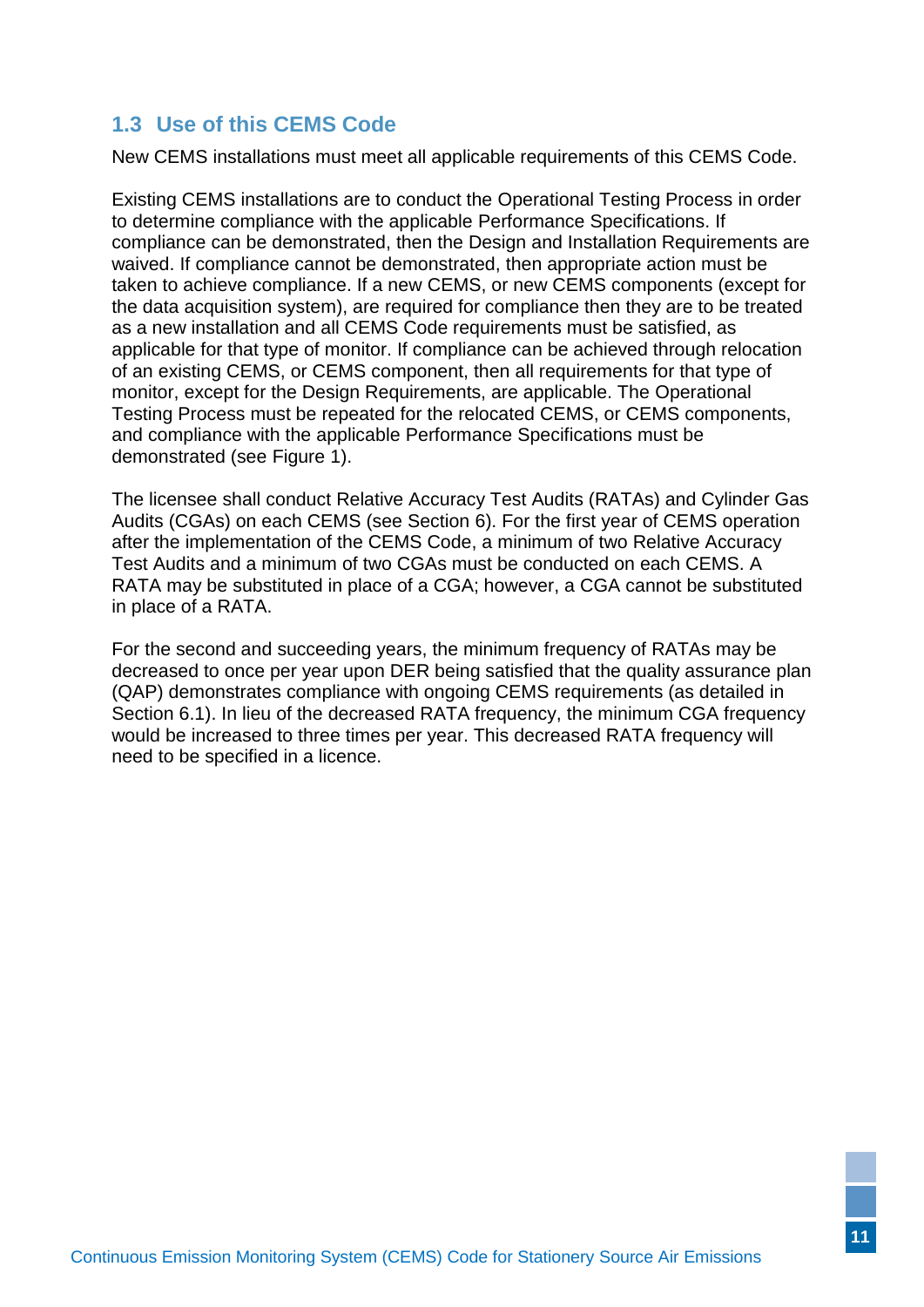#### <span id="page-16-0"></span>**Figure 1: Starting points for use of the CEMS Code for new and existing CEMS**

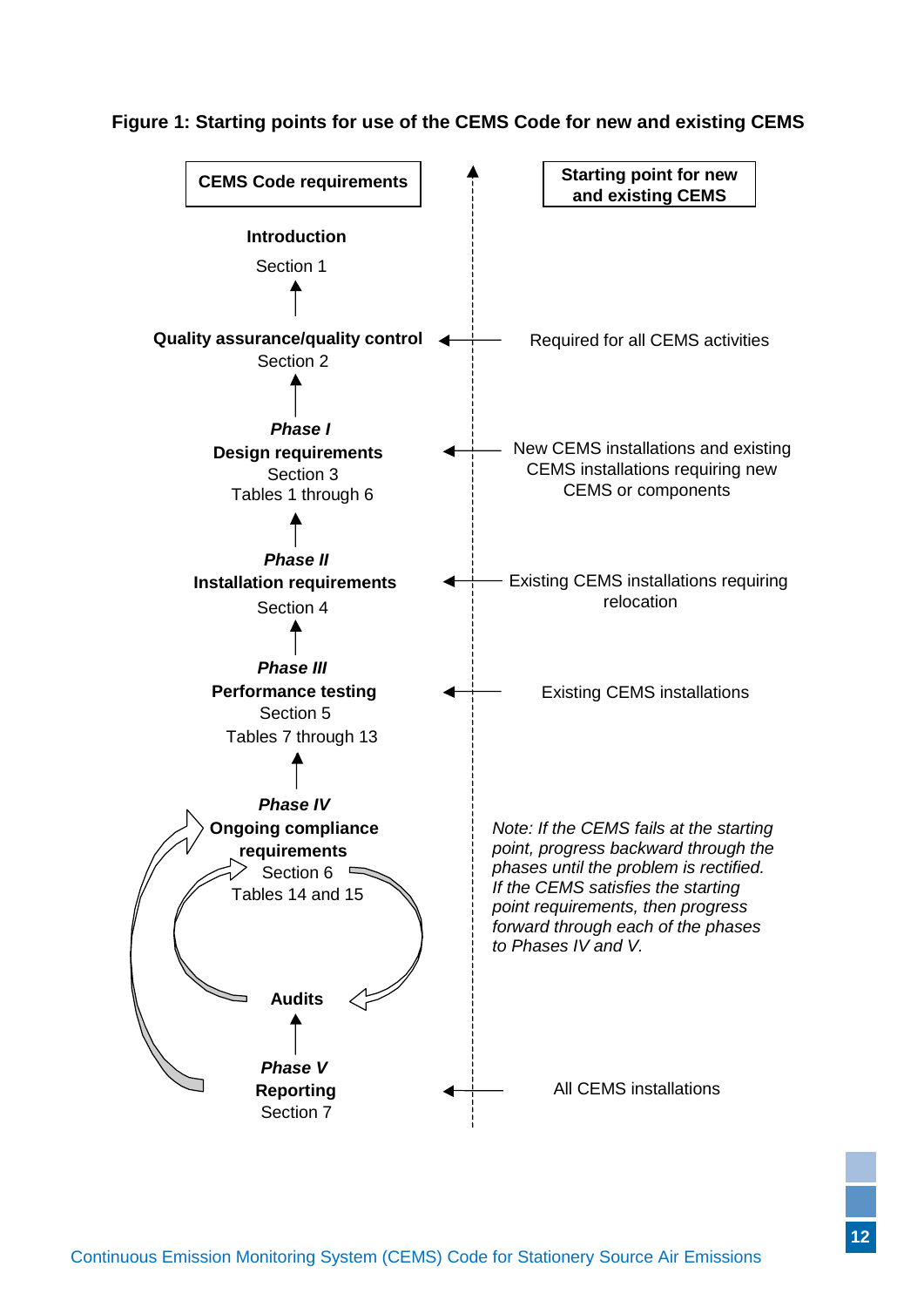# <span id="page-17-0"></span>**2. Quality Assurance / Quality Control**

# <span id="page-17-1"></span>**2.1 Quality Assurance Plan (QAP)**

A QAP must be written, implemented, maintained and followed. It must include and describe a complete program of activities to be implemented that will ensure that the data generated by the CEMS is complete, accurate, precise, traceable and reliable.

The QAP must satisfy the requirements listed in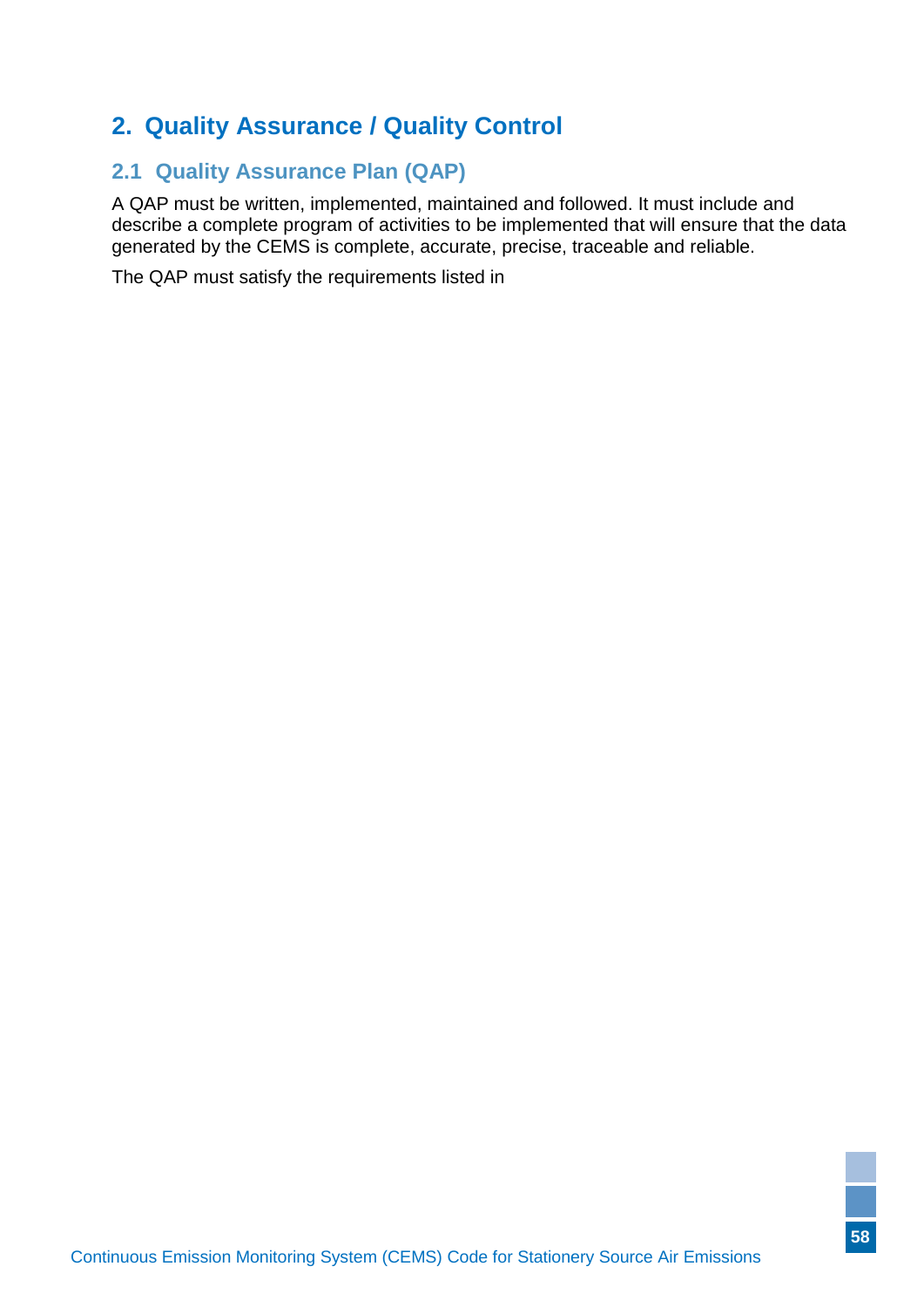[Appendix A,](#page-55-2) and any other requirement which is necessary to ensure the accuracy, precision, traceability and reliability of the data and information.

When the quality assurance (QA) assessment activities indicate that the data quality is inadequate, the quality control (QC) efforts must be increased until the data quality is acceptable. If it is determined that data quality is inadequate, then appropriate corrective action shall be determined and implemented as soon as possible.

For example, if a QA audit identifies the data to not be complete, accurate, precise, traceable and reliable, then corrective action must be taken to ensure the quality control measures are adequate and appropriate to assure that the data is complete, accurate, precise, traceable and reliable.

# <span id="page-18-2"></span><span id="page-18-0"></span>**2.2 National Association of Testing Authorities (NATA) Accreditation**

This document includes requirements for method accreditation by the NATA. DER recognises that other acceptable accreditation associations do exist and references to NATA are not intended to limit equivalent accreditation.

For the purposes of this document, references to NATA accreditation are to be interpreted as:

- a) current NATA accreditation for the methods and/or analyses specified, or
- <span id="page-18-3"></span>b) current accreditation for internationally, nationally or state-accepted standards comparable to those required by NATA for the methods and/or analyses specified, including a competency assessment against the international standard ISO/IEC 17025.

It is the responsibility of the licence holder to ensure the accreditation meets the above criteria.

### <span id="page-18-1"></span>**2.3 Accuracy of Verification/Calibration Equipment and Materials**

Timing devices used for the verification/calibration equipment and materials used in the conduct of a Response Time test procedure must be accurate to at least 0.5 seconds.

Timing devices used for the verification/calibration equipment and materials used in the conduct of a Cycle Time test procedure must be accurate to at least one second.

For analysers, the use of calibration gases is acceptable for the daily Zero and Span Drift performance verifications. Reference calibration gases are required for a CGA.

Calibration equipment such as test pressure gauges, dead weight testers and multi-meters must be calibrated at least every two years by an NATA accredited laboratory using NATA accredited methods for the required calibrations.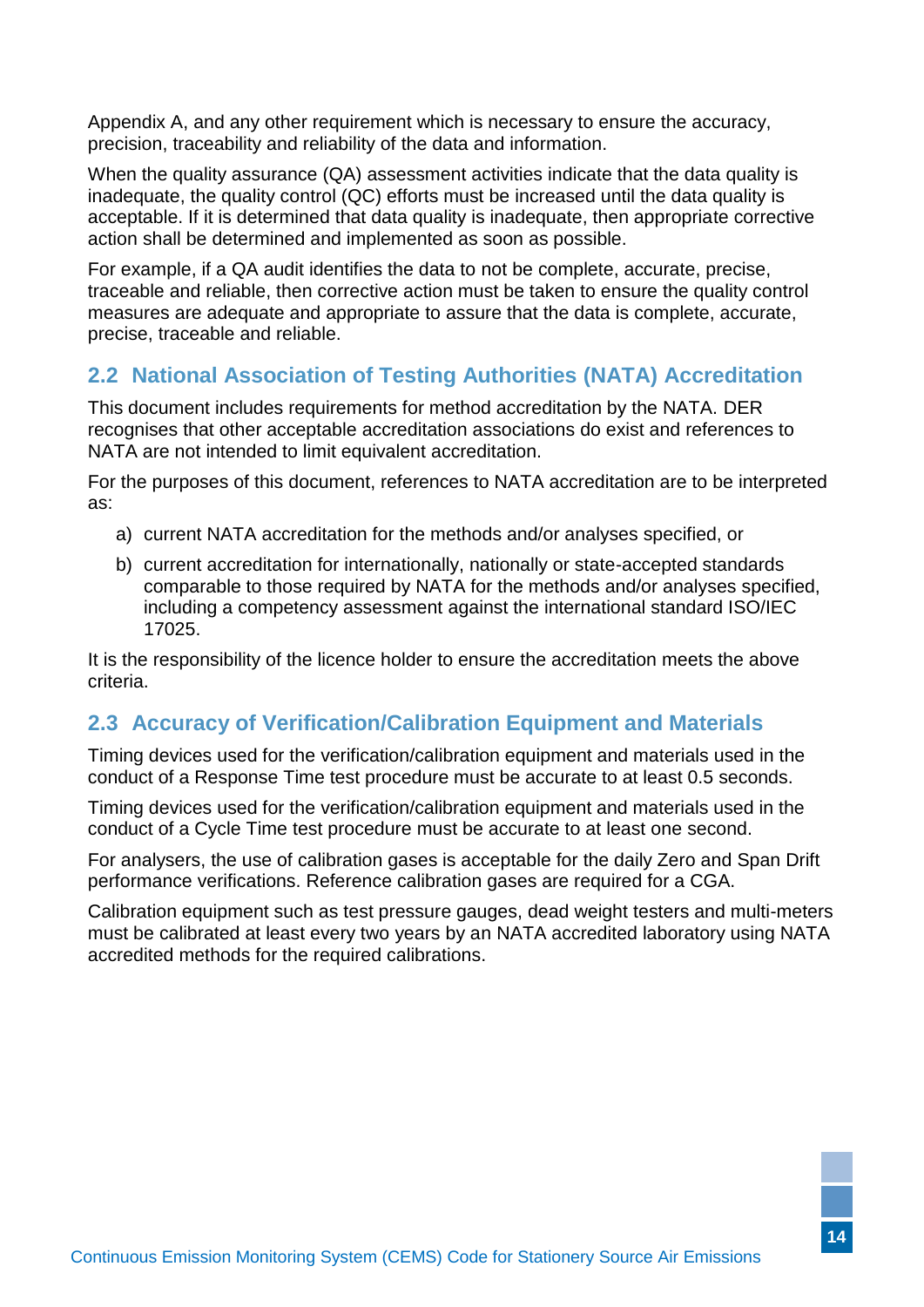Equipment used in the conduct of stationary source air monitoring equipment used in the conduct of a RATA must be calibrated as per the NATA accreditation requirements, or the accreditation requirements of another accreditation body as defined in Section [2.2](#page-18-2) [b\),](#page-18-3) for that testing facility.

For parameters for which cylinder gases are unstable, or are unavailable, alternative calibration techniques will need to be specified in a licence and documented in the QAP.

# <span id="page-19-0"></span>**3. Phase I – Design Requirements**

### <span id="page-19-1"></span>**3.1 Design Specifications for Monitors and Analysers**

#### <span id="page-19-2"></span>**3.1.1 Design Specifications for Sulfur Dioxide, Oxides of Nitrogen and Carbon Monoxide Analysers**

Sulfur dioxide  $(SO_2)$ , oxides of nitrogen  $(NO_x)$ , and carbon monoxide  $(CO)$  analysers (and the affiliated system, as applicable) must satisfy the design specifications in Table 1.

<span id="page-19-3"></span>

| Table 1: Design specifications for sulfur dioxide, oxides of nitrogen and carbon monoxide |  |  |
|-------------------------------------------------------------------------------------------|--|--|
| analysers                                                                                 |  |  |

| <b>Design Specifications</b>                      | <b>Sulfur Dioxide</b><br><b>Analysers</b> | <b>Oxides of Nitrogen</b><br>Analysers | <b>Carbon Monoxide</b><br>Analysers |
|---------------------------------------------------|-------------------------------------------|----------------------------------------|-------------------------------------|
| Lower detection limit                             | $\leq$ 2% of span                         | $\leq$ 2% of span                      | $\leq$ 2% of span                   |
| Interference rejection (sum total)                | $\leq$ + 2% of span                       | $\leq$ + 4% of span                    | $\leq$ + 4% of span                 |
| Analyser span <sup>a</sup>                        | $\geq$ 1.5 times licence<br>limit         | $\geq$ 1.5 times licence<br>limit      | $\geq$ 1.5 times licence<br>limit   |
| Temperature-responsive zero<br>drift <sup>b</sup> | $< +4\%$ of span                          | $< +4\%$ of span                       | $< +4\%$ of span                    |
| Temperature-responsive span<br>drift <sup>b</sup> | $< +3\%$ of span                          | $< +4\%$ of span                       | $\leq$ + 4% of span                 |
| Response time (95%)                               | $\leq$ 200 seconds                        | $\leq$ 200 seconds                     | $\leq$ 200 seconds                  |
| Cycle time                                        | < 15 minutes                              | < 15 minutes                           | < 15 minutes                        |

<sup>a</sup>The minimum requirement for Analyser Span is intended to provide some flexibility in selecting a manageable span. It is expected that the chosen span will not be so large that unreasonable uncertainty is created in the measured value. If large variance is expected in the measured values (i.e. spikes), then dual-span analysers should be used to capture the full range of occurrences.

<sup>b</sup> For every 10°C change in analyser operating temperature within the ambient range of 5°C to 35°C.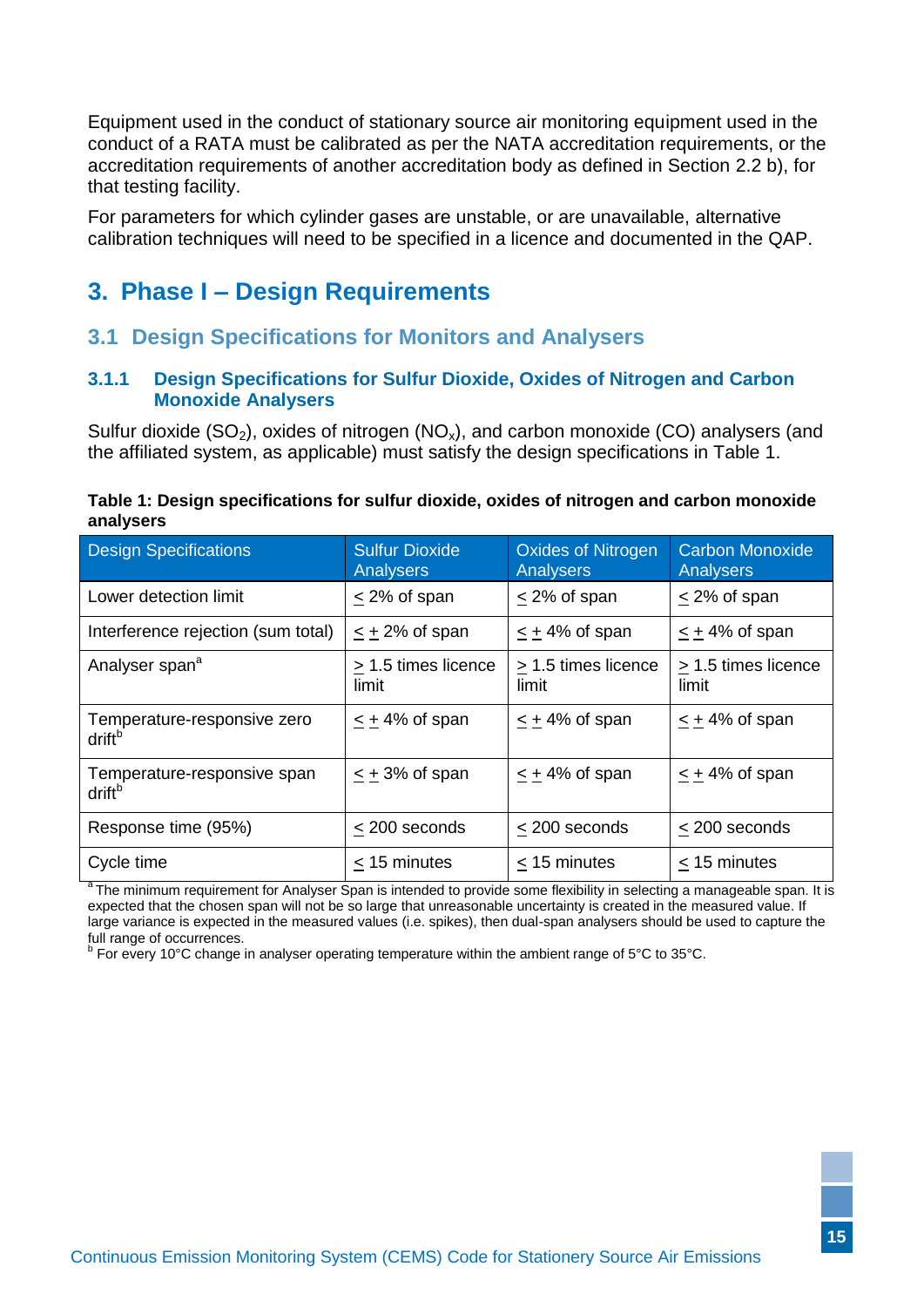#### <span id="page-20-0"></span>**3.1.2 Design Specifications for Total Reduced Sulfur (TRS) and Hydrogen Sulfide Analysers**

Total reduced sulfur (TRS) and hydrogen sulfide  $(H_2S)$  analysers (and the affiliated system, as applicable) must satisfy the design specifications in Table 2.

| <b>Design Specification</b>        | <b>TRS Analyser</b>                                                | <b>Hydrogen Sulfide Analyser</b>                                   |
|------------------------------------|--------------------------------------------------------------------|--------------------------------------------------------------------|
| Lower detection limit              | $<$ 2% of span                                                     | < 2% of span                                                       |
| Interference rejection (sum total) | $< +4\%$ of span                                                   | $\leq$ + 4% of span                                                |
| Analyser span                      | 1.5 times licence limit or 30<br>ppmv, whichever is the<br>greater | 1.5 times licence limit or 30<br>ppmv, whichever is the<br>greater |
| Response time (95%)                | < 200 seconds                                                      | < 200 seconds                                                      |
| Cycle time                         | $<$ 15 minutes                                                     | $<$ 15 minutes                                                     |

#### **Table 2: Design specifications for total reduced sulfur (TRS) and hydrogen sulfide analysers**

#### <span id="page-20-1"></span>**3.1.3 Design Specifications for Oxygen and Carbon Dioxide Dilution Analysers**

Oxygen  $(O_2)$  and carbon dioxide  $(CO_2)$  dilution analysers (and the affiliated system, as applicable) must satisfy the design specifications in Table 3.

| <b>Design Specification</b>                       | Oxygen Analysers <sup>a</sup> | Carbon Dioxide Analysers <sup>a</sup> |
|---------------------------------------------------|-------------------------------|---------------------------------------|
| Lower detection limit                             | $< 0.5\% O_2$                 | $< 0.5\%$ CO <sub>2</sub>             |
| Interference rejection (sum total)                | $\leq$ + 1.0% O <sub>2</sub>  | $\le$ + 1.0% CO <sub>2</sub>          |
| Analyser span                                     | $0 - 21\% O_2$                | $0 - 25\%$ CO <sub>2</sub>            |
| Temperature-responsive zero<br>drift <sup>b</sup> | $\leq$ + 0.5% O <sub>2</sub>  | $< +0.5\%$ CO <sub>2</sub>            |
| Temperature-responsive span<br>drift <sup>b</sup> | $\leq$ + 0.5% O <sub>2</sub>  | $\leq$ + 0.5% CO <sub>2</sub>         |
| Response time (95%)                               | $<$ 200 seconds               | < 200 seconds                         |
| Cycle time                                        | $<$ 15 minutes                | < 15 minutes                          |

#### **Table 3: Design specifications for oxygen and carbon dioxide dilution analysers**

<sup>a</sup> Unlike gas analysers, a specific span is designated for dilution analysers. The requirements, therefore, are not based on "x per cent of span", but are based on the actual  $O_2$  and  $CO_2$  readings. For example, the Lower Detection Limit of  $\leq$ 0.5% O<sup>2</sup> simply means the analyser must be able to detect 0.5% or less of O2; it does *not* mean it has to detect 0.5% of

the span value of 21% O<sub>2</sub>.<br><sup>b</sup> For every 10°C change in analyser operating temperature within the ambient range of 5°C to 35°C.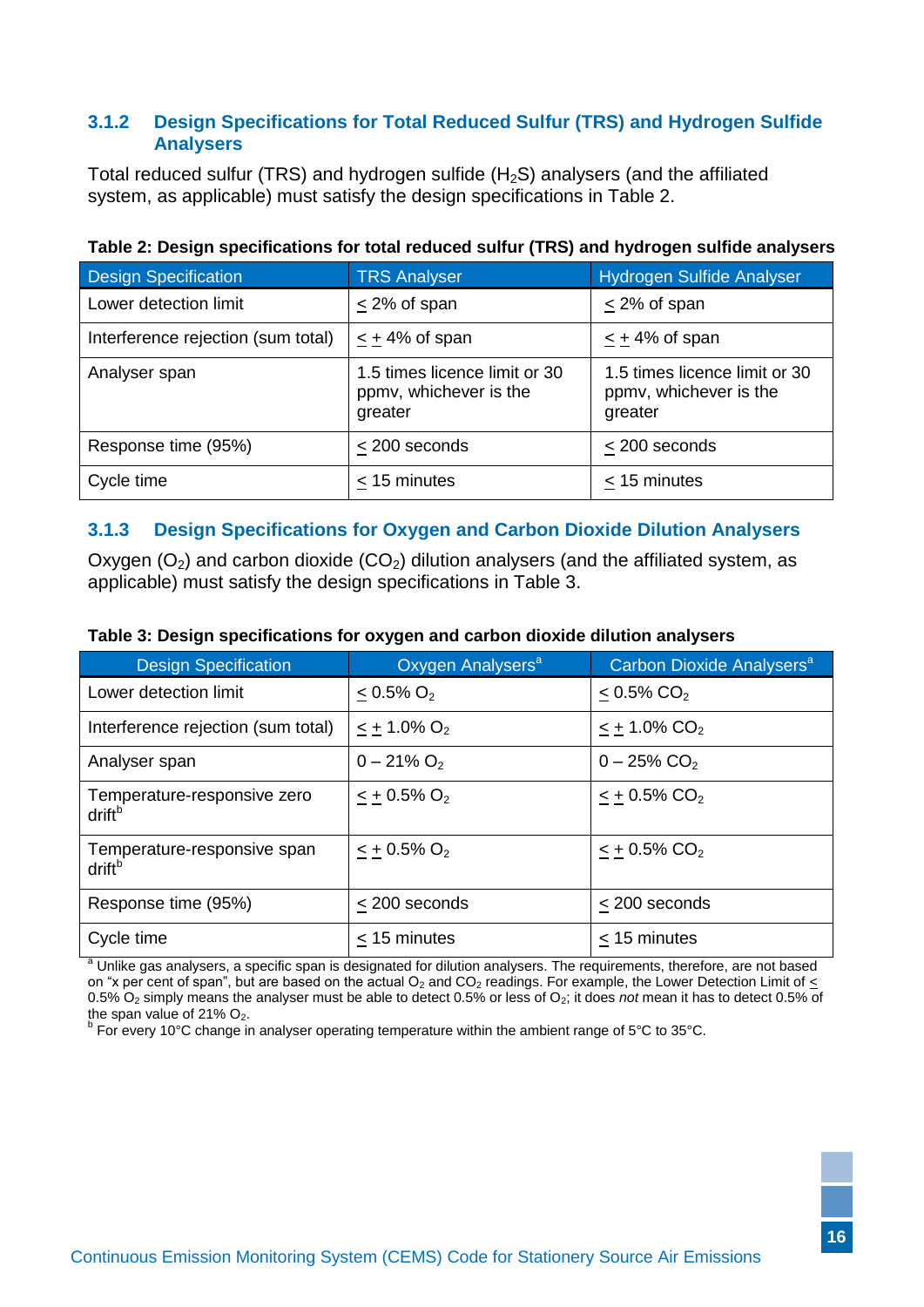### <span id="page-21-0"></span>**3.1.4 Design Specifications for In-stack Opacity Monitors**

In-stack opacity monitors (and the affiliated system, as applicable) must satisfy the design specifications in Table 4.

| <b>Design Specification</b>                          | <b>In-Stack Opacity Monitors</b>                                                                                                                                      |
|------------------------------------------------------|-----------------------------------------------------------------------------------------------------------------------------------------------------------------------|
| Spectral response                                    | Photopic                                                                                                                                                              |
| Angle of view                                        | $\leq 4^{\circ}$                                                                                                                                                      |
| Angle of projection                                  | $\leq 4^{\circ}$                                                                                                                                                      |
| Peak and mean spectral response                      | 500 nm-600 nm                                                                                                                                                         |
| Spectral response at below 400 nm or<br>above 700 nm | $\leq$ 10% of peak spectral response                                                                                                                                  |
| Monitor span                                         | 0-100%                                                                                                                                                                |
| Temperature-responsive zero drift <sup>a</sup>       | $\leq$ + 2% opacity                                                                                                                                                   |
| Temperature-responsive span drift <sup>a</sup>       | $\leq$ + 2% opacity                                                                                                                                                   |
| Response time (95%)                                  | $\leq$ 10 seconds                                                                                                                                                     |
| Compensation for dirt accumulation (on<br>windows)   | $\leq 4^{\circ}$                                                                                                                                                      |
| Physical design <sup>b</sup>                         | simulated zero and upscale calibration system<br>a.                                                                                                                   |
|                                                      | b.<br>access to external optics                                                                                                                                       |
|                                                      | automatic zero compensation<br>c.                                                                                                                                     |
|                                                      | external calibration filter access<br>d.                                                                                                                              |
|                                                      | optical alignment sight<br>е.                                                                                                                                         |
|                                                      | f.<br>path length correction factor security                                                                                                                          |
|                                                      | accuracy of data is not affected by fluctuations<br>g.<br>in supply voltage, ambient temperature, and<br>ambient light over the range specified by the<br>manufacture |

|  |  | Table 4: Design specifications for in-stack opacity monitors |  |
|--|--|--------------------------------------------------------------|--|
|--|--|--------------------------------------------------------------|--|

<sup>a</sup> For every 10°C change in analyser operating temperature within the ambient range of 5°C to 35°C.<br><sup>b</sup> Physical design requirements are further detailed in Section [3.3.4](#page-24-4) to [3.3.9.](#page-25-6) Alternatively, a certificate of conforma from the manufacturer stating that the in-stack opacity monitor meets the design specifications of the USEPA given in 40 CFR 60 Appendix B – Performance Specification 1, would be acceptable.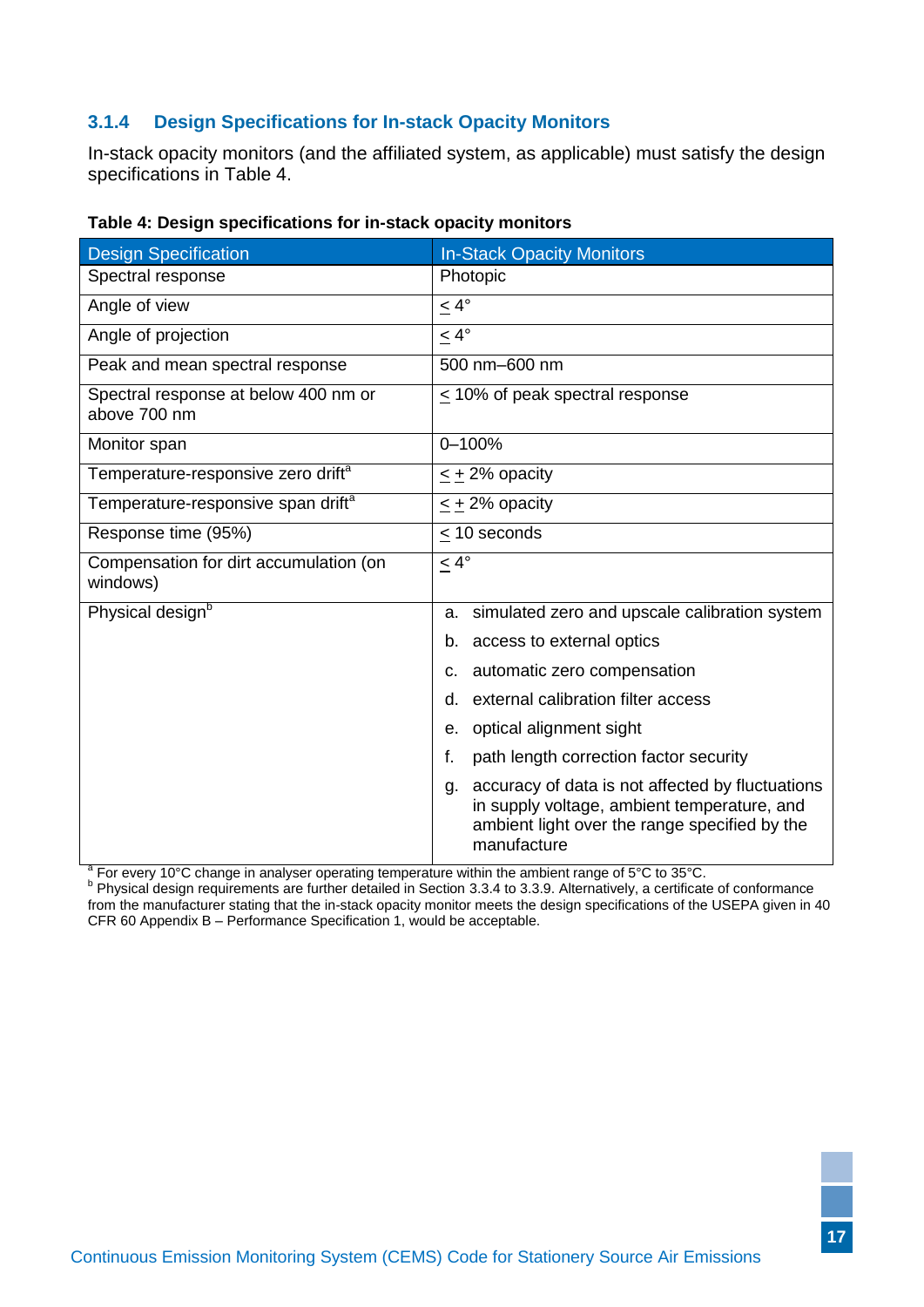### <span id="page-22-0"></span>**3.1.5 Design Specifications for Volumetric Flow/Velocity Monitors**

Volumetric flow/velocity monitors (and the affiliated system, as applicable) must satisfy the design specifications in Table 5.

#### **Table 5: Design specifications for volumetric flow/velocity monitors**

| <b>Design Specification</b>  | <b>Flow Monitors</b>                                                        |
|------------------------------|-----------------------------------------------------------------------------|
| Lower detection limit        | $< 1.0$ m/sec                                                               |
| Monitor span                 | $\geq$ 1.5 times expected maximum value                                     |
| Response time (95%)          | $<$ 10 seconds                                                              |
| Physical design <sup>a</sup> | means of cleaning flow element<br>а.<br>no interference from moisture<br>b. |

<span id="page-22-1"></span><sup>a</sup> Physical design requirements are further detailed in Section [3.3.10.](#page-25-7)

#### **3.1.6 Design Specifications for Temperature Monitors (Sensors)**

Temperature monitors/sensors (and the affiliated system, as applicable) must satisfy the design specifications in Table 6.

#### <span id="page-22-5"></span>**Table 6: Design specifications for temperature monitors (sensors)**

| <b>Design Specification</b> | <b>Temperature Monitors (Sensors)</b> |
|-----------------------------|---------------------------------------|
| Monitor (sensor) span       | > 1.5 times licence limit             |
| Response time (95%)         | $< 60$ seconds                        |

# <span id="page-22-2"></span>**3.2 Design Specifications for the Data Acquisition System**

#### <span id="page-22-4"></span><span id="page-22-3"></span>**3.2.1 General**

The CEMS shall include a data acquisition system that:

- a) accepts the output of the analysers and monitors (where applicable);
- b) converts the outputs of analysers and monitors to emission rates, concentrations, or other specified parameter of the gaseous pollutants in appropriate units as specified in the facility licence;
- c) interprets and converts the individual output signals from each analyser or monitor to produce a continuous readout in appropriate units as specified in the facility licence;
- d) records and computes daily zero and span drifts;
- e) reads and records the full range of pollutant concentrations from zero through to span; and
- f) provides a continuous, permanent record of all parameters.

Furthermore, the data obtained by the data acquisition system must be processed according to the following requirements:

<span id="page-22-6"></span>g) data shall be reduced to valid one-hour averages, as per the definition of a "valid hour" given in the Definitions section; and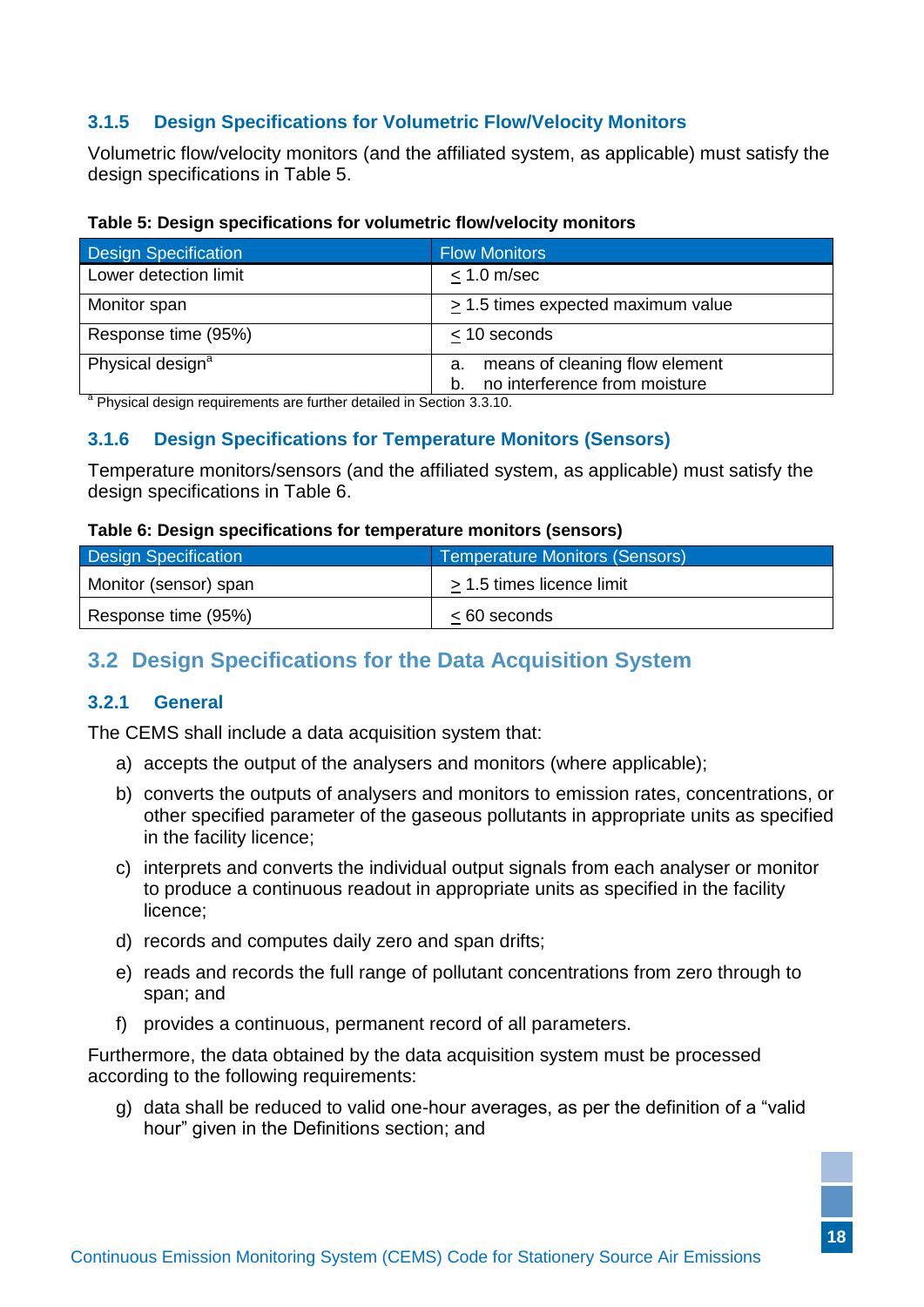h) during each 24-hour period, one one-hour average may consist of a minimum of two equally spaced data points for time-shared systems, or a total of 30 minutes of data for a dedicated system, to allow for calibration, quality assurance activities, maintenance, or repairs. If this minimum data accumulation is not achieved, the hour will be counted as missing data for the purposes of calculating availability.

The 24-hour period begins at one second past 2400 hours (midnight). The CEM system, in general, must also:

i) provide operators with visual or auditory alarms or fault condition warnings to facilitate proper operation and maintenance of the CEMS.

It should be noted that the CEMS operators should carefully consider the number of data points that will be recorded per hour. Also note that due to the large amount of data received by the data acquisition system, it is accepted that not every piece of data will be recorded, but may however be used in calculations to produce one recorded data point. For example, data collected every second is not expected to be kept for posterity, but may be averaged to give a one-minute average data point which would then be recorded and retained.

Due to the Performance Specification requirements of Section [0,](#page-40-1) the times of CEMS data collected will need to be accurately compared to the time of the Reference Method stack tests (a minimum of 21 minutes test time, or as per the Reference Method requirements). If possible, one-minute data averages are suggested as they allow for greater flexibility in ensuring accurate data comparison, however, it is noted that this will require greater data storage capacity. The number of data points collected per hour may be determined by the CEMS operator, provided the requirements as per the definitions listed in this document are satisfied, and the temporal correlation of CEMS data with the Reference Method tests can be accurately achieved.

#### <span id="page-23-0"></span>**3.2.2 Data Recorder Resolution**

Data recorder hard copy resolution for system response shall be 0.5 per cent of full scale or better. Data recorder hard copy time resolution shall be no less than one minute. For example, every 30 seconds would be acceptable, but not every 90 seconds.

# <span id="page-23-1"></span>**3.3 Test Procedures for Verifying Design Specifications**

Relevant design specifications for the various analysers are detailed in [Table 1](#page-19-3) through [Table 6,](#page-22-5) inclusive. The test procedures, and/or certificates of conformance, required for demonstrating compliance with the specifications are described below. Specifications, that are simply a requirement and do not have a specific test procedure, such as an analyser span, are not described here.

#### <span id="page-23-2"></span>**3.3.1 Lower Detection Limit**

A manufacturer's certificate of conformance, which demonstrates that the monitor is in compliance with the applicable specification, is deemed to be an acceptable alternative to testing.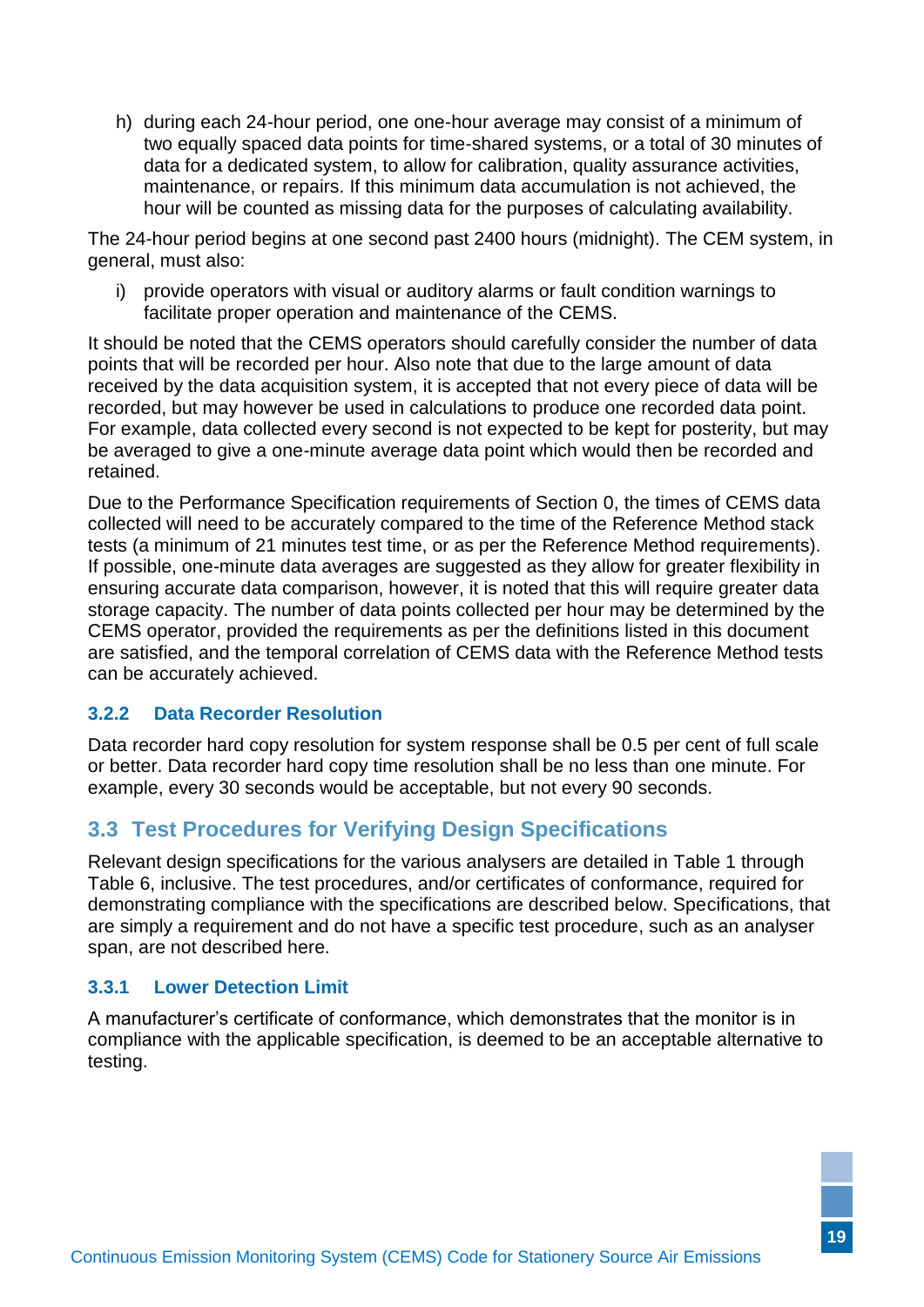#### <span id="page-24-0"></span>**3.3.2 Interference Rejection**

This test may be carried out after the analysers have been installed in the CEMS or in a laboratory or other suitable location before the analysers are installed. Sufficient time must be allowed for the analyser under test to warm up, and then the analyser must first be calibrated by introducing appropriate low-range and high-range gases directly to the analyser sample inlet. After the initial calibration, test gases shall be introduced, each containing a single interfering gas at a concentration representative of that species in the gas flow to be monitored. The magnitude of the interference of each potential interfering species on the target gas shall then be determined, and the sum total of all interferences must satisfy the applicable specification.

A manufacturer's certificate of conformance, which demonstrates that the monitor was tested according to the procedures given above and is in compliance with the applicable specification, is deemed to be an acceptable alternative to testing.

#### <span id="page-24-1"></span>**3.3.3 Temperature-responsive Zero and Span Drift**

Place the analyser in a temperature controlled climate chamber in which the chamber temperature can be varied from at least 5°C to 35°C. Allow sufficient time for the chamber to warm up, and ensure that the analyser temperature has stabilised before commencing. Calibrate the analyser at 25°C using appropriate zero and span gases. Do not turn off the power to the analyser over the duration of this test.

When the analyser has stabilised at the climate chamber temperature (each of 5, 15, 25 and 35°C), introduce the zero and span reference calibration gases at the same flow or pressure conditions, and note the response of the analyser.

Calculate the temperature-responsive zero drift from the difference in the indicated zero reading and the zero reading at the next higher or lower temperature, relative to full scale (span). The analyser is acceptable if the difference between all adjacent (such as 5/15°C, 15/25°C, and 25/35°C) zero responses meets the criteria in the applicable design specification table.

Calculate the temperature-responsive span drift from the differences between adjacent span responses, relative to the value of the reference calibration gas. An analyser is acceptable if the difference between all adjacent span responses meets the criteria in the applicable design specification table.

A manufacturer's certificate of conformance, which demonstrates that the monitor was tested according to the procedures given above and is in compliance with the applicable specifications, is deemed to be an acceptable alternative to testing.

#### <span id="page-24-4"></span><span id="page-24-2"></span>**3.3.4 Simulated Zero and Upscale Calibration System**

Each opacity analyser must include a calibration system for simulating both a zero and an upscale in-stack opacity value for the purpose of performing periodic checks of the monitor calibration while the monitor is on an operating stack or duct. This calibration system will provide, as a minimum, a system check of the analyser internal optics and all electronic circuitry including the lamp and photodetector assembly.

#### <span id="page-24-3"></span>**3.3.5 Access to External Optics**

Each opacity analyser must provide a means of access to the optical surfaces exposed to the flue gas flow in order to permit the surfaces to be cleaned without requiring removal of the unit from the source mounting or without requiring optical realignment of the unit.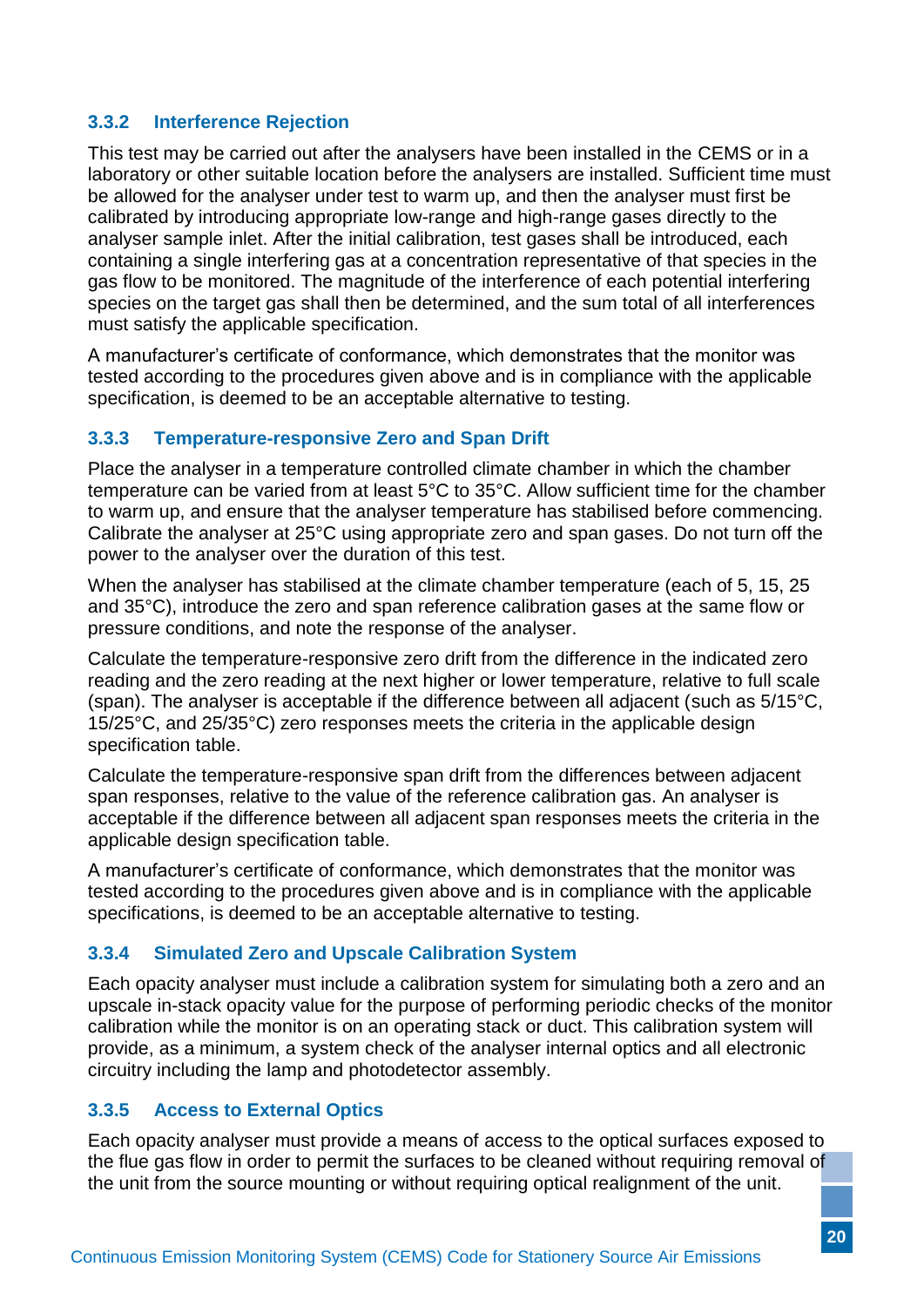#### <span id="page-25-0"></span>**3.3.6 Automatic Zero Compensation**

If the opacity system has a feature that provides automatic zero compensation for dust accumulation on exposed optical surfaces, the system must also provide some means of indicating when a compensation of four per cent in-stack opacity has been exceeded (the exposed optical surfaces need cleaning if four per cent in-stack opacity is exceeded).

#### <span id="page-25-1"></span>**3.3.7 External Calibration Filter Access**

The opacity monitor must accommodate the use of an external calibration filter, or a comparable device, which provides an independent assessment of the instrument performance when using independent audit filters.

#### <span id="page-25-2"></span>**3.3.8 Optical Alignment Sight**

Each opacity analyser must provide some method for visually determining that the instrument is optically aligned. The method provided must be capable of indicating that the unit is misaligned when an error of greater than or equal to  $+$  two per cent occurs in the opacity readings at the calibrated path-length.

#### <span id="page-25-6"></span><span id="page-25-3"></span>**3.3.9 Path Length Correction Factor Security for Opacity Analysers**

The value of the path length correction factor must be certified by the manufacturer and that either:

- a) it cannot be changed by the end user; or
- b) it is recorded during each calibration check cycle; or
- c) the system must provide an alarm when the value is changed from the certified value.

#### <span id="page-25-7"></span><span id="page-25-4"></span>**3.3.10 Cleaning**

If necessary, differential pressure volumetric flow/velocity monitors shall provide an automatic, timed period of back-purging or equivalent method of sufficient force and frequency to keep the sample port and probe and lines free of obstructions. Differential pressure flow monitors shall provide a method (either manual or automated) for detecting leaks or plugging throughout the system. Thermal flow monitors and ultrasonic monitors shall provide a method for detecting probe fouling and a means of cleaning the transducer surface in-situ or by removal and cleaning.

#### <span id="page-25-8"></span><span id="page-25-5"></span>**3.3.11 Response Time**

The response time for gas analysers is the average time interval between injecting the gas at the probe (of the completely assembled and functioning system) and reaching a response of 95 per cent of the concentration value, as displayed on the data recorder. For opacity, instead of injecting gas, a high-level calibration attenuator (screen or other neutral density filter) is inserted in front of the beam and the response measured. For volumetric flow/velocity monitors and temperature monitors (sensors) use a reference signal in lieu of a reference calibration gas.

Perform a response time test for each CEMS according to the following procedures. Use a low-level (0 per cent to 20 per cent span) and a high-level (80 per cent to 100 per cent) reference calibration gas for this test.

Begin by injecting one of the reference calibration gases into the system at the probe.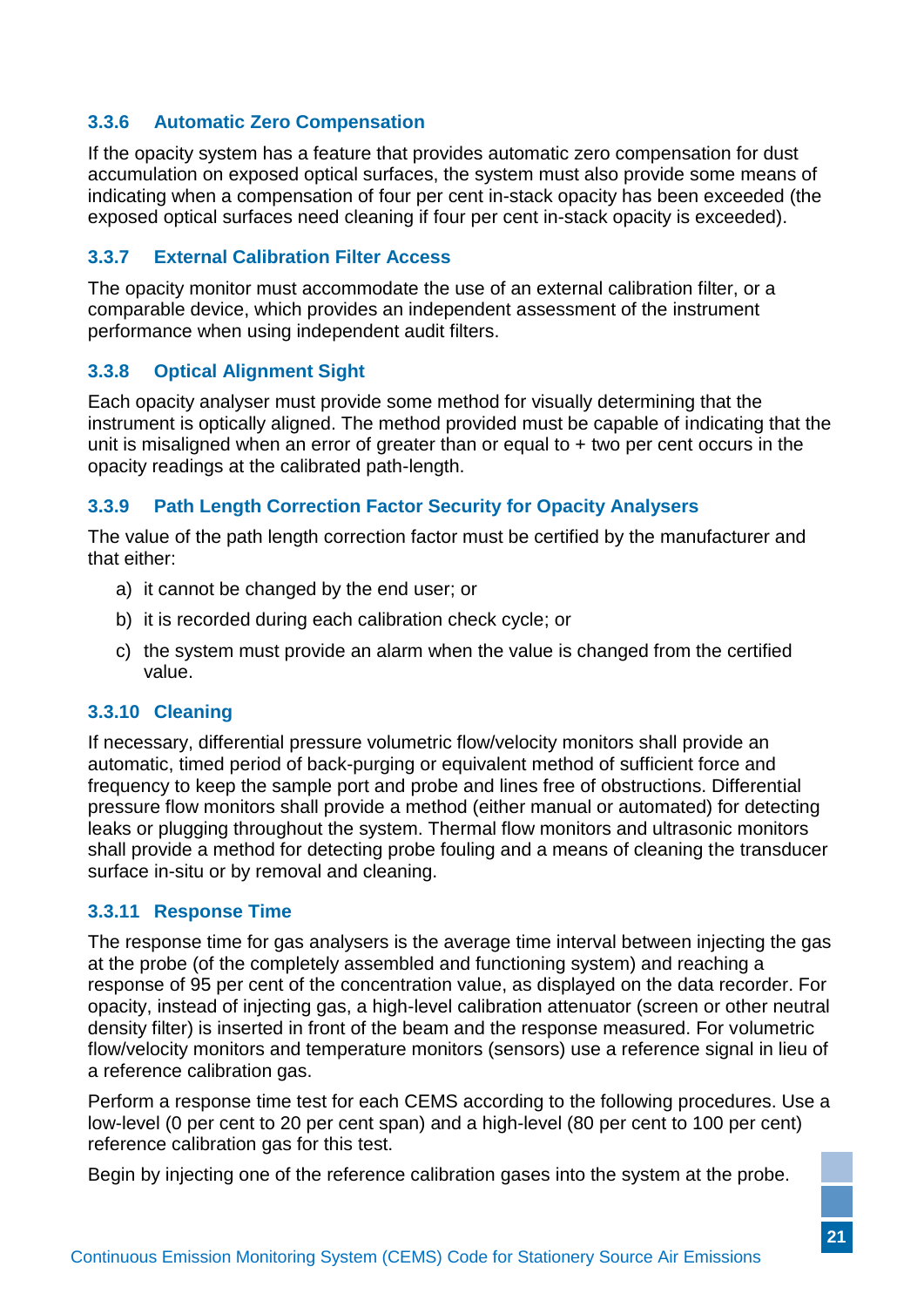While the CEMS is measuring and recording the concentration, inject the other reference calibration gas into the same injection port and note the start time of injection. Continue injecting the gas until a stable response is reached. Using the data acquisition system output values, record the amount of time required for the monitor or monitoring system to complete 95.0% of the concentration step change. Repeat the procedure, but reverse the order of the gases injected (i.e. if the low-level gas was injected first, now inject it second to induce the step-change).

For CEMS that perform a series of operations (such as purge, sample, and analyse), time the injections of the reference calibration gases so they will produce the longest possible response time. Do not confuse this with cycle time (see Section [3.3.12\)](#page-26-1), and do not include time periods that involve switching between various monitors on a cyclical basis. Note, for some CEMS, dilution is an integral part of the final calculated value, such as emission rates, and it will be necessary to simultaneously inject reference calibration gases into the gas and diluent monitors in order to measure the step change.

#### <span id="page-26-1"></span><span id="page-26-0"></span>**3.3.12 Cycle Time**

In some instances, CEMS may be a part of a time-shared system, meaning that the data acquisition system alternates in capturing data from two or more monitors. The cycle time specification applies to the entire system, as opposed to single analysers. One complete measurement or cycle of measurements of all effluent streams must be completed in 15 minutes or less, and must perform all purging, sampling, analysis and other necessary functions during this time period. For example, if three  $SO<sub>2</sub>$  analysers time-share a single data logger system, then the data must be retrieved from all three analysers within a 15 minute cycle.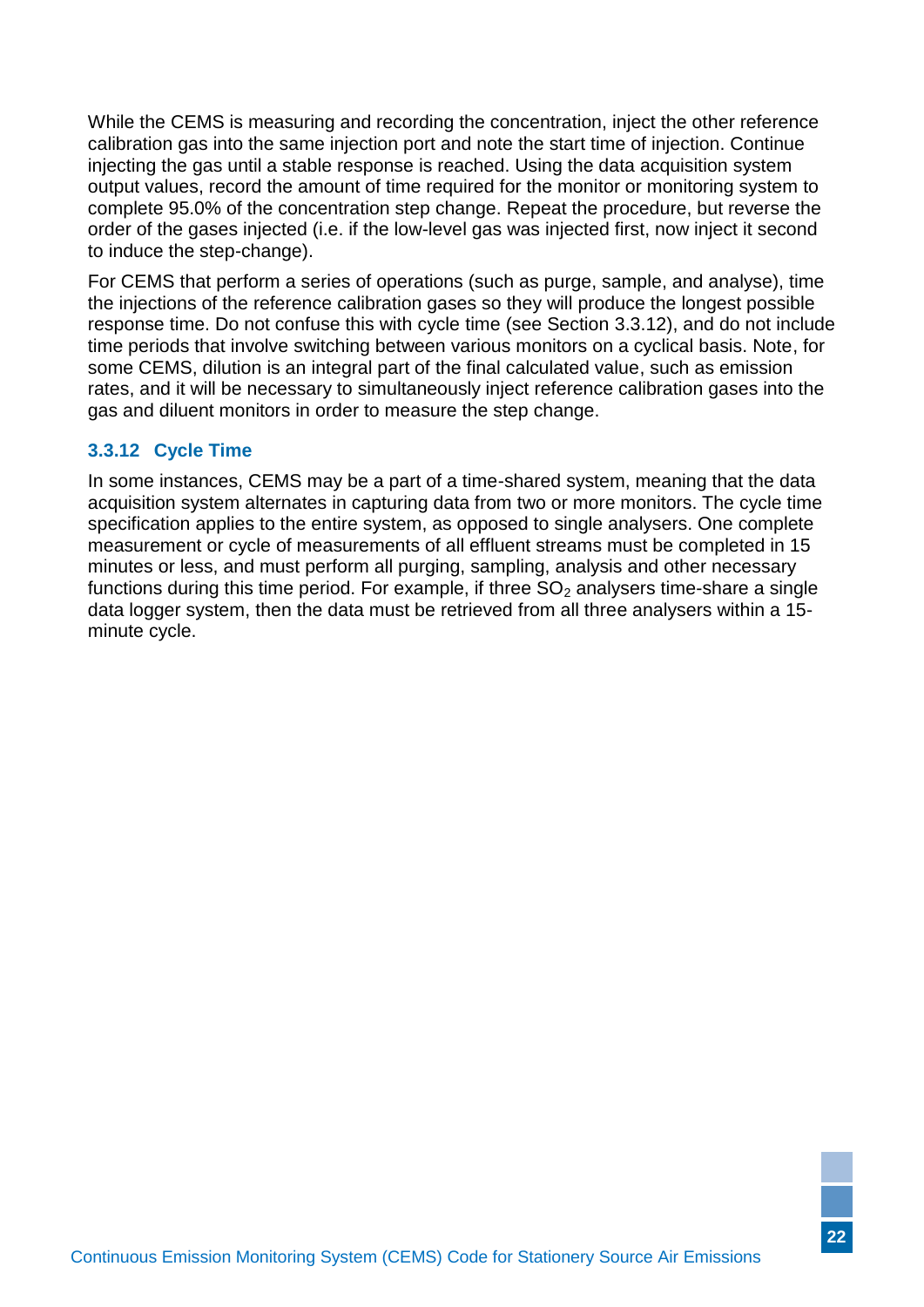# <span id="page-27-0"></span>**4. Phase II – Installation Requirements**

### <span id="page-27-1"></span>**4.1 Installation Specifications**

#### <span id="page-27-4"></span><span id="page-27-2"></span>**4.1.1 Location of the Sampling Site**

CEMS are to be sited in a location and in such an orientation such that:

- a) the measurements obtained are representative of the actual emissions;
- b) effluent gases are well-mixed; and
- c) it is accessible at all times (in accordance with safety regulations) and during any normal weather conditions.

#### <span id="page-27-3"></span>**4.1.2 Measurement Sampling Plane Location**

The measurement sampling plane location shall be:

- a) at least two equivalent internal diameters downstream from the nearest control device, the point of pollutant generation, or other point at which a change in the pollutant concentration or emission rate may occur (except for opacity monitors, which must be located a minimum of four diameters downstream from particulate control equipment or flow disturbances); and
- b) at least a half equivalent internal diameter upstream from the effluent exhaust or control device (except for opacity meters which must be located at least two duct diameters upstream of a flow disturbance).

Figure 2 provides a visual representation of the measurement sampling plane location.

#### **Figure 2: Measurement sampling plane location**

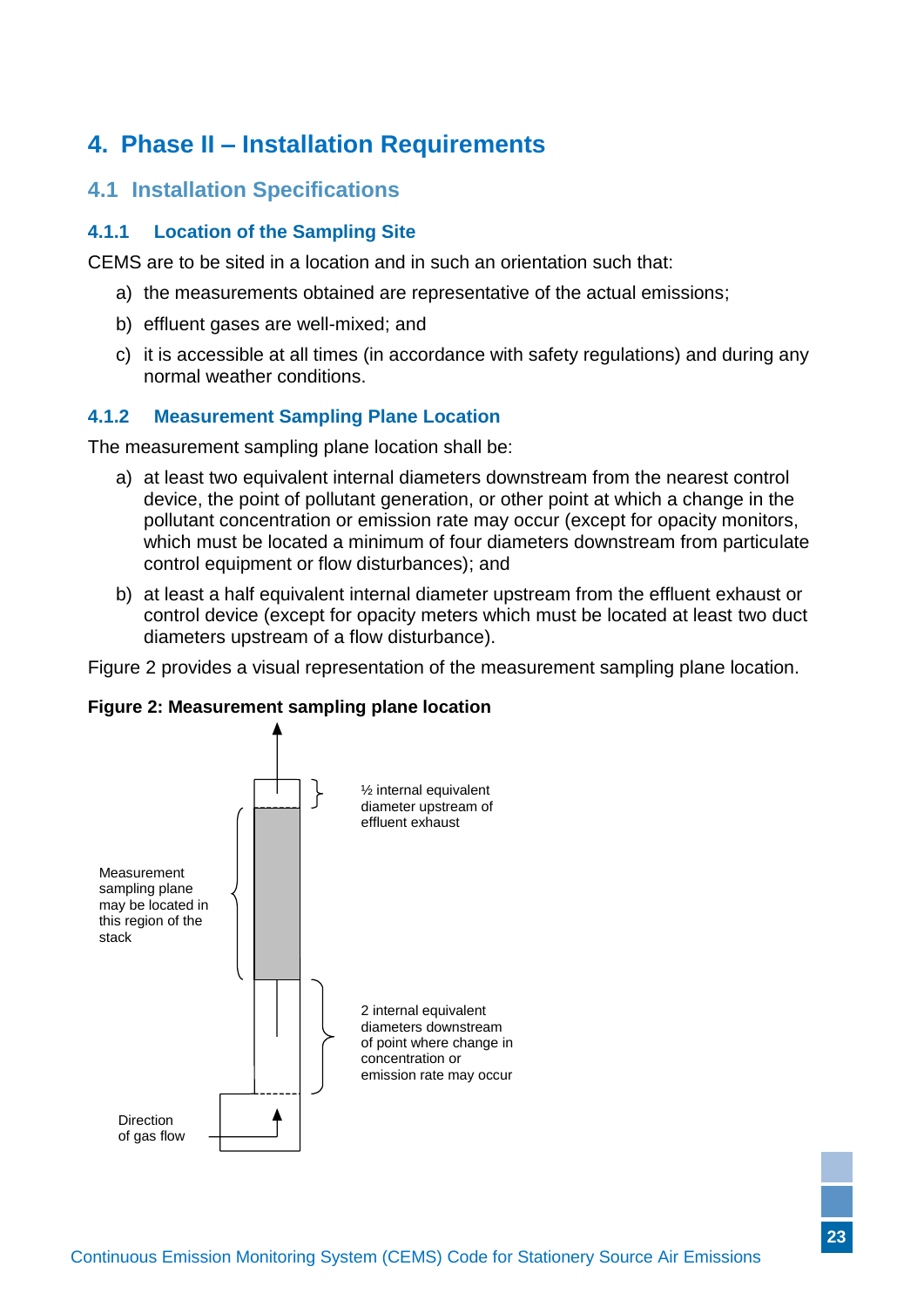#### <span id="page-28-0"></span>**4.1.3 Measurement Point Location**

The measurement point shall be:

- a) no less than 1.0 metre from the stack or duct wall; or
- b) within or centrally located over the centroidal area of the stack or duct crosssection.

Variation from these requirements is permissible provided the Performance Specifications are satisfied for the monitoring system in question.

Figure 3 provides a visual representation of measurement point location.

#### **Figure 3: Measurement point location**



#### <span id="page-28-2"></span><span id="page-28-1"></span>**4.1.4 Path In-situ Monitors**

The measurement path shall:

- a) exclude the area bounded by a line 1.0 metre from the stack or duct wall; or
- b) have at least 70 per cent of the path within the inner 50 per cent of the stack or duct cross-sectional area; or
- c) be centrally located over the centroidal area.

Figure 4 provides a visual representation of the measurement path for path in-situ monitors.

#### **Figure 4: Path in-situ monitors**

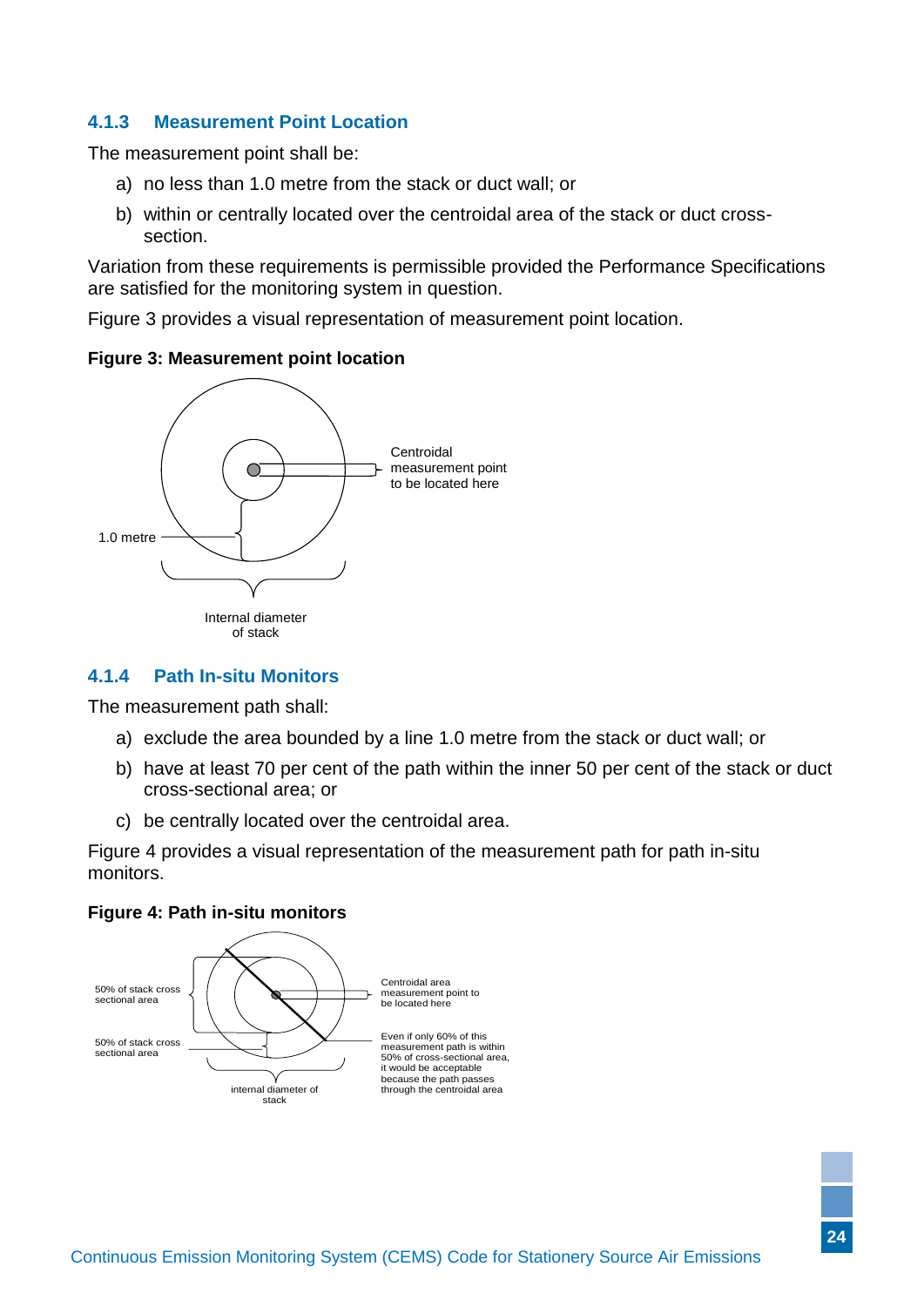#### <span id="page-29-0"></span>**4.1.5 Oxygen and Carbon Dioxide Dilution Monitors**

Oxygen and carbon dioxide dilution monitors shall sample at the same point avoiding probe interference as the gas monitors, such as  $SO<sub>2</sub>$ . Alternatively, the dilution monitors shall be located at a position that is in close proximity to the gas monitors and such that the representativeness of the measurements is not compromised by any ingress air effects.

#### <span id="page-29-1"></span>**4.1.6 Opacity Monitors**

Opacity monitors shall be located:

- a) downstream of particulate control devices;
- b) to ensure water droplets (condensation) are not present at the monitoring location; and
- c) where light is not present such as away from the stack exit and places where light leaks into the stack – to ensure the monitor does not respond to ambient light.

#### <span id="page-29-2"></span>**4.1.7 Flow Monitors**

Checks for non-cyclonic or non-swirling flow conditions shall be made to ensure the suitability of the sampling site. Wind tunnel calibration of flow-measuring devices should be carried out before initial installation.

#### <span id="page-29-5"></span><span id="page-29-3"></span>**4.1.8 Operational Temperature Range**

The CEMS equipment must be able to operate, as per the required specifications, in any ambient environmental condition under which the plant will be operating. At a minimum, the ambient environmental range is considered to be –5°C to +50°C. If necessary, air conditioning units (or other temperature control device) shall be installed to ensure the analysers and their components are maintained at a suitable ambient temperature for operation.

#### <span id="page-29-6"></span><span id="page-29-4"></span>**4.1.9 Representativeness**

The sampling probe or in-situ analyser must be installed in a location where effluent gases are well-mixed. If this requirement is not satisfied, then the degree of stratification shall be quantified by conducting the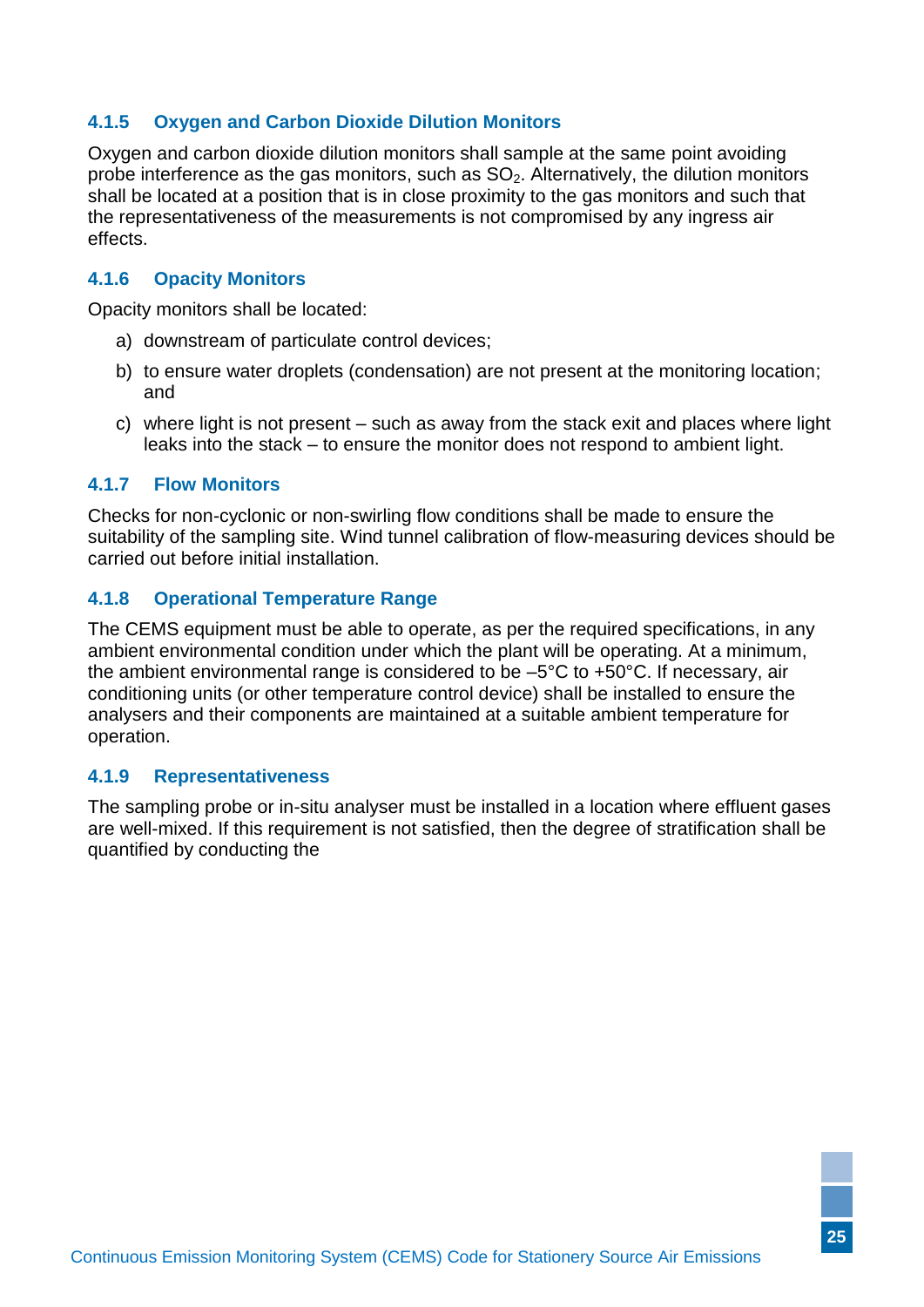[Stratification Test Procedure](#page-30-2) described in this CEMS Code (see Section [0\)](#page-30-2).

#### <span id="page-30-0"></span>**4.1.10 Other Monitors**

Gas monitors not specified elsewhere shall satisfy all applicable requirements of Sections [4.1.1](#page-27-4) through [4.1.4](#page-28-2) (inclusive) and Sections [4.1.8](#page-29-5) and [4.1.9.](#page-29-6)

### <span id="page-30-1"></span>**4.2 Test procedures for Verifying Installation Specifications**

<span id="page-30-2"></span>Test procedures required for demonstrating compliance with relevant performance specification are described below.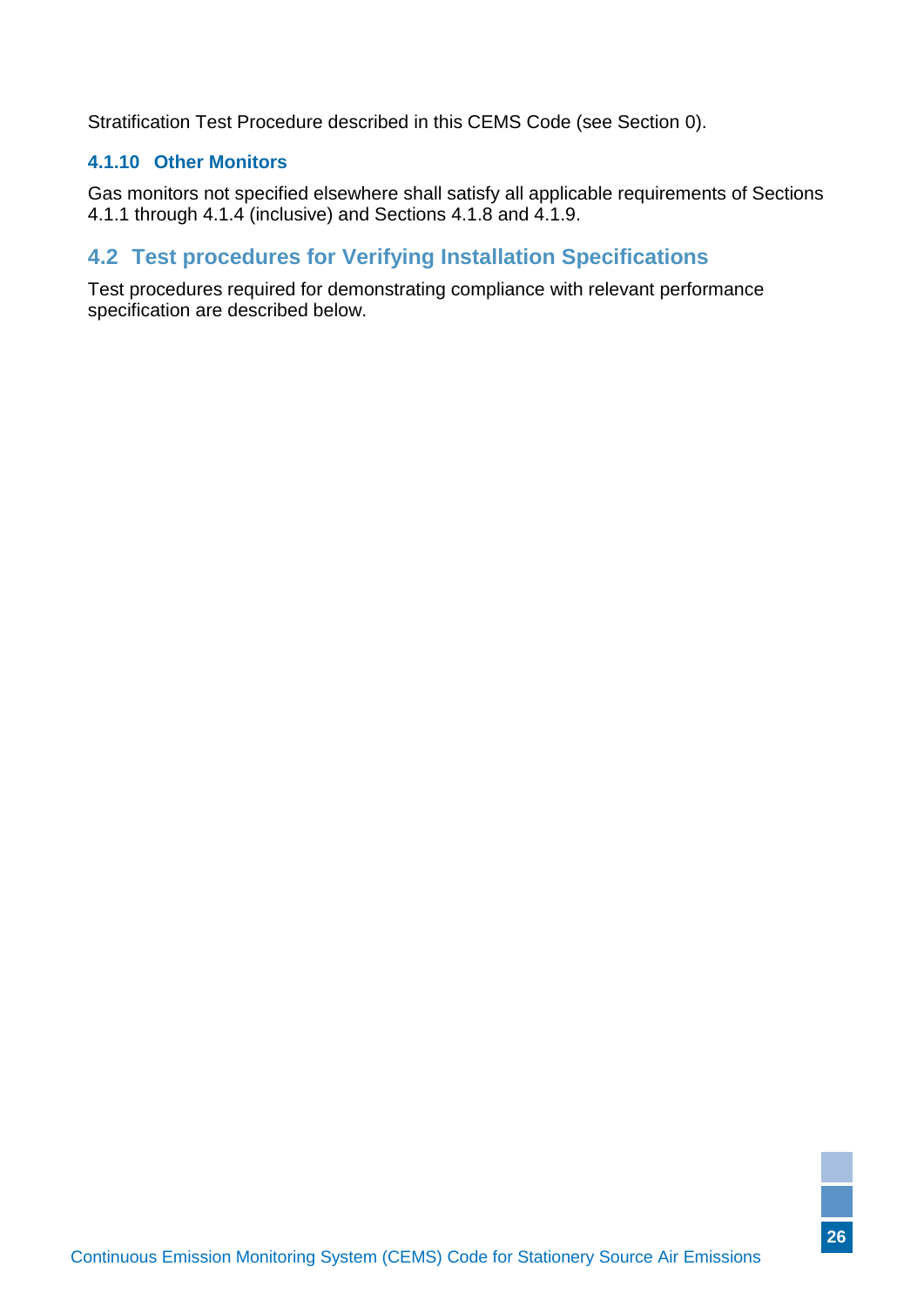#### <span id="page-31-0"></span>**4.2.1 Stratification Test Procedure**

This test procedure is to be conducted by a laboratory/consultant with NATA accreditation for the methods specified.

This test provides information that may be useful if a CEMS is unable to meet certain performance specifications (such as RATA; see Section [0\)](#page-40-1). A high level of stratification may be responsible for an inability to satisfy the RATA requirements and the CEMS monitor may require relocation. The Stratification Test is also applicable to determining the sample points used during the RATA (see Section [5.3.8.4\)](#page-43-0). Stratification, however, does not necessarily result in a location being unacceptable for a CEMS.

A minimum of nine traverse points is required for this test. Locate the points in a balanced matrix of equal area on the stack or duct, following the procedures of United States Environmental Protection Agency (USEPA) Method 1, Sample and Velocity Traverses for Stationary Sources. Using two automated systems with similar response characteristics, the concentration of a target gas is measured at each of the sampling points in the matrix with one system (the traversing system), while simultaneously measuring the target gas concentration at a fixed location (usually at the centre of the flue, duct or stack) with the other system (the fixed system).

Alternately, if the stability of the emission source has already been demonstrated at a chosen load by using the output of a chosen automated analyser withdrawing a sample from a fixed point, a single automated analyser may be used to measure the degree of stratification at the traverse points.

For determining flow stratification, a pitot tube is to be used (instead of automated gas monitoring systems) following the procedures of USEPA Method 2, Determination of Stack Gas Velocity and Volumetric Flow Rate (Type S Pitot Tube).

If the concentration of the gas measured or the velocity of the effluent stream at the fixed location varies by more than +10% of the average concentration or velocity for longer than one minute during this test, retest for stratification when more stable conditions prevail.

The concentration of a target gas or the velocity of the effluent stream shall be measured at each of the sampling points in the matrix. At the conclusion of the traverses, repeat the measurement of the concentration at the initial measurement point. If the concentrations differ by more than +10% for the pre-test and post-test values at this point, retest for stratification when more stable conditions prevail.

The degree of stratification at each sampling point is calculated as:

% Stratification at point 
$$
i = \frac{(c_i - c_{avg})}{c_{avg}} \times 100
$$

where:

*c<sup>i</sup>* = concentration of target gas at point *i*

*cavg* = average of all (nine) measured traverse point concentrations

The sampling plane across the stack or duct is considered stratified if the stratification at any point is greater than  $+10\%$ .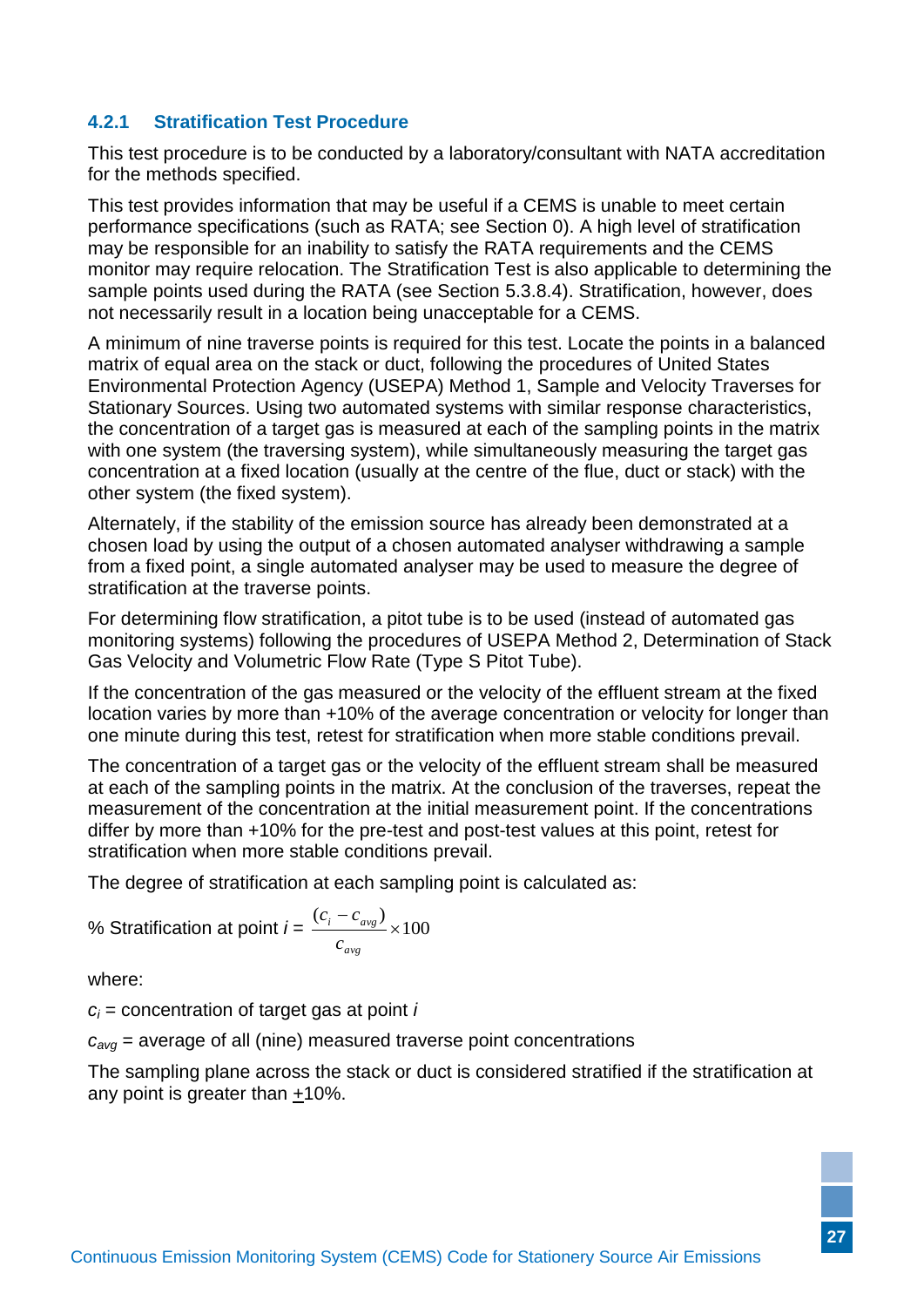# <span id="page-32-0"></span>**5. Phase III – Performance Testing**

### <span id="page-32-3"></span><span id="page-32-1"></span>**5.1 Performance Specifications**

#### <span id="page-32-2"></span>**5.1.1 Performance Specifications for Sulfur Dioxide, Oxides of Nitrogen, and Carbon Monoxide Monitoring Systems**

Sulfur dioxide, oxides of nitrogen, and carbon monoxide emission monitoring systems must satisfy the performance specifications in Table 7.

| Table 7: Performance specifications for sulfur dioxide, oxides of nitrogen, and carbon |  |
|----------------------------------------------------------------------------------------|--|
| monoxide monitoring systems                                                            |  |

| Performance<br><b>Specifications</b> | <b>Sulfur Dioxide</b><br>Systems <sup>a</sup>                                    | <b>Oxides of Nitrogen</b><br><b>Systems<sup>a</sup></b>                       | <b>Carbon Monoxide</b><br>Systems <sup>a</sup>                                |
|--------------------------------------|----------------------------------------------------------------------------------|-------------------------------------------------------------------------------|-------------------------------------------------------------------------------|
| Zero drift - 24-hour                 | $\leq$ + 2.5 %                                                                   | $\leq$ + 2.5 %                                                                | $\leq$ + 5%                                                                   |
| Span drift - 24-hour                 | $- + 2.5 \%$                                                                     | $\leq$ + 2.5 %                                                                | $< +5%$                                                                       |
| Response time (95%)                  | < 200 seconds                                                                    | $\leq$ 200 seconds                                                            | < 200 seconds                                                                 |
| Cycle time                           | < 15 minutes                                                                     | < 15 minutes                                                                  | < 15 minutes                                                                  |
| Analyser linearity                   | $\leq$ 5.0 % linearity error,<br>or $\pm$ 5 ppmv from the<br>reference gas value | $\leq$ 5.0 % linearity error,<br>or $+5$ ppmy from the<br>reference gas value | $\leq$ 5.0 % linearity error,<br>or $+5$ ppmy from the<br>reference gas value |
| Relative accuracy <sup>b</sup>       | $\leq$ + 20 %                                                                    | $\leq$ + 20 %                                                                 | $\leq$ + 10 %                                                                 |
| <b>Bias</b>                          | $\leq$ 2%                                                                        | $< 2 \%$                                                                      | $\leq$ 2%                                                                     |

<sup>a</sup>Where two limits are given in the table, whichever value is greater is the applicable limit.

 $^b$  If the arithmetic mean of the Reference Method (RM) values is less than 50% of the licence condition limit then for SO<sub>2</sub>, NOx, and CO it is acceptable if the CEMS is within  $\pm$  10% of span value, as compared to the RM. For example, let the Reference Method result be 125 mg/m<sup>3</sup>. If the span is  $0-500$  mg/m<sup>3</sup>, then the RM result is less than 50% of full scale (125 mg/m<sup>3</sup> < 250 mg/m<sup>3</sup>). Therefore, to satisfy the relative accuracy requirement, the CEMS must only be within 10% of full scale, or  $\pm$  50 mg/m<sup>3</sup> from the RM (i.e. 125 mg/m<sup>3</sup>  $\pm$  50 mg/m<sup>3</sup>). This allows greater flexibility for facilities with wellcontrolled processes, which would otherwise have to meet the requirement of 10% of RM value (in the prior example, this would be 125 mg/m $^3$  + 12.5 mg/m $^3$ ).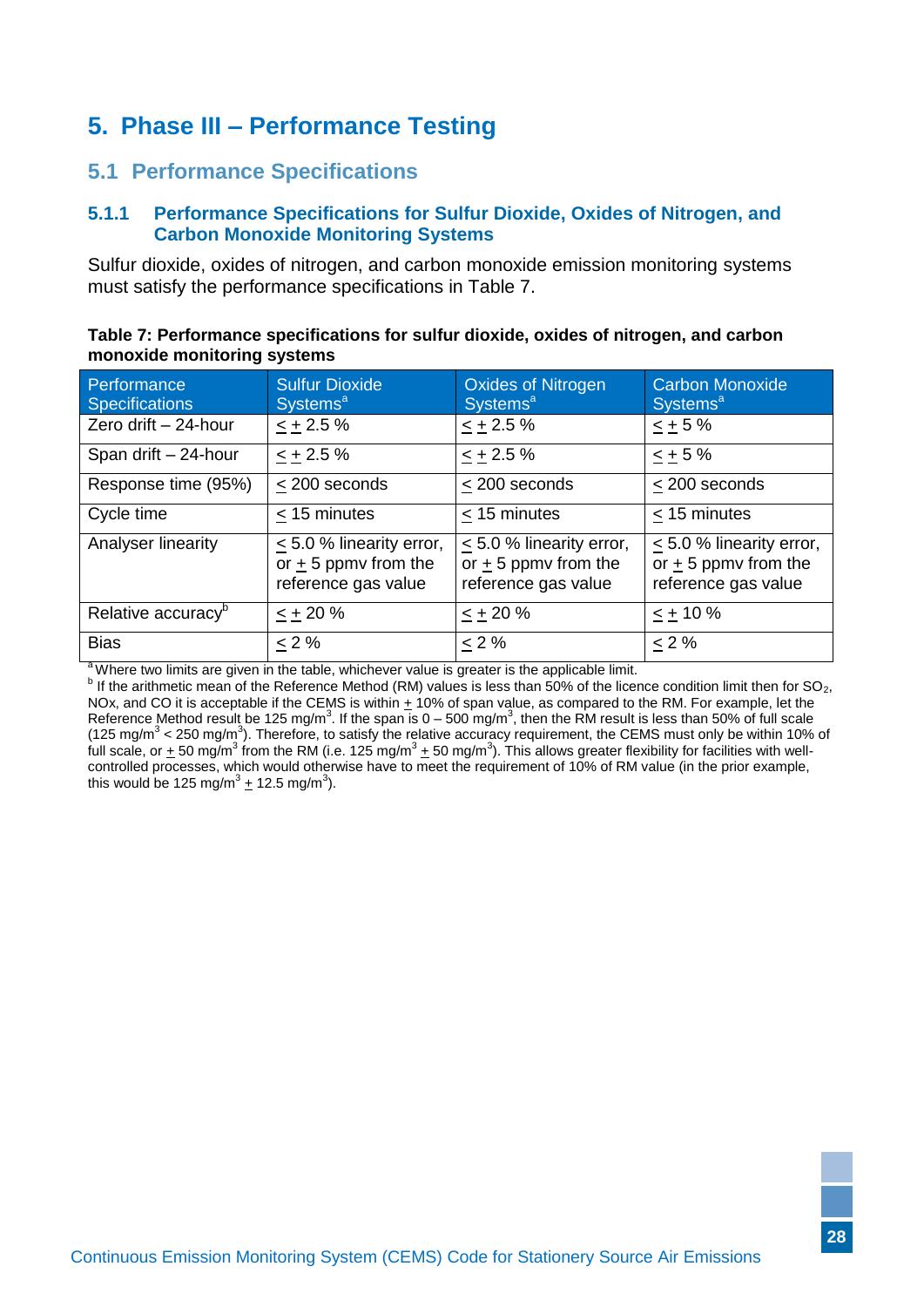#### <span id="page-33-0"></span>**5.1.2 Performance Specifications for Total Reduced Sulfur and Hydrogen Sulfide Monitoring Systems**

Total reduced sulfur and hydrogen sulfide monitoring systems must satisfy the performance specifications in Table 8.

**Table 8: Performance specifications for total reduced sulfur and hydrogen sulfide monitoring systems**

| Performance<br><b>Specifications</b> | <b>Total Reduced Sulfur Systems<sup>a</sup></b>                   | Hydrogen Sulfide Systems <sup>a</sup>                             |
|--------------------------------------|-------------------------------------------------------------------|-------------------------------------------------------------------|
| Zero drift - 24-hour                 | $\leq$ + 5 %                                                      | $3 + 5%$                                                          |
| Span drift - 24-hour                 | $< +5%$                                                           | $\leq$ + 5%                                                       |
| Response time (95%)                  | < 200 seconds                                                     | < 200 seconds                                                     |
| Cycle time                           | < 15 minutes                                                      | $\leq$ 15 minutes                                                 |
| Analyser linearity                   | $< +5%$                                                           | $< +5%$                                                           |
| Relative accuracy                    | $\leq$ + 20 %, or $\leq$ + 2 ppmv from<br>the reference gas value | $\leq$ + 20 %, or $\leq$ + 2 ppmv from the<br>reference gas value |
| <b>Bias</b>                          | $< 2 \%$                                                          | $< 2 \%$                                                          |

<span id="page-33-1"></span><sup>a</sup>Where two limits are given in the table, whichever value is greater is the applicable limit.

#### **5.1.3 Performance Specifications for Oxygen and Carbon Dioxide Monitoring Systems**

Oxygen and carbon dioxide monitoring systems must satisfy the performance specifications in Table 9.

| Performance<br><b>Specifications</b> | Oxygen Monitors <sup>a</sup>                                                                    | Carbon Dioxide Monitors <sup>a</sup>                                                         |
|--------------------------------------|-------------------------------------------------------------------------------------------------|----------------------------------------------------------------------------------------------|
| Zero drift - 24-hour                 | $\leq$ + 0.5 % O <sub>2</sub> from the reference<br>gas value                                   | $\leq$ + 0.5 % CO <sub>2</sub> from the<br>reference gas value                               |
| Span drift - 24-hour                 | $\epsilon$ + 0.5 % $O_2$ from the reference<br>gas value                                        | $\lt$ + 0.5 % CO <sub>2</sub> from the<br>reference gas value                                |
| Response time (95%)                  | $<$ 200 seconds                                                                                 | $<$ 200 seconds                                                                              |
| Cycle time                           | < 15 minutes                                                                                    | $<$ 15 minutes                                                                               |
| Analyser linearity                   | < 5.0 % linearity error or<br>$\epsilon$ + 0.5 % O <sub>2</sub> from the reference<br>gas value | < 5.0 % linearity error or<br>$\leq$ + 0.5 % CO <sub>2</sub> from the<br>reference gas value |
| Relative accuracy                    | $\lt$ + 10.0 %, or $\lt$ + 1 % O <sub>2</sub> from<br>the reference gas value                   | $\le$ + 10.0 %, or $\le$ + 1 % CO <sub>2</sub> from<br>the reference gas value               |
| <b>Bias</b>                          | $< 2 \%$                                                                                        | $< 2 \%$                                                                                     |

| Table 9: Performance specifications for oxygen and carbon dioxide monitoring systems |  |  |  |
|--------------------------------------------------------------------------------------|--|--|--|
|                                                                                      |  |  |  |

<sup>a</sup>Where two limits are given in the table, whichever value is greater is the applicable limit.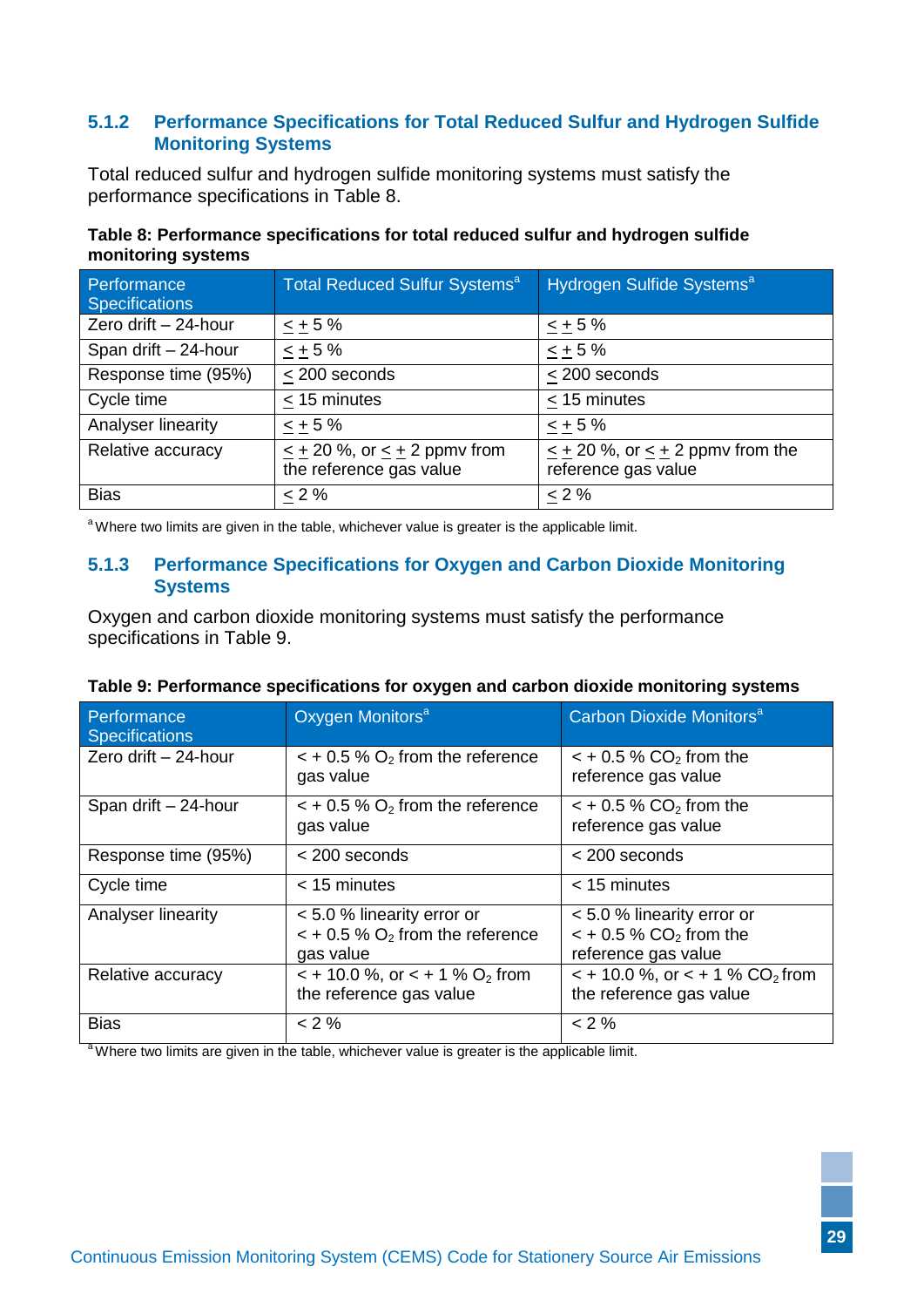### <span id="page-34-0"></span>**5.1.4 Performance Specifications for in-stack Opacity Monitoring Systems**

In-stack opacity monitors must satisfy the performance specifications in Table 10.

| <b>Performance Specifications</b> | <b>In-Stack Opacity Monitors</b> |
|-----------------------------------|----------------------------------|
| Zero drift - 24-hour              | $\leq$ + 2 % In-stack opacity    |
| Span drift - 24-hour              | $\lt$ + 2 % In-stack opacity     |
| Response time                     | $<$ 10 seconds                   |

#### **Table 10: Performance specifications for in-stack opacity monitors**

#### <span id="page-34-1"></span>**5.1.5 Performance Specifications for Volumetric Flow/Velocity Monitoring Systems**

Flow monitors must satisfy the performance specifications in Table 11.

#### **Table 11: Performance specifications for volumetric flow/velocity monitors**

| <b>Performance Specifications</b> | <b>Volumetric Flow/Velocity Monitors</b> |
|-----------------------------------|------------------------------------------|
| Zero drift - 24-hour              | $- + 3 \%$                               |
| Span drift $-24$ -hour            | $- + 3 \%$                               |
| Response time (95%)               | $<$ 10 seconds                           |
| Orientation sensitivity           | $< +4%$                                  |
| Relative accuracy                 | $< +20%$                                 |

#### <span id="page-34-2"></span>**5.1.6 Performance Specifications for Temperature Monitors (Sensors)**

Temperature sensors must satisfy the performance specifications in Table 12.

#### **Table 12: Performance specifications for temperature monitors (sensors)**

| <b>Performance Specification</b> | Temperature Monitors (Sensors)                                        |
|----------------------------------|-----------------------------------------------------------------------|
| Response time (95%)              | $< 60$ seconds                                                        |
| System relative accuracy         | + 10°C of the temperature values obtained<br>during conduct of a RATA |

#### <span id="page-34-3"></span>**5.1.7 Other Monitors**

Other monitors not specified elsewhere must satisfy the following requirements:

- response time  $(95%) \le 200$  seconds;
- cycle time < 15 minutes; and
- calibrations and maintenance must be performed as per manufacturer specifications/recommendations and be documented in the QAP.

### <span id="page-34-4"></span>**5.2 Performance Testing Process**

#### <span id="page-34-6"></span><span id="page-34-5"></span>**5.2.1 Conditioning Process**

After the CEMS has been installed according to the written instructions of the manufacturer, the entire CEMS shall be operated for a period totaling not less than 168 hours. The emission source must be operating during this period.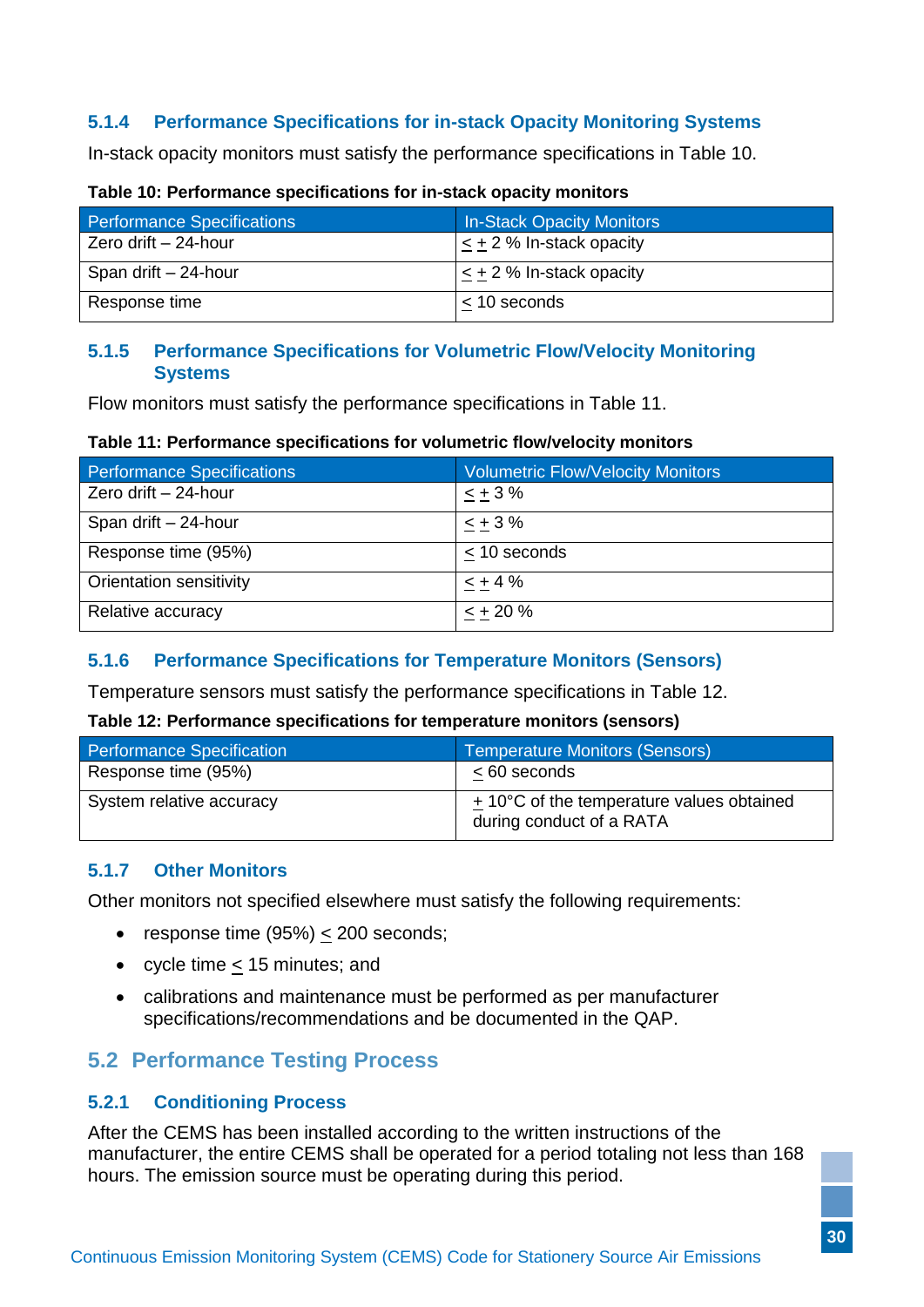During this [Conditioning Process,](#page-34-6) the entire CEMS must operate normally, which means all processes of the entire system must work, including the measurement of the concentrations of the analytes and the other parameters such as flow. The only exceptions are for periods during which calibration procedures are being carried out, or other procedures as indicated in the QAP. Note that the data acquisition system forms an integral part of the overall system and must be fully operational during this period.

The system must output concentrations and emission rates of the analytes, or measurements of other parameters, in units as specified in the facility licence.

System modifications may be carried out, along with fine-tuning of the overall system, in preparation for the [Operational Testing Process.](#page-35-1)

Daily calibration checks shall be conducted, and when the accumulated drift exceeds the daily control limits, the analysers shall be adjusted using the procedures defined in the CEMS QAP. The data acquisition system must reflect any calibration adjustments. Any automatic adjustments made in response to the daily zero and span checks must also be indicated in the data acquisition system.

If the [Conditioning Process](#page-34-6) is interrupted as a result of a process shutdown, the times and dates of the shutdown period shall be recorded and the 168-hour test period shall be continued after the emission source has resumed operation.

If the monitor fails (i.e. breaks down) during the 168-hour time period, the [Conditioning](#page-34-6)  [Process](#page-34-6) must be repeated, in full, after the system is repaired.

#### <span id="page-35-1"></span><span id="page-35-0"></span>**5.2.2 Operational Testing Process**

When the [Conditioning Process](#page-34-6) has been successfully completed, the CEMS must be operated for an additional 168-hour period during which the emission source is operating under typical conditions. This [Operational Testing Process](#page-35-1) need not immediately follow the [Conditioning Process.](#page-34-6)

The Performance Specification tests outlined in Section [5.1](#page-32-3) must be conducted, and satisfied, for each CEMS during the [Operational Testing Process,](#page-35-1) with the exception of the RATAs. RATAs may be conducted either during the [Operational Testing Process](#page-35-1) or during the 168-hour period immediately following the [Operational Testing Process.](#page-35-1) The tests are to be carried out under conditions that typify the day-to-day operation of the CEMS and must be described in the QAP.

During the [Operational Testing Process,](#page-35-1) the CEMS must continue to measure the analytes and other parameters without interruption and produce a permanent record, using the data acquisition system, of the emission data. Sampling may be interrupted during this test period only to carry out system calibration checks and specified procedures as contained in the QAP.

During this period, no unscheduled maintenance, repairs, or adjustments should be carried out. Calibration adjustments may be performed at 24-hour intervals, or more frequently, if specified by the manufacturer and stated in the QAP. Automatic zero and calibration adjustments made without operator intervention may be carried out at any time, but these adjustments must be documented by the data acquisition system.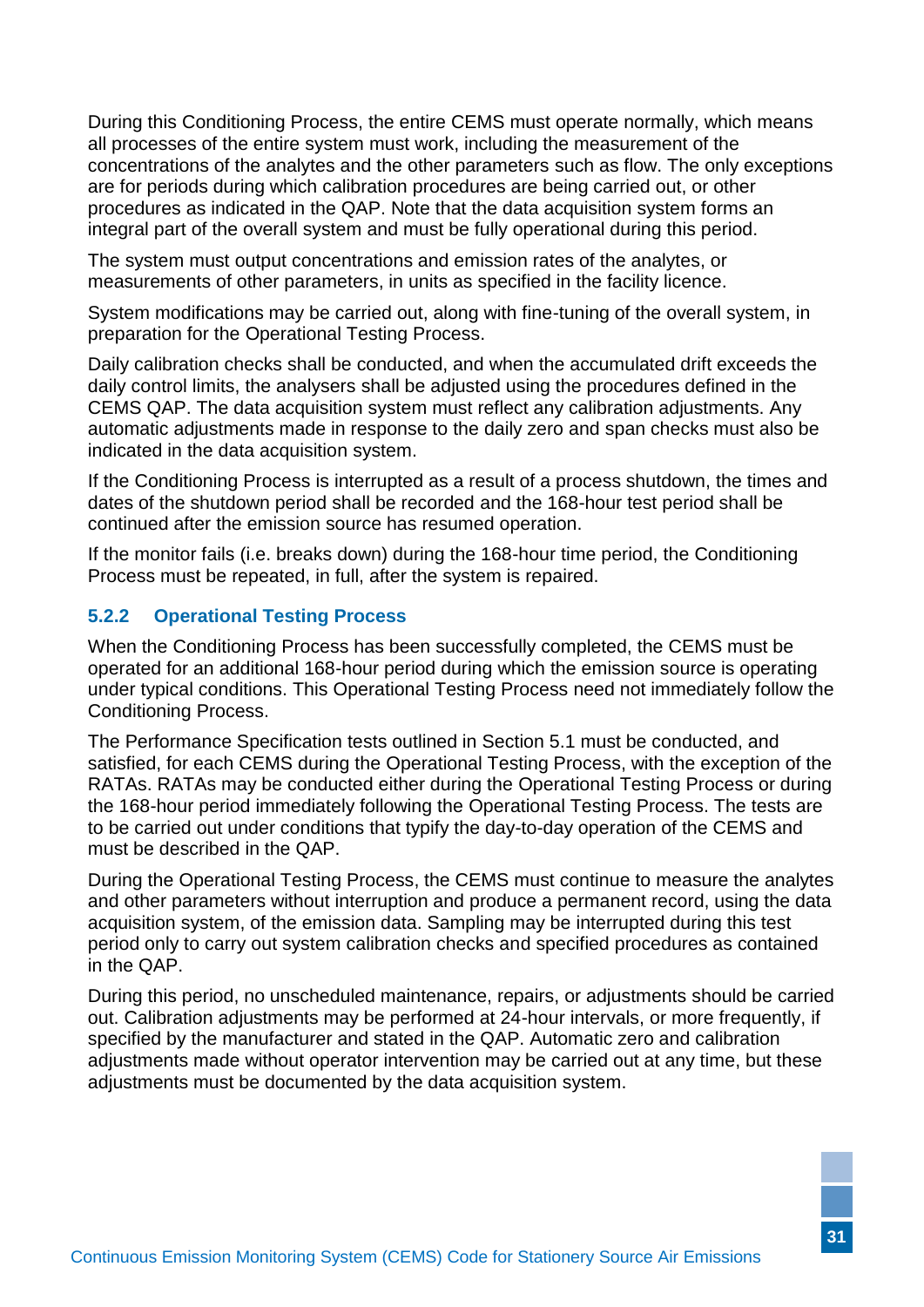If the [Operational Testing Process](#page-35-1) is interrupted because of facility/process unit shutdown, the times and dates of the test process should be recorded, and continued when the facility/process unit resumes operation (i.e. the cumulative time of the test period shall be 168 hours). If the [Operational Testing Process](#page-35-1) is interrupted as a result of CEMS failure, the entire test process must be restarted after the problem has been rectified (i.e. the 168 hour test period is reset to start at zero hours).

# <span id="page-36-3"></span><span id="page-36-0"></span>**5.3 Test Procedures for Verifying Performance Specifications**

The test procedures required for demonstrating compliance with the relevant performance specifications are described below.

#### <span id="page-36-2"></span><span id="page-36-1"></span>**5.3.1 Zero and Span Drift – 24-hour Tests for Gas and Dilution Monitoring Systems**

For those systems that are not designed for the dynamic use of reference calibration gases, alternative protocols consistent with the manufacturer recommendations may be used in place of the following. These alternative procedures shall be included and detailed in the facility QAP.

For systems capable of automated calibrations the data system shall record the 'as found' and 'as left' values including a time stamp (date and time). If strip chart recorder data are reported, any automatic calibration adjustments must be noted on the strip chart recorder.

Automatic or manual calibration adjustments may be carried out each day, if required, however the Zero and Span Drift 24-hour tests must be conducted immediately before these adjustments, or in such a manner that the magnitude of the drifts can be determined.

At approximately 24-hour intervals for seven consecutive days, perform the calibration drift tests using a zero gas, or low-level (0 per cent to 20 per cent of span) concentration reference calibration gas, and a high-level (80 per cent to 100 per cent of span) concentration reference calibration gas.

With dual span CEMS, the above procedure must be conducted on both concentration ranges.

Operate each monitor in its normal sampling mode. For testing during the [Operational](#page-35-1)  [Testing Process](#page-35-1) the process unit must be operating at 50% or greater of maximum load. For extractive and dilution type monitors, pass the audit gas through all filters, scrubbers, conditioners and other monitor components used during normal sampling and through as much of the sampling probe as is practical. For in-situ-type monitors, perform calibration by checking all active electronic and optical components, including the transmitter, receiver, and analyser.

The Zero and Span Drift 24-hour Test is conducted as described below.

The day prior to the seven-day test period:

- 1. Introduce zero gas or low-level reference calibration gas into the system, and zero the analyser.
- 2. Introduce the high-level reference calibration gas, and calibrate the system to this value.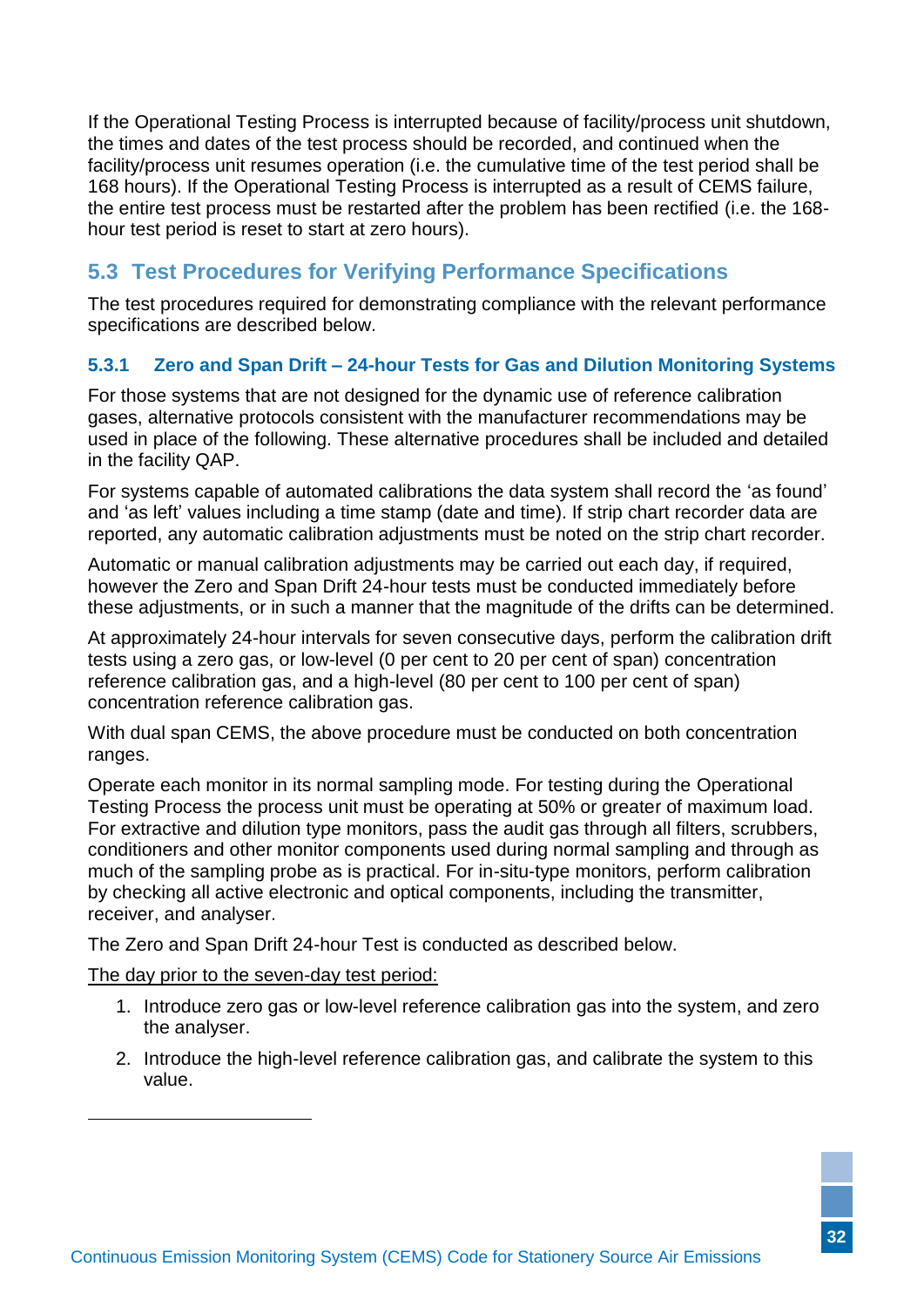#### Day one:

- 3. Wait 24 hours (to the extent possible), then introduce the zero gas to the system and record the CEMS system value from the data acquisition system. After the CEMS value is recorded adjustments may be made to bring the zero-value of the system into calibration, if required.
- 4. Inject the high-level reference calibration gas, and record the CEMS system value. After the CEMS value is recorded adjustments may be made to bring the spanvalue of the system into calibration, if required.

#### Days two through seven:

5. Repeat steps 3 and 4 daily for the remaining six days of the test process.

For automated systems ensure the testing is performed before the system performs the calibration in order to determine the true drift value.

#### **5.3.1.1 Calculations**

Determine the calibration drift, for both the zero and span, once each day, at 24-hour intervals, for the seven consecutive days according to the following calculation:

Calibration Drift (%) = 
$$
\frac{(R-A)}{S} \times 100
$$

where:

 $R =$  the actual value of the calibration gas reference standard

A = the value of the reference standard, as measured and reported by the CEMS system

 $S =$  the span value of the CEM system component.

In order to satisfy the [Operational Testing Process,](#page-35-1) the applicable performance specification must not be exceeded for any one day of the seven-day test period.

#### <span id="page-37-0"></span>**5.3.2 Zero and Span 24-hour Drift Test for Opacity Monitors**

Perform the zero and span checks as per the following procedures, using independent audit filters for the zero and span simulations.

The day prior to the seven-day test period:

1. On the day prior to the start of the [Operational Testing Process,](#page-35-1) perform zero and span calibrations of the opacity monitor ("opacity initial reading").

#### Day one:

- 2. Wait 24 hours (to the extent possible) after performing the calibrations in step 1, then measure and record the simulated-zero reading ("opacity 24 hours reading").
- 3. Measure and record the simulated-span reading. The zero and span values are to be treated as a data pair. The new measured zero and span readings are taken as the initial readings for the next 24-hour period (becomes the new "opacity initial reading").
- 4. Zero and span adjustments, if required, may now be performed.

#### Days two through seven:

**5.** Repeat steps 2 through 4 for the remaining six days of the test process.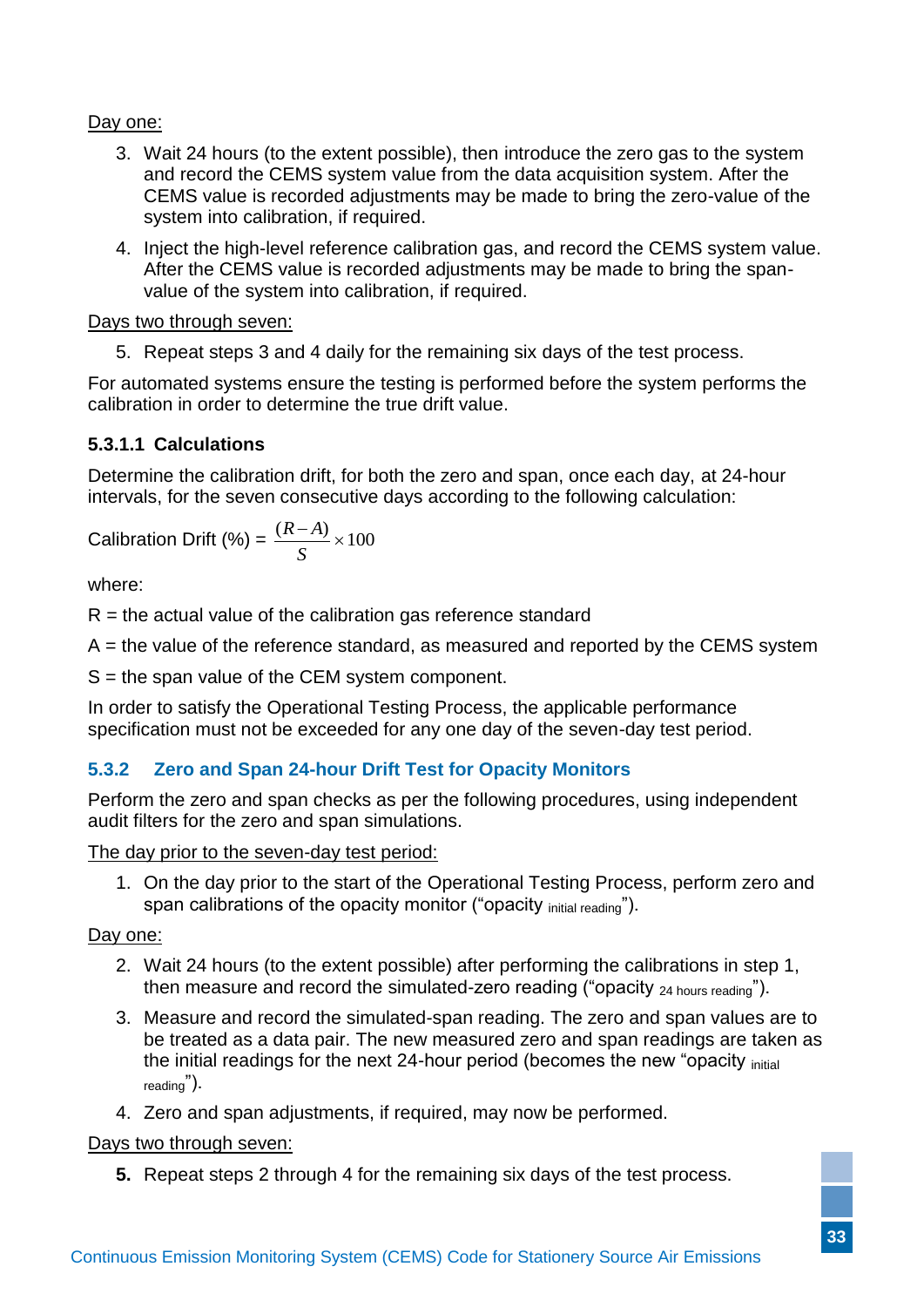#### **5.3.2.1Calculations**

At the end of the seven-day period, determine both the opacity monitor zero and span calibration drift for the seven consecutive days according to the following calculations:

**Step 1**: Determine the difference between each set of zero data pairs and span data pairs, *xi*

 $x_i$  =  $\alpha$  pacity  $_{24}$  hours reading  $\alpha$  pacity initial reading

*Note: When determining the difference between the data pairs, retain the sign of difference for each value, for example: -2 and 5 equal a difference of 7, not a difference of 3).*

**Step 2**: Determine the arithmetic mean, *x*

$$
\bar{x} = \frac{1}{n} \sum_{i=1}^{n} x_i
$$

where:

 $n =$  number of data pairs

 $x_i$  = difference between the  $i^{\text{th}}$  set of data pairs

**Step 3**: The standard deviation, *Sd*, of the differences between the data pairs is calculated using the equation:

$$
S_d = \sqrt{\frac{\sum_{i=1}^{n} d_i^2 - \frac{1}{n} (\sum_{i=1}^{n} d_i)^2}{n-1}}
$$

where:

 $n =$  number of data pairs

 $d_i$  = difference between individual data pairs

**Step 4**: The 2.5% error confidence coefficient, (*cc*), is calculated using the equation:

$$
cc = t_{0.025} \frac{S_d}{\sqrt{n}}
$$

where:

 $t_{0.025}$ = t value from

**[Table](#page-45-0) 13** (derived in the one-tailed *t* test corresponding to the probability that a measured value will be biased low at the 95% level of confidence).

 $n =$  number of data pairs

**Step 5**: The drift, *Er*, is calculated using the equation:

$$
Er = \left| \overline{x} \right| + \left| cc \right|
$$

where:

 $\left| x \right|$  = absolute value of the data pairs; and

 $cc$  = absolute value of the confidence coefficient (positive).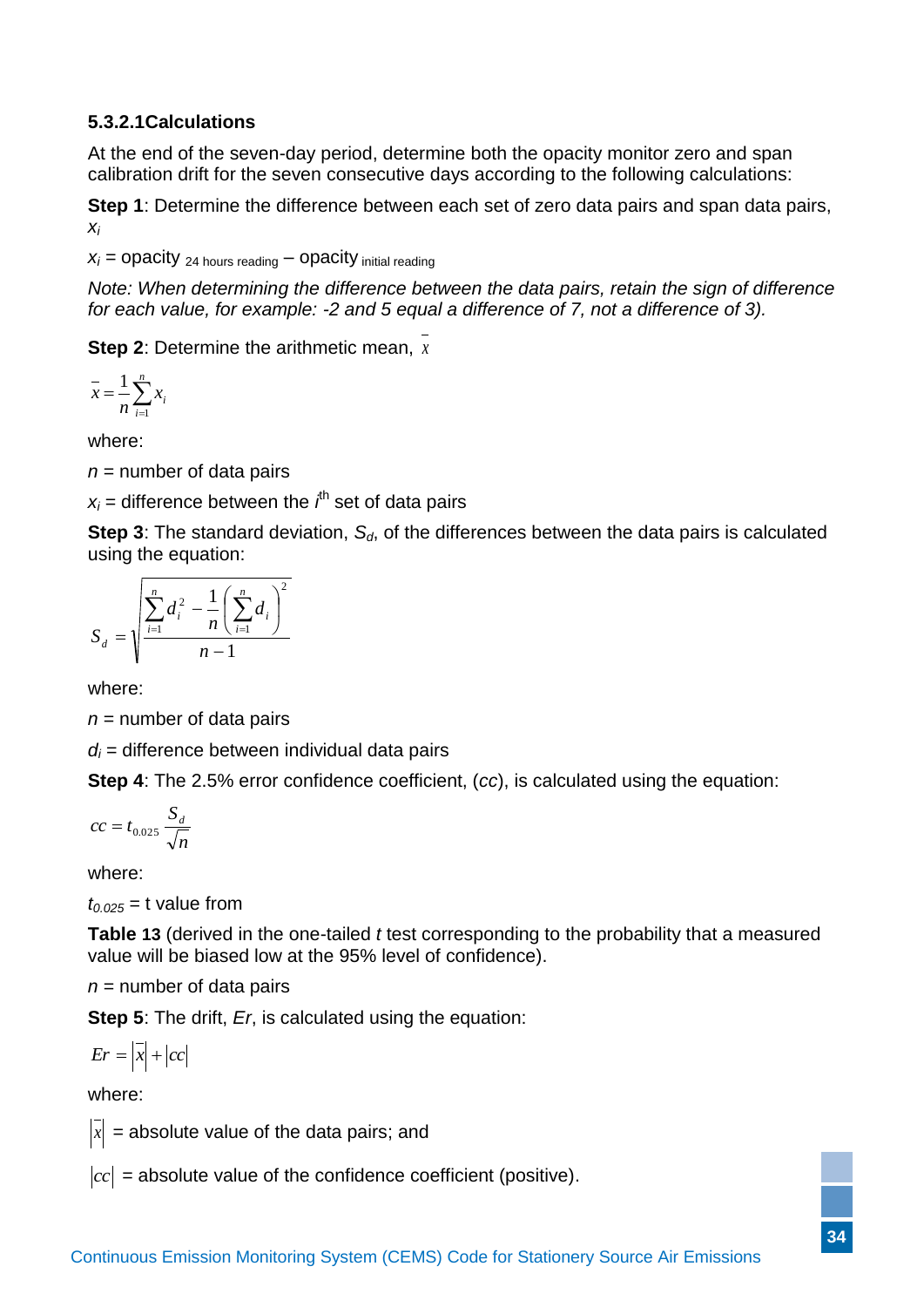In order to satisfy the [Operational Testing Process,](#page-35-1) the calculated value, *Er*, must not exceed the applicable performance specification for each 24-hour period, or cumulatively over the seven-day period.

#### <span id="page-39-0"></span>**5.3.3 Zero and Span Calibration Drift 24-hour for Volumetric Flow/Velocity Monitors**

Use the zero and span reference signals generated by the system for this test, following the procedures given in Section [5.3.1](#page-36-2) (where, instead of reference calibration gas, read reference signal).

Once a day over the 168-hour Operational Test Period, introduce the flow monitor reference signals to the sensor, corresponding to zero (or low, 0 to 20% span) and high (80 to 100 per cent span) flow rates, and record the response of the monitor to each signal, as reported by the data acquisition system.

#### <span id="page-39-4"></span><span id="page-39-1"></span>**5.3.4 Flow Monitor Orientation Sensitivity**

This test is intended for flow rate monitors that are sensitive to the orientation of the sensor in the gas flow, such as differential pressure flow sensors. Where possible, it is recommended that this test be carried out at three loads (rates):

- a) minimum safe and stable operating load (rate);
- b) approximately mid-load (rate) (40 to 60%); and
- c) full load (rate) (90 to 100 per cent).

During a period of steady flow conditions at each load (rate), rotate the sensor in the gas flow a total of 10 degrees on each side of the zero degree position (directly into the gas flow, with no cyclonic flow patterns) in increments of 5 degrees, noting the response of the sensor at each angle. A total of five flows will be generated for each load (rate) condition, at -10, -5, 0, +5, +10 degrees relative to the zero-degree position.

For each flow rate generated, use the following formula to determine the orientation sensitivity:

$$
\text{Orientation sensitivity } (\%) = \frac{\left(F_{\text{zero}} - F_{\text{x}}\right)}{F_{\text{zero}}} \times 100
$$

where:

*Fzero* = the measured flow value at the zero degree position

 $F_x$  = the measured flow value at each of the incremental positions (-10, -5, +5, +10) degrees relative to the zero-degree position)

#### <span id="page-39-2"></span>**5.3.5 Response Time**

Response time is to be determined as per Section [3.3.11.](#page-25-8)

#### <span id="page-39-3"></span>**5.3.6 Cycle Time**

<span id="page-39-5"></span>Cycle time is to be determined as per Section [3.3.12.](#page-26-1)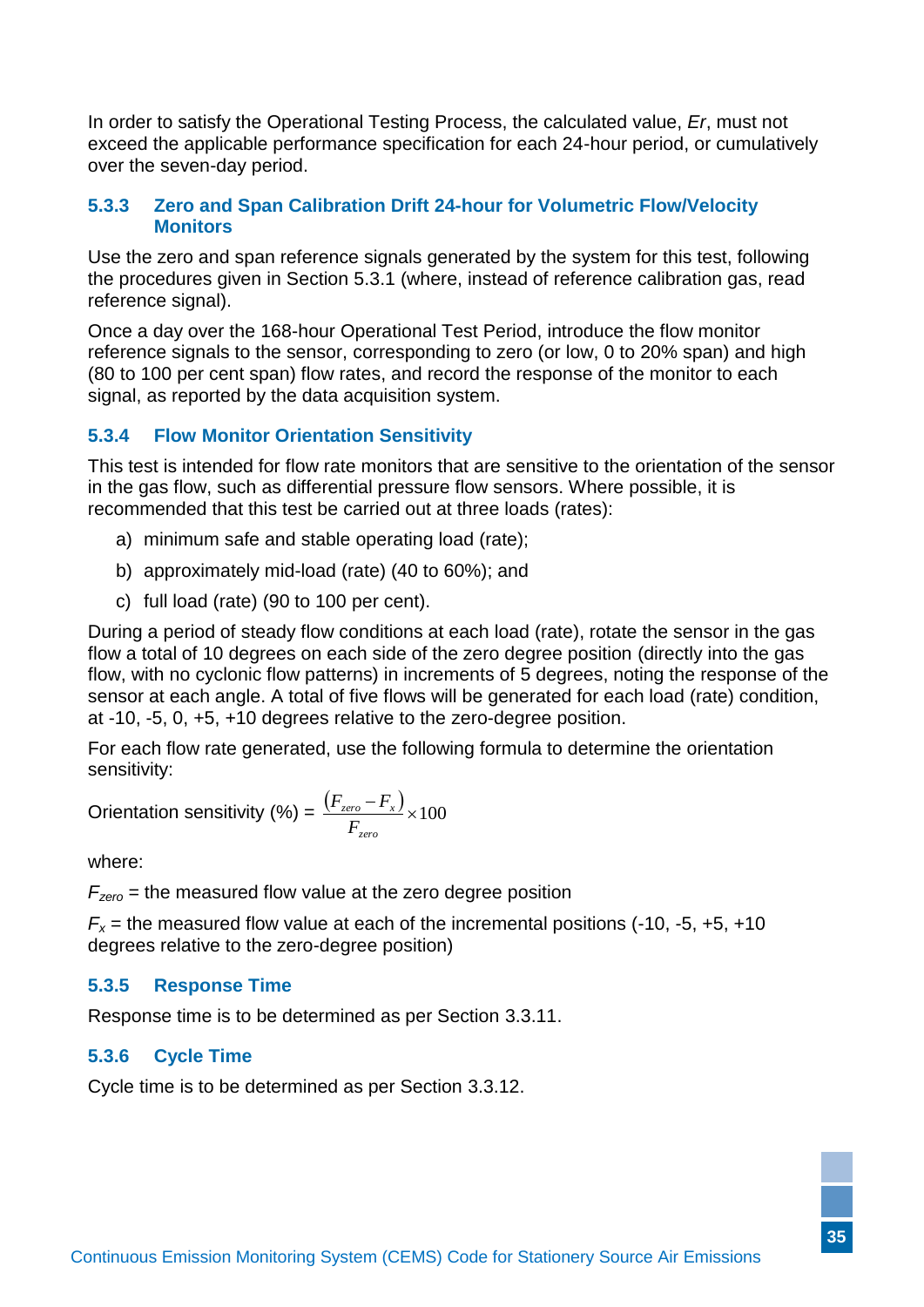#### <span id="page-40-0"></span>**5.3.7 Analyser Linearity**

The analyser linearity test is to be performed using the test gases and procedures shown below.

For those systems that are not designed for the dynamic use of reference calibration gases, alternative protocols consistent with the manufacturer recommendations may be used in place of the following. These alternative procedures shall be included and detailed in the facility QAP.

#### **5.3.7.1 Test Gases**

Use reference calibration gases at low-level (0 to 20 per cent span), mid-level (40 to 60% span), and high-level (80 to 100% span) for each analyser. Dynamic or static dilution of a test gas to generate lower concentration standards is acceptable provided that the corresponding QA/QC plan/procedures are established and followed for the use of dynamic or static dilution systems.

#### **5.3.7.2 Calibration Gas Injection Port**

Test gases may be injected immediately before each analyser.

#### **5.3.7.3 Procedures**

The system must operate normally during the test, with all pressures, temperatures, and flows at nominal values. Introduce each test gas and allow the system response to stabilise, and then record the concentration of the reference calibration gas indicated by the data acquisition system output. Challenge the system three times with each gas, but do not use the same gas in succession. Instead, alternate the gases presented to the system.

With dual span CEMS, the above procedure must be conducted on both concentration ranges.

#### **5.3.7.4 Calculations**

Using the response values from data acquisition system, determine the linearity, at each of the low-range, mid-range, and high-range concentrations, according to the following calculation:

Linearity error  $(\%) = \frac{|A|}{|A|} \times 100$  $\overline{a}$ *R R A*

where:

 $R =$  the actual value of each reference calibration gas; and

 $A =$  the average of the three system responses to each of the low- range, mid- range, or high-range reference calibration gases.

<span id="page-40-1"></span>The Linearity Error must satisfy the specifications for each of the low- range, mid- range, and high-range tests.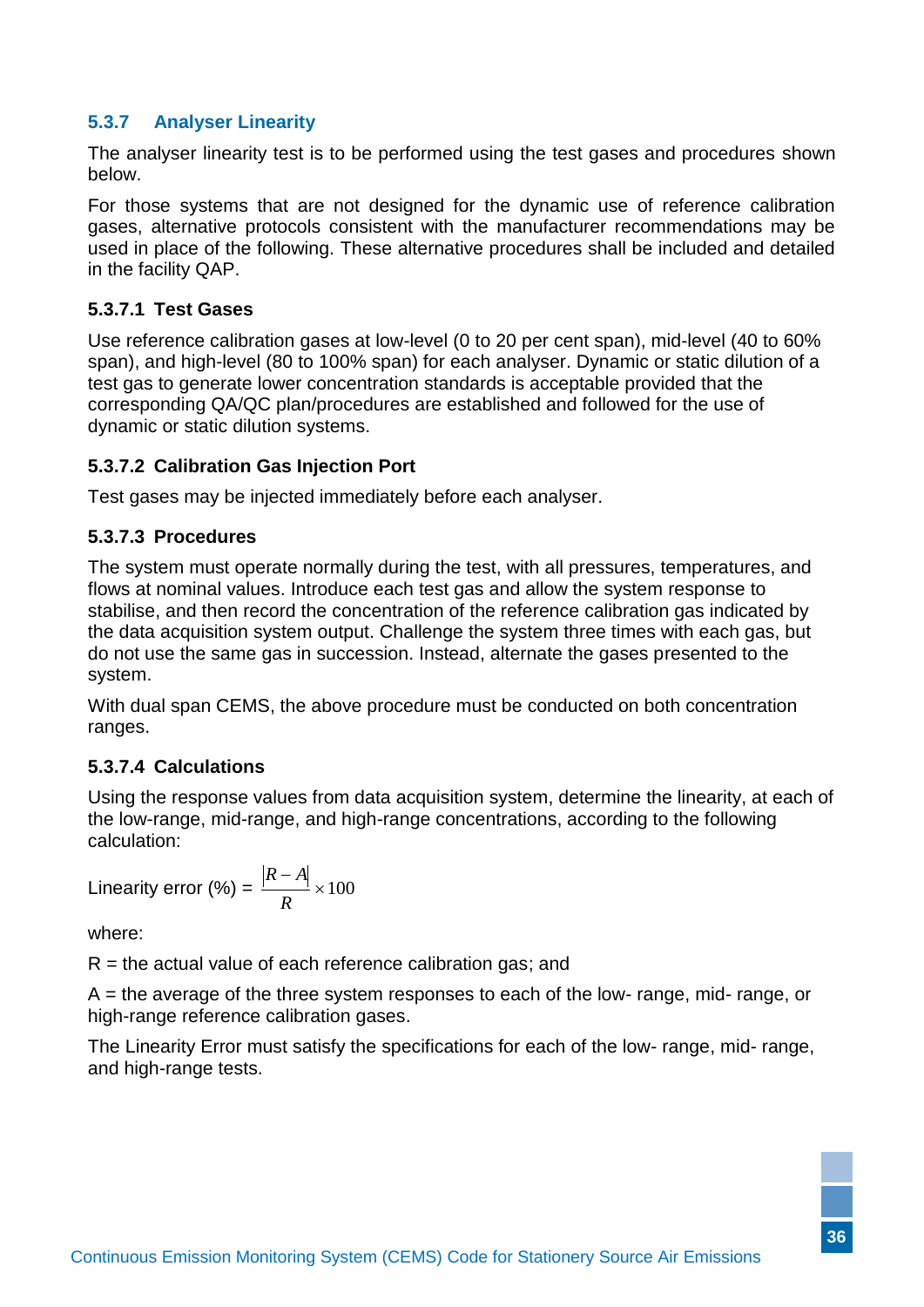#### <span id="page-41-0"></span>**5.3.8 Relative Accuracy Test Audit (RATA) and Bias Tests**

Perform the RATA as per the following procedures (see also Appendix B). It is a requirement that at least one month must elapse between conducting RATAs and/or CGAs.

A visual representation of the differences between RATAs, CGAs and the Analyser Linearity test is provided in Figure 5.

#### **5.3.8.1 Plant Operating Conditions**

Perform the Relative Accuracy Test Audit when the unit is combusting its primary fuel or producing its primary product (as applicable). During the RATA procedure the facility is to be operated at a rate of at least 90 per cent of 'normal' production.

In some instances, CEMS or component(s) may be installed on bypass stacks/ducts or combined units exhausting into a common stack. In these situations, perform the test for each CEMS installed to monitor the individual units when the units are operating. Use the fuels normally combusted by the units and/or operate the unit in a normal manner (as the case may be for combustion related or non-combustion sources).

#### **5.3.8.2 CEMS Operating Conditions**

Do not perform corrective maintenance, repairs, replacements or adjustments on the CEMS during the RATA other than as required in the operation and maintenance portion of the QAP. If such activities are required, it is imperative that any interruptions to either the CEMS or Reference Method (RM) sampling are duly recorded and it must be ensured that the CEMS data and the RM test data are accurately correlated.

#### <span id="page-41-1"></span>**5.3.8.3 Reference Method Sampling Location (for RATAs)**

The Reference Method sampling location must be sited:

- a) in accordance with the Australian Standard method AS4323.1;
- b) such that the measurement passes through the centroidal area and in the direction of stratification; and
- c) up to a separation distance of 30 centimetres (or 5 per cent of the equivalent diameter of the cross-section, whichever is less), from the centroidal area to avoid interference with the CEMS probe or path.

To clarify the differences between various tests, Figure 5 illustrates the comparative relationship between RATAs, CGAs and Linearity Tests.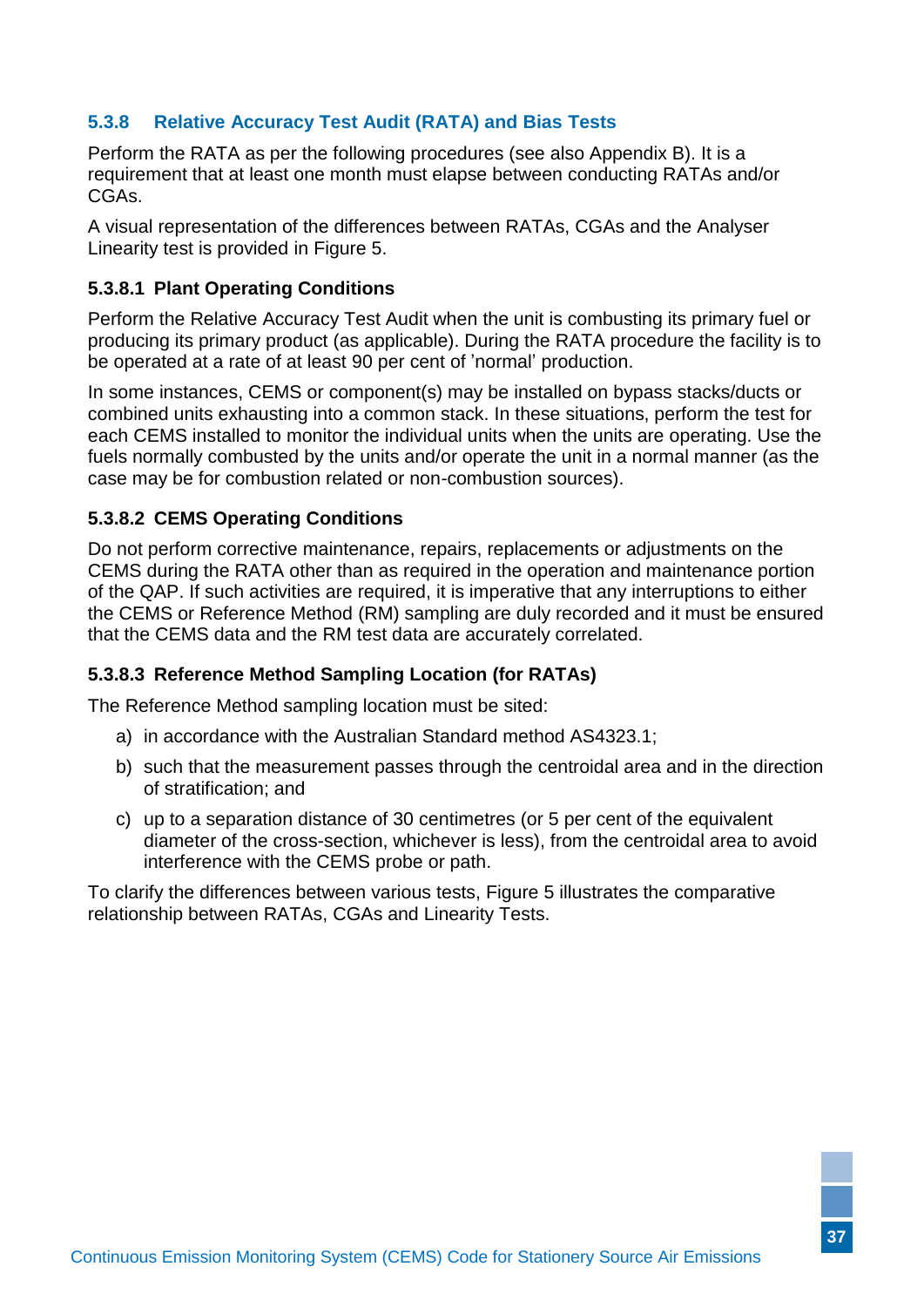**Figure 5: Comparative relationship between various tests and audits**

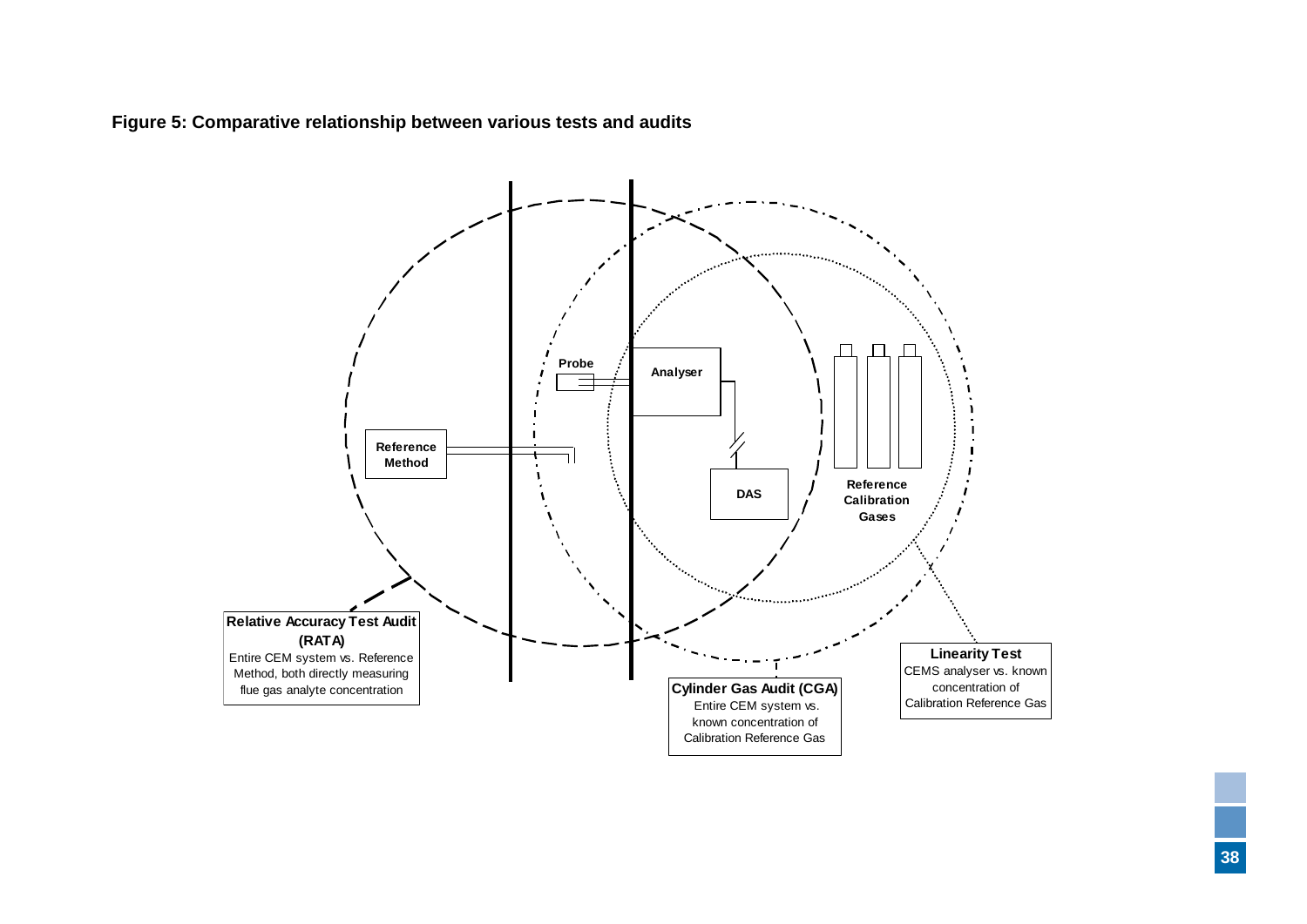### <span id="page-43-0"></span>**5.3.8.4 Reference Method Sampling Points**

During the conduct of a RATA, a minimum of three sampling points are used for the Reference Method tests.

The following describes the locations of the sampling points on the measurement (traverse) line:

- a) for stack or ducts measuring less than or equal to 2.4 metre internal diameter, sampling points must be located at 16.7 per cent, 50 per cent and 83.3 per cent of the length of the line;
- b) for stack or ducts measuring greater than 2.4 m internal diameter, and which the gases are *non-stratified* and the sampling plane is *not downstream from a wet scrubber*, and *is not downstream of a location where gas streams of two different analyte concentrations combine,* the sampling points may be located at positions 0.4 m, 1.2 m, and 2.0 m along the line (distances to be measured from the internal wall); and
- c) for all other stacks, or ducts, measuring greater than 2.4 m internal diameter, the sampling points must be located at 16.7 per cent, 50 per cent and 83.3 per cent of the length of the line.

The tip of the Reference Method probe must be within 3cm of each indicated traverse point, but no closer than 3 cm to the wall of the stack or duct.

Where two or more probes are in the same proximity, care shall be taken to prevent probes from interfering with each other's sampling.

#### **5.3.8.5 Reference Method Sampling Conditions**

Conduct the Reference Method tests such that they will yield results representative of the pollutant concentration, emission rate, velocity, moisture content and temperature from the unit, and that the RM tests can be correlated with the CEMS measurements.

It is preferable to conduct the diluent ( $O<sub>2</sub>$  or  $CO<sub>2</sub>$ ) measurements and any moisture measurements that may be needed simultaneously with the analyte concentration measurements. However, diluent and moisture measurements taken within an hour of the target analyte measurement may be used to calculate dry pollutant and emission rates. Correlate individual CEMS data with the Reference Method data by marking the beginning and end of each Reference Method test run (including the exact time of day) on the data acquisition system, individual chart recorder(s) or other permanent recording device(s).

#### **5.3.8.6 Consistency**

CEMS and Reference Method test results are to be based on consistent moisture (i.e. dry), pressure, temperature, and diluent concentration and in the same units (standard temperature and pressure in Australia is 101.325 kPa and 0° Celsius). In addition, simultaneous measurements between the CEMS and the Reference Method are to be compared. Ensure the response times of the CEMS are taken into account when determining the simultaneous measurements (for example, if a system has a response time of 60 seconds, then the Reference Method will start a measurement at time X, and the CEMS will start recording the same measurement at time X+60 seconds). For timeshared systems, the use of applicable instrumental methods may be useful in ensuring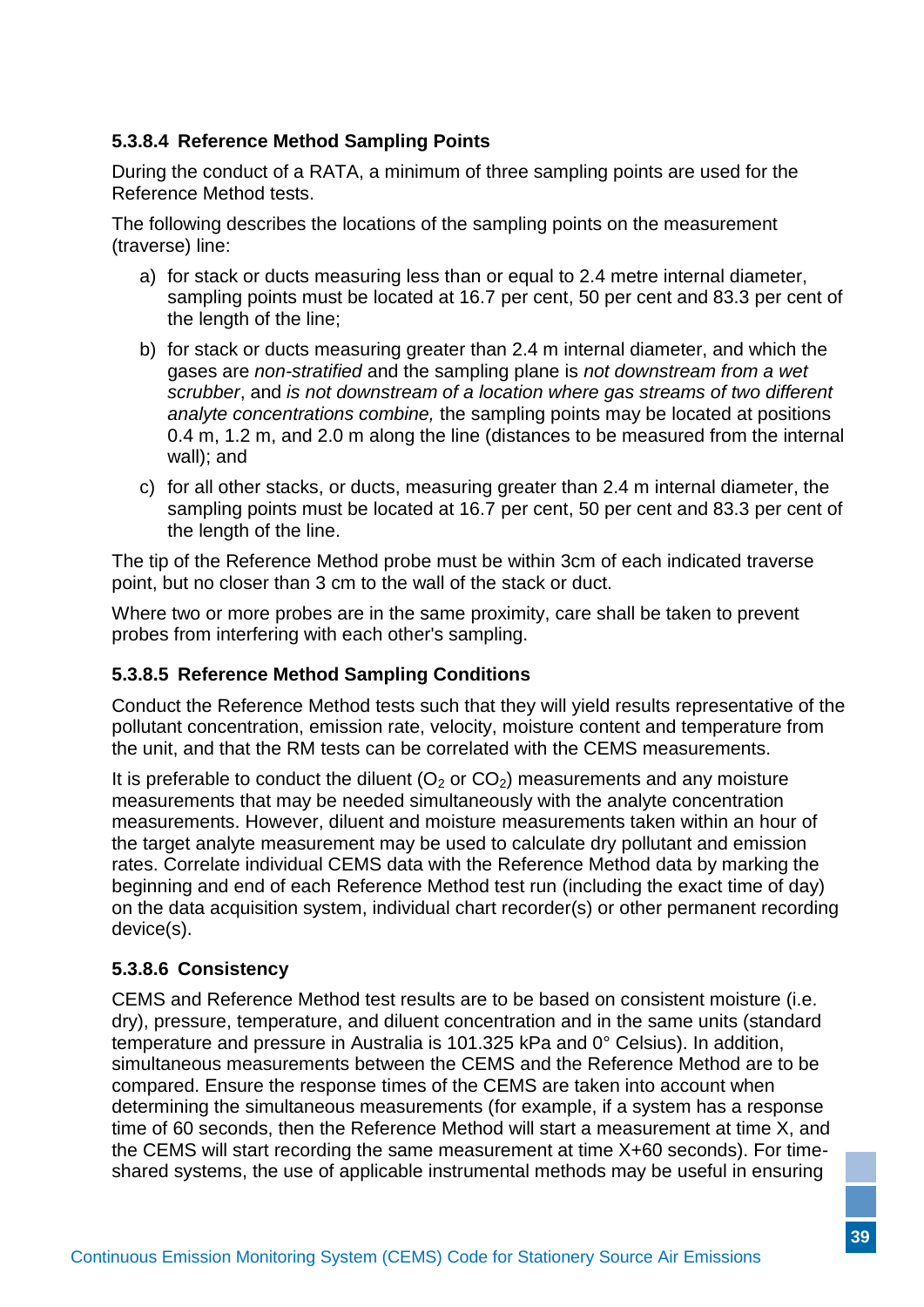data comparisons are accurate (time-shared systems may only measure for a few minutes at a time, which is insufficient duration for most manual tests). For use of noninstrumental methods with time-shared CEMS, ensure the tests can be conducted simultaneously with the requisite CEMS measurements and demonstrate the tests were concurrent through clock synchronisation, accurate recording of start/stop times, and other appropriate quality assurance/quality control activities.

For each RATA conducted, compare the measurements obtained from the CEMS via the data acquisition system (in ppmv, percentage  $CO<sub>2</sub>$ , or other units, as appropriate) against the corresponding Reference Method values. Display the paired data in a table.

### <span id="page-44-1"></span>**5.3.8.7 Sampling Strategy**

Reference Method sampling must be conducted by a consultant or laboratory with NATA accreditation for the required test method (see section [2.2](#page-18-2) and [Appendix B\)](#page-60-1). Sampling is conducted simultaneously using both the CEMS and the Reference Method, thereby generating a paired set of CEMS and RM test data. A minimum of nine sets of paired monitoring and test data is required for each RATA. Each RM test (and corresponding CEMS measurements) shall take a minimum duration of 21 minutes. The RM sampling is conducted for equal time periods at each sampling point on the traverse.

For grab samples, take one sample at each traverse point (i.e. three separate measurements), at equal time intervals over a minimum span of 21 minutes (i.e. three samples, one at each point, each for seven minutes duration). The average of the three grab samples is considered to be the value for one test run.

If a Reference Method specifies a sampling period that is greater than 21 minutes, this requirement must be met; it is not acceptable to shorten the sampling period to 21 minutes, or any other sampling time. However, it is not a requirement to conduct all nine RATA test runs over one day (regardless of the sampling period time). If desired, a single RATA may be conducted over a two or three day period (if required by safety reasons, such as during storm events, more than three days are permitted).

The tester may choose to perform more than nine sets of Reference Method tests up to a total of 12 tests. If this option is chosen, the tester may reject a maximum of three sets of the test results, provided that an appropriate statistical test is applied to the data and it demonstrates that the results are outliers. The total number of test results used to determine the relative accuracy, or bias, must be greater than or equal to nine. All data must be reported, including the discarded outliers, along with the statistical test formula and all calculations.

#### <span id="page-44-0"></span>**5.3.8.8 Calculations**

The paired test data from the Reference Method and the corresponding CEMS monitoring values are used for calculations. Ensure the values are comparable by correcting both sets of data to 0°C, 101.325 kPa, dry, and equivalent  $O_2/CO_2$  dilution.

**Step 1**: For each data pair, calculate the difference,  $d_i$  using the equation:

 $d_i = RM_i - CEM_i$ 

where:

 $RM_i$  = reference method value for the  $i^h$  data pair

 $CEM_i = CEM$  system (monitor) value for the  $i<sup>th</sup>$  data pair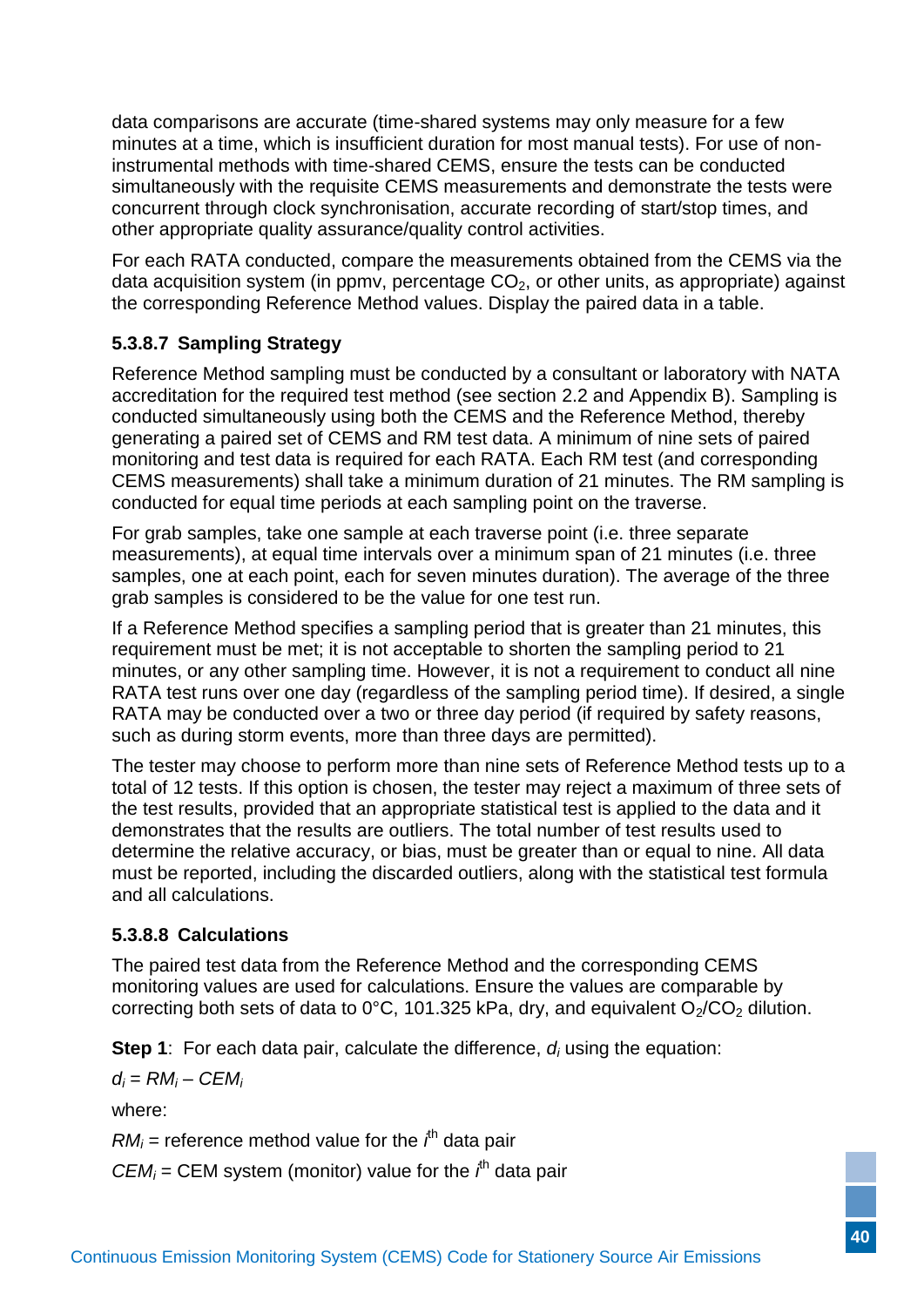**Step 2**: The absolute value of the arithmetic mean of differences between data pairs,  $d\vert$ , is calculated using the equation:

$$
\left|\overline{d}\right| = \left|\frac{1}{n}\sum_{i=1}^{n} d_i\right|
$$

where:

 $n =$  number of data pairs

 $d_i$  = difference in data pairs

*Note:* The sign of the difference for each data pair is retained during calculations; the absolute value is taken for the total summation.

**Step 3**: The standard deviation,  $S_d$ , of the differences between the data pairs is calculated using the equation:

$$
S_d = \sqrt{\frac{\sum_{i=1}^{n} d_i^2 - \frac{1}{n} (\sum_{i=1}^{n} d_i)^2}{n-1}}
$$

where:

 $n =$  number of data pairs

 $d_i$  = difference between individual data pairs

**Step 4:** The 2.5% error confidence coefficient, (cc), is calculated using the equation:

$$
cc = t_{0.025} \frac{S_d}{\sqrt{n}}
$$

where:

*t0.025* = t value from Table 13 (derived in the one-tailed *t* test corresponding to the probability that a measured value will be biased low at the 95% level of confidence)

 $n =$  number of data pairs

<span id="page-45-0"></span>

| Table 13: Range of t-values applicable for calculating confidence coefficients in relative |  |
|--------------------------------------------------------------------------------------------|--|
| accuracy test audits of CEMS                                                               |  |

| $t_{0.025}$ -VALUES* |             |    |             |
|----------------------|-------------|----|-------------|
| n                    | $t_{0.025}$ | n  | $I_{0.025}$ |
| റ                    | 12.706      | 10 | 2.262       |
|                      | 4.303       |    | 2.228       |
|                      | 3.182       | 12 | 2.201       |
| G                    | 2.776       | 13 | 2.179       |
|                      | 2.571       | 14 | 2.160       |
|                      | 2.447       | 15 | 2.145       |
|                      | 2.365       | 16 | 2.131       |
|                      | 2.306       |    |             |

*\*Note:* The values in this table are already corrected to *n*-1 degrees of freedom. Use *n* = the number of individual data pair values.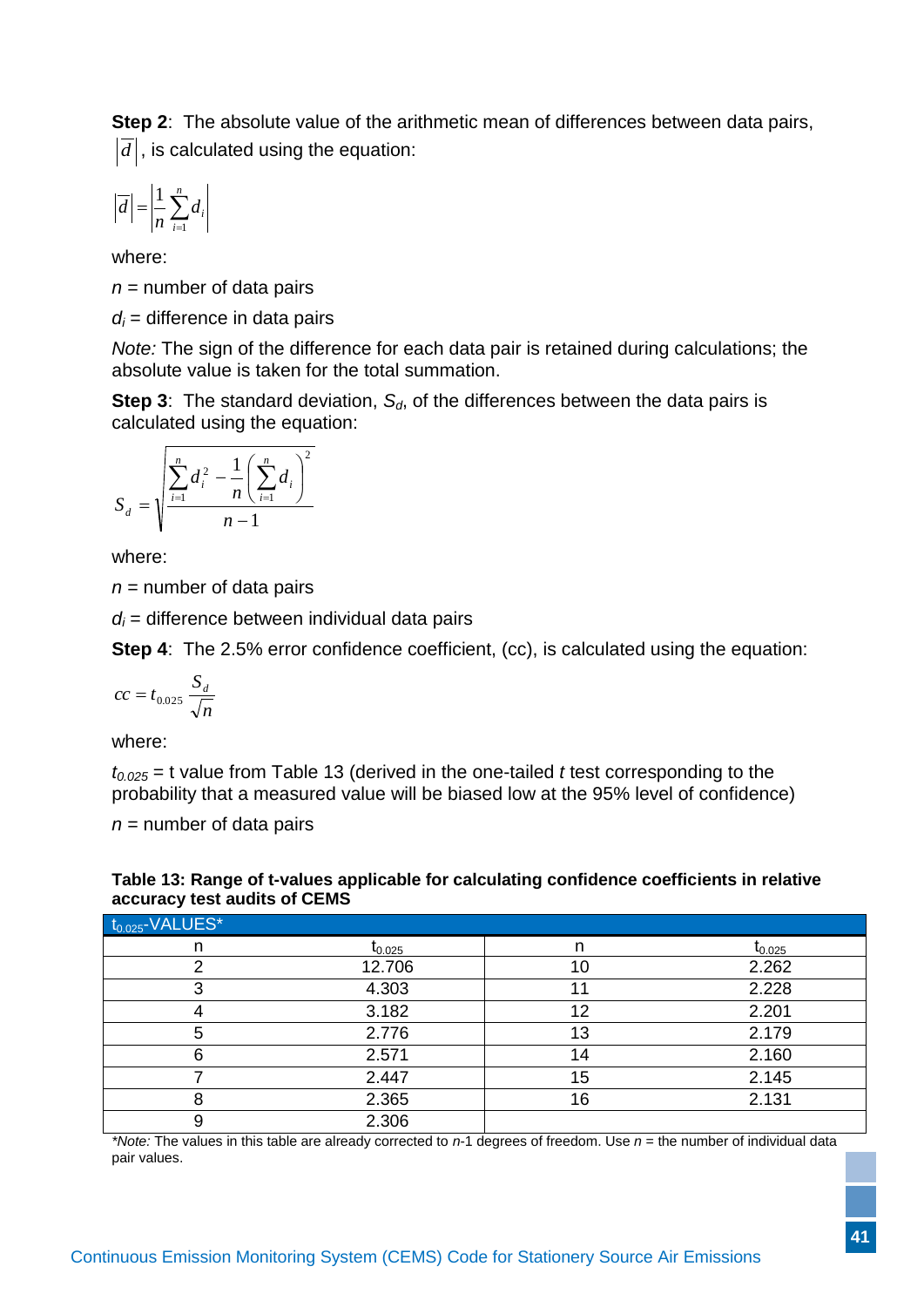**Step 5**: The arithmetic mean of the reference method values is calculated using the equation:

$$
\overline{RM} = \frac{1}{n} \sum_{i=1}^{n} RM_i
$$

where:

RM*<sup>i</sup>* = reference method value for the *i*th data set

 $n =$  number of data pairs

**Step 6:** The Relative Accuracy is calculated using the equation:

$$
Relative Accuracy (\%) = \frac{\left| \overline{d} \right| + \left| cc \right|}{\overline{RM}} \times 100
$$

where:

 $\left| d \right|$  = Absolute value of the arithmetic mean of differences

 $|cc|$  = Absolute value of the confidence coefficient

*RM* = Arithmetic mean of the reference method values

# **5.3.8.9 The Bias test**

The values calculated for the Relative Accuracy test are used in the bias calculations. A bias, or systematic error is considered to be present if:

 $d| \geq |cc|$  (Comparison to be made in the units of the analyser)

If a bias exists, it is acceptable only if it is  $\pm$  2%. Therefore if the following is true:

$$
\frac{\left|\overline{d}\right| - \left|cc\right|}{FS} \times 100 > \pm 2\%
$$

the analyser is considered to have significant bias, and the cause of the bias must be determined and rectified. After corrections have been made, the Relative Accuracy Tests must be repeated to determine if the systematic error has been eliminated or reduced to an acceptable level.

<span id="page-46-0"></span>Determination of the cause of bias should include a review of recent Cylinder Gas Audit and Analyser Linearity tests, as these may provide an indication as to whether the analyser requires adjustment or if the Reference Method testing had some errors. Likewise, the Reference Method test data should also be reviewed for errors. It is recommended that prior to starting work the facility and the stack testing consultant determine a mutually acceptable re-test and/or financial refund scheme in the event that the RATA fails or if a bias is shown to exist. It is the responsibility of the owner of the CEMS to ensure satisfactory results, even if this requires retesting. Results that do not satisfy the RATA or bias tests, regardless of who is at fault, will not be accepted.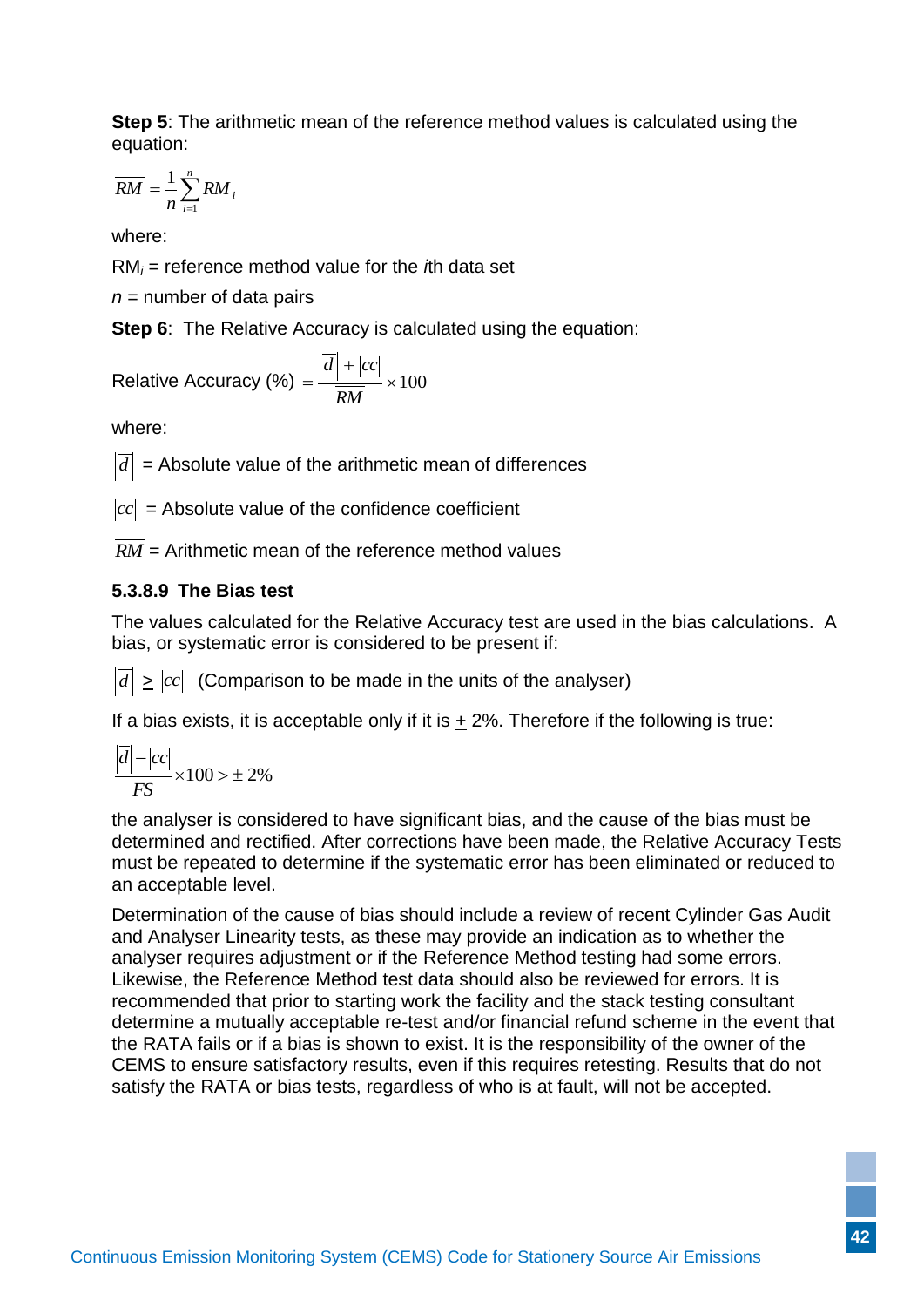#### **5.3.9 Relative Accuracy Test for Flow Monitors**

It is recommended, if possible, that the testing be carried out at the three loads (rates) as per Section [5.3.4.](#page-39-4)

Carry out a minimum of nine manual velocity traverse measurements at each load condition, as per Section [0.](#page-40-1) Calculate the Relative Accuracy for each load (rate) condition as shown in Section [5.3.8.8.](#page-44-0)

#### <span id="page-47-6"></span><span id="page-47-0"></span>**5.3.10 Relative Accuracy Test for Temperature Monitors (Sensors)**

Temperature monitors (sensors) shall be verified using a certified reference thermometer or certified resistance temperature device (RTD)/readout or thermocouple/readout combination when conducting the RATA test. The RATA calculations do not apply to the temperature monitors, rather a simple comparison between the reading from the data acquisition system and the reading from the monitor/sensor used for the Reference Method being conducted at the time (for example while sampling for  $SO<sub>2</sub>$ , NOx) is used to ensure the CEMS is within the acceptable specification.

# <span id="page-47-4"></span><span id="page-47-1"></span>**6. Phase IV – Ongoing Compliance Requirements**

### <span id="page-47-5"></span><span id="page-47-2"></span>**6.1 Ongoing CEMS Compliance Requirements**

The following summarises the ongoing Quality Assurance/Quality Control compliance requirements for inspection, verification and calibration of CEMS. The procedures and activities used to fulfil these requirements must be documented in the QAP.

#### <span id="page-47-3"></span>**6.1.1 Ongoing Compliance Specifications and Frequency**

The requirement for ongoing compliance commences upon successful completion of the [Operational Testing Process.](#page-35-1)

The availability requirement for ongoing CEMS compliance is as detailed for the CEMS type and components listed in Column 1 of Table 14, and must be conducted for the specification and at the frequency detailed in Column 2 of Table 14.

The RATA performed during the [Operational Testing Process](#page-35-1) counts towards the RATA requirement for the year (i.e. it is considered the first of the two RATAs required for the year).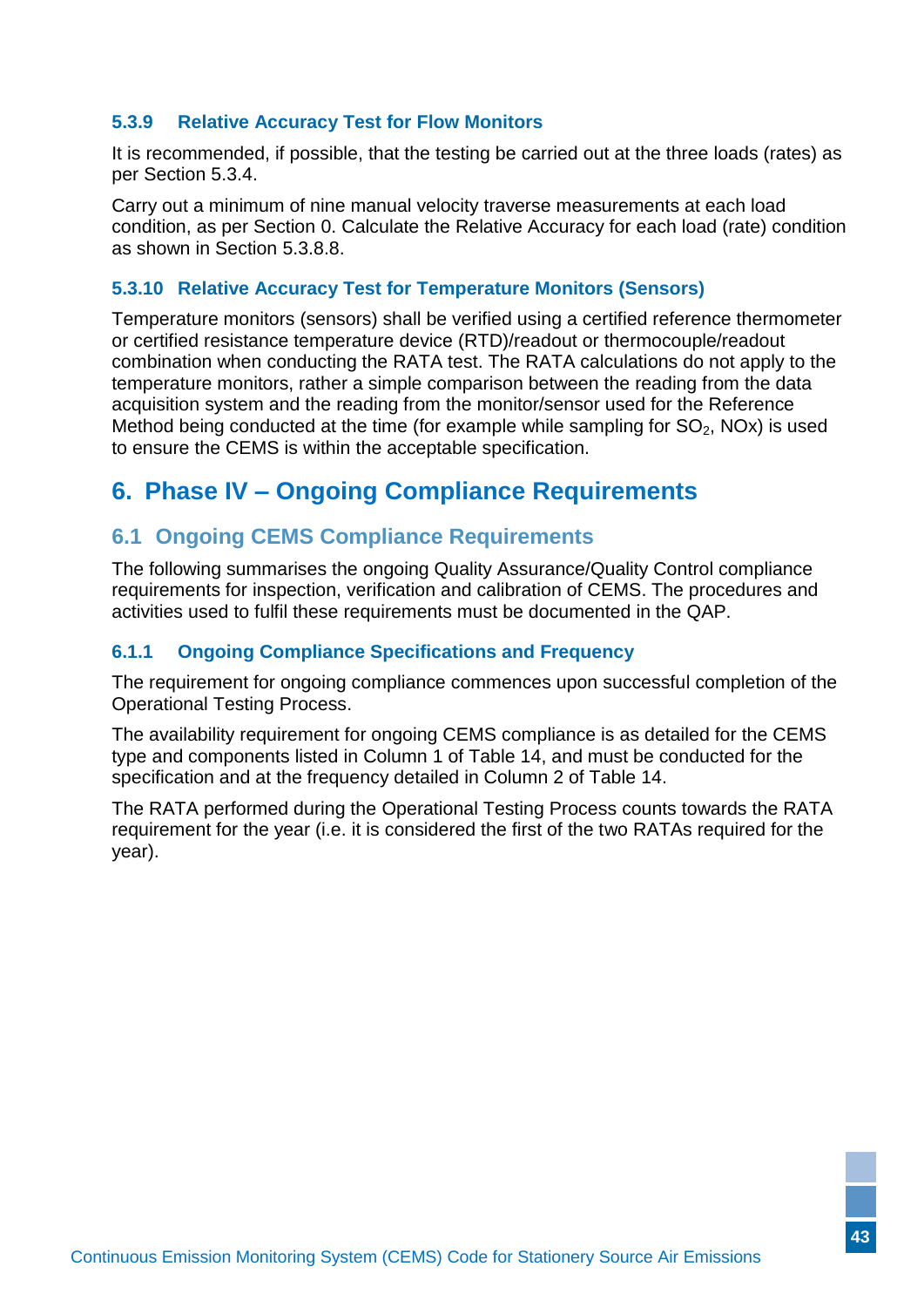| CEMS Type or Component       |               | Inspection          | Zero Drift <sup>a</sup>                                          | Span Drift <sup>a</sup>                                         | Cylinder Gas Audit <sup>b</sup> | <b>Relative Accuracy</b><br>Test Audit <sup>b</sup>                                 | Availability <sup>e</sup> |
|------------------------------|---------------|---------------------|------------------------------------------------------------------|-----------------------------------------------------------------|---------------------------------|-------------------------------------------------------------------------------------|---------------------------|
| Sulfur dioxide               | Frequency     | Daily               | Daily                                                            | Daily                                                           | 2/yr                            | 2/yr                                                                                | Monthly                   |
|                              | Specification | See note c          | $< +2.5\%$                                                       | $< +2.5\%$                                                      | $< +15%$                        | $< +20%$                                                                            | $> 90\%$                  |
| Oxides of nitrogen           | Frequency     | Daily               | Daily                                                            | Daily                                                           | 2/yr                            | 2/yr                                                                                | Monthly                   |
|                              | Specification | See note c          | $< +2.5\%$                                                       | $< +2.5\%$                                                      | $\leq$ + 15%                    | $< +20\%$                                                                           | $> 90\%$                  |
| Carbon monoxide              | Frequency     | Daily               | Daily                                                            | Daily                                                           | 2/yr                            | 2/yr                                                                                | Monthly                   |
|                              | Specification | See note c          | $< +5\%$                                                         | $< +5\%$                                                        | $< +15%$                        | $< +10%$                                                                            | > 90%                     |
| Total reduced sulfur         | Frequency     | Daily               | Daily                                                            | Daily                                                           | 2/yr                            | 2/yr                                                                                | Monthly                   |
|                              | Specification | See note c          | $\leq \pm 5.0\%$                                                 | $\leq \pm 5.0\%$                                                | $\leq \pm 15\%$                 | $\frac{\leq \pm 20\%}{\leq \pm 2}$<br>ppmy from the<br>reference gas value          | $\geq 90\%$               |
| Hydrogen sulfide             | Frequency     | Daily               | Daily                                                            | Daily                                                           | 2/yr                            | 2/yr                                                                                | Monthly                   |
|                              | Specification | See note c          | $\leq$ + 5.0%                                                    | $\leq$ + 5.0%                                                   | $\leq$ + 15%                    | $\leq$ + 20%, or $\leq$ + 2<br>ppmv from the<br>reference method                    | $\geq 90\%$               |
| Oxygen                       | Frequency     | Daily               | Daily                                                            | Daily                                                           | 2/yr                            | 2/yr                                                                                | Monthly                   |
|                              | Specification | See note c          | $\leq$ + 0.5% O <sub>2</sub> from<br>the reference gas<br>value  | $\leq$ + 0.5% O <sub>2</sub> from<br>the reference gas<br>value | $\leq \pm \sqrt{15\%}$          | $\frac{1}{10\%}$ , or $\leq \frac{1}{10\%}$<br>$O2$ from the<br>reference gas value | $\geq 90\%$               |
| Carbon dioxide               | Frequency     | Daily               | Daily                                                            | Daily                                                           | 2/yr                            | 2/yr                                                                                | Monthly                   |
|                              | Specification | See note c          | $\leq$ + 0.5% CO <sub>2</sub> from<br>the reference gas<br>value | $< +0.5\%$ CO <sub>2</sub> from<br>the reference gas<br>value   | $\leq$ + 15%                    | $\leq$ + 10%, or $\leq$ + 1%<br>$CO2$ from the<br>reference gas value               | $\geq 90\%$               |
| In-stack opacity             | Frequency     | Daily               | Daily                                                            | Daily                                                           | N/A                             | N/A                                                                                 | Monthly                   |
|                              | Specification | See note c          | $<$ + 2% in-stack<br>opacity                                     | < + 2% in-stack<br>opacity                                      | N/A                             | N/A                                                                                 | $\geq 90\%$               |
| Other monitors               | Frequency     | as specified in QAP | as specified in QAP                                              | as specified in QAP                                             | as specified in QAP             | as specified in QAP                                                                 | Monthly                   |
|                              | Specification | as specified in QAP | as specified in QAP                                              | as specified in QAP                                             | as specified in QAP             | as specified in QAP                                                                 | $> 90\%$                  |
| <b>Differential pressure</b> | Frequency     | Daily               | semi-annual                                                      | semi-annual                                                     | N/A                             | N/A                                                                                 | Monthly                   |
| (flow rate<br>component)     | Specification | See note c          | See note c                                                       | See note c                                                      | N/A                             | N/A                                                                                 | $\geq 90\%$               |
| Static pressure              | Frequency     | Daily               | semi-annual                                                      | semi-annual                                                     | N/A                             | N/A                                                                                 | Monthly                   |
| (flow rate<br>component)     | Specification | See note c          | See note c                                                       | See note c                                                      | N/A                             | N/A                                                                                 | $\geq 90\%$               |
| Flow element (flow           | Frequency     | Daily               | at RATA                                                          | at RATA                                                         | N/A                             | at RATA                                                                             | Monthly                   |
| rate component)              | Specification | See note c          | $< +3\%$                                                         | $< +3\%$                                                        | N/A                             | $\leq$ + 20%                                                                        | $\geq 90\%$               |
| Temperature (flow            | Frequency     | Daily               | N/A                                                              | semi-annual                                                     | N/A                             | at RATA                                                                             | Monthly                   |
|                              |               |                     |                                                                  |                                                                 |                                 |                                                                                     |                           |

# **Table 14: Specifications and minimum test frequency for ongoing CEMS compliance**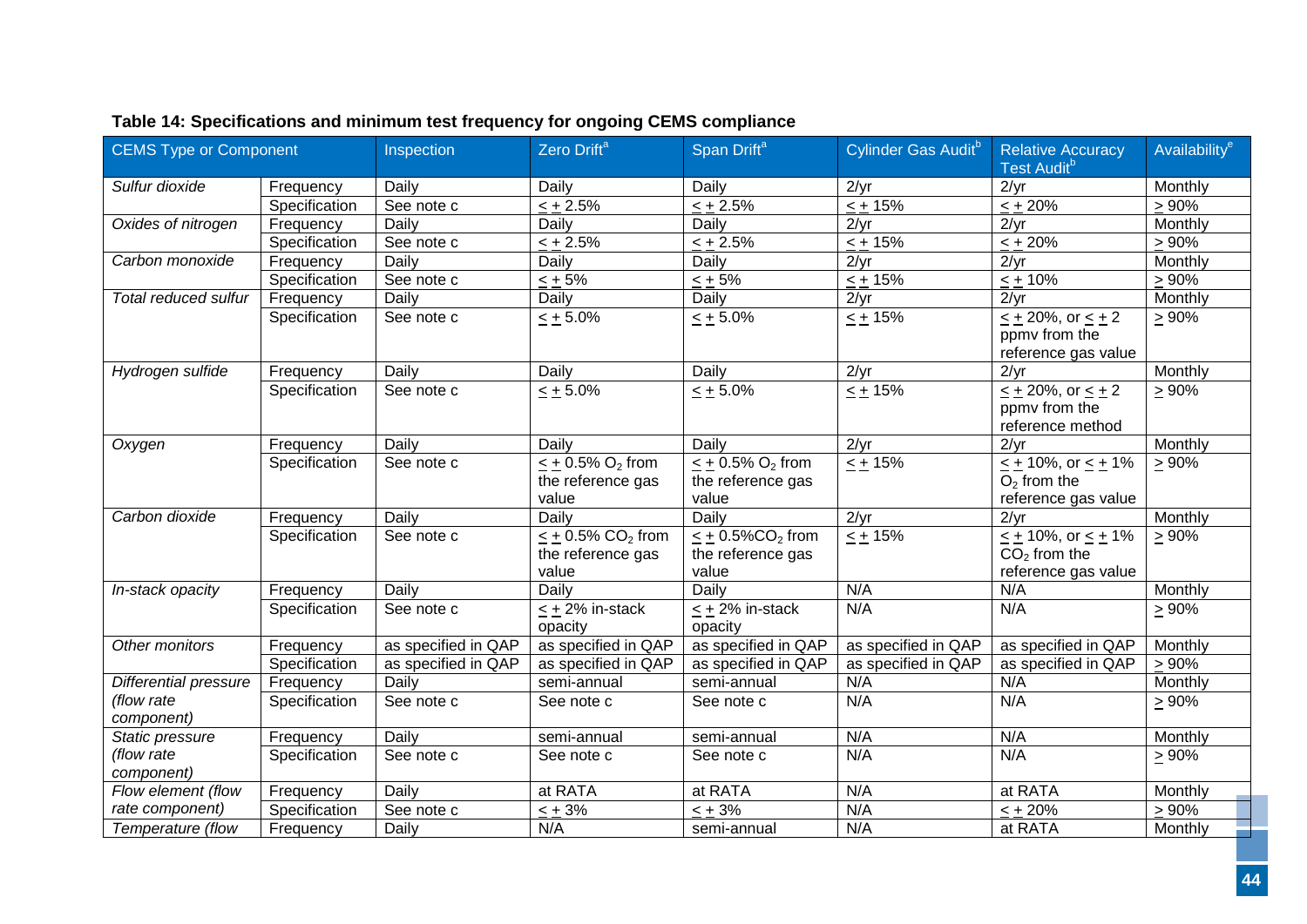| <b>CEMS Type or Component</b>   |               | Inspection | Zero Drift <sup>a</sup> | Span Drift <sup>a</sup> | Cylinder Gas Audit <sup>b</sup> | <b>Relative Accuracy</b><br>Test Audit <sup>b</sup>                                  | Availability <sup>e</sup> |
|---------------------------------|---------------|------------|-------------------------|-------------------------|---------------------------------|--------------------------------------------------------------------------------------|---------------------------|
| Rate component)                 | Specification | See note c | N/A                     | See note c              | N/A                             | $+10^{\circ}$ C of the<br>temperature values<br>obtained during<br>conduct of a RATA | > 90%                     |
| Recorder (data                  | Frequency     | Daily      | See note d              | See note d              | N/A                             | N/A                                                                                  | Monthly                   |
| acquisition<br>component)       | Specification | See note c | See note c              | See note c              | N/A                             | N/A                                                                                  | > 90%                     |
| PLC/SCADA/DCS                   | Frequency     | Dailv      | See note d              | See note d              | N/A                             | N/A                                                                                  | Monthly                   |
| (data acquisition<br>component) | Specification | See note c | See note c              | See note c              | N/A                             | N/A                                                                                  | >90%                      |

<sup>a</sup> The percentage value is calculated in the procedures for performance testing (Section 5.4). For CGA and RATA the values stated are those of the CGA Accuracy (%) and Relative Accuracy (%).

<sup>b</sup> Frequency is subject to requirements in Section [6.3.](#page-51-6)<br><sup>c</sup> There is no specification, other than the requirements of the QAP and the manufacturer specifications/ recommendations. It is expected that the findings of the i test will be documented and timely corrective action will be taken, as per the facility QAP, whenever a problem has been identified.

<sup>d</sup> The inputs to a PLC/SCADA or DCS must be checked as part of the trouble shooting procedures only if the analyser or flow system is found to be out-of-control.<br><sup>e</sup> Availability for each CEMS and each individual monitor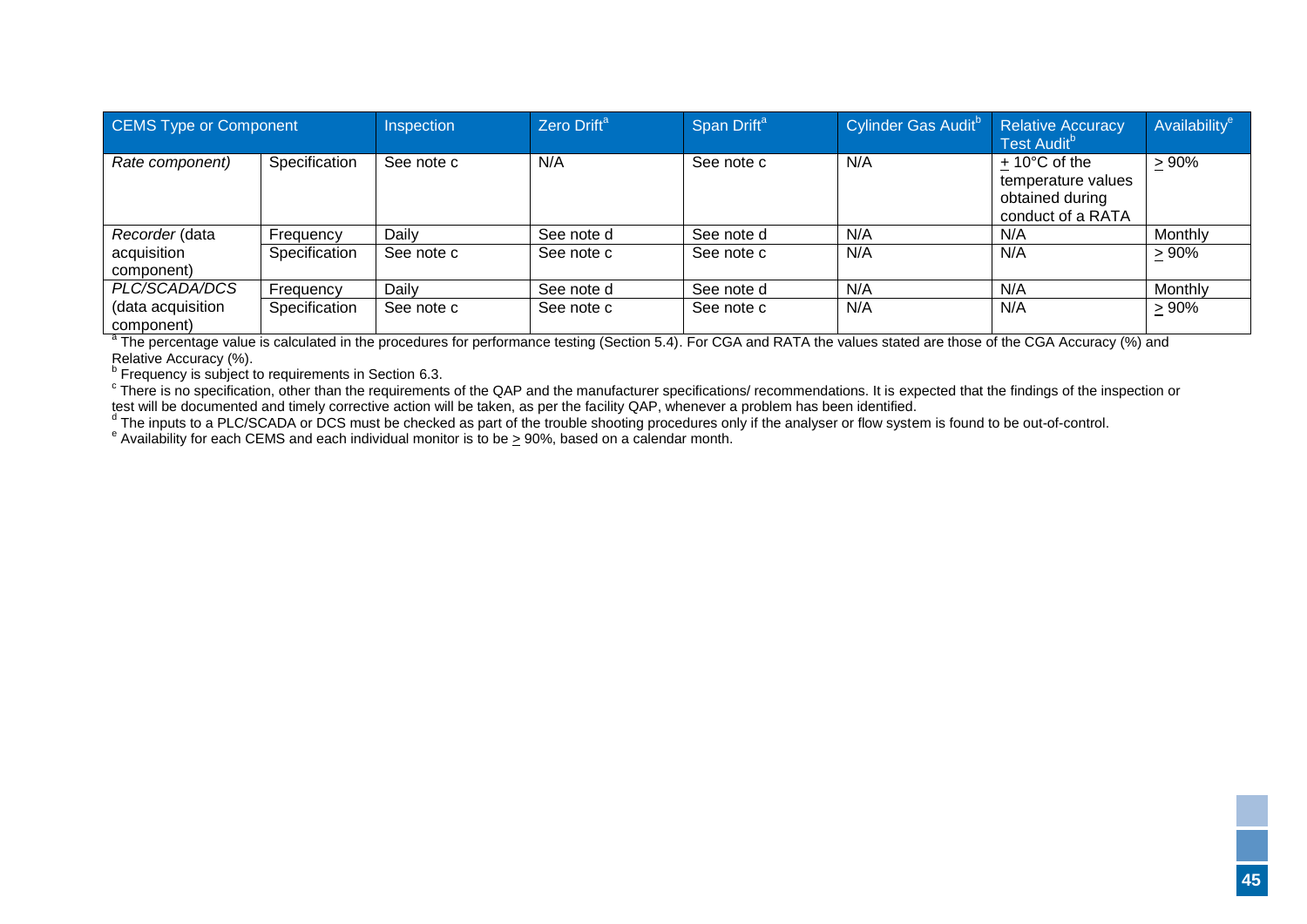# <span id="page-50-0"></span>**6.2 Out-of-control Conditions**

Only quality assured data is to be used to determine CEMS availability. The criteria used to determine if an analyser or CEMS is out-of-control are detailed in [Table 15.](#page-50-1) When an analyser or system is out-of-control the data generated by the specific analyser or system are considered missing and do not qualify for meeting the requirement for system availability. Data generated during an out-of-control event is not considered quality assured data.

For CEMS applications requiring  $O_2$ ,  $CO_2$ , mass or volumetric flow/velocity measurements, whenever these CEM subsystems are out-of-control the data generated by the entire CEMS are considered missing and do not qualify for meeting the requirement for system availability. For other applications measuring a specific analyte or parameters, such as sulfur dioxide or opacity, only when that monitoring system is found to be out-of-control (see [Table 15\)](#page-50-1) are the data generated by that system considered missing and not qualified for meeting the requirement for system availability.

An out-of-control period occurs if either the low-level (zero) or high-level (span) calibration drift result exceeds twice the applicable performance specification for five consecutive days, or exceeds four times the applicable performance specification for any one day. The criteria that pertain to out-of-control periods for specific CEMS are illustrated in [Table 15.](#page-50-1)

In addition, an out-of-control period also occurs if any of the quarterly, semi-annual, or annual performance evaluations ( such as RATA, bias, CGA) exceed the applicable performance specification criteria. In this case, the out-of-control period begins with the hour when this condition occurred and ends with the hour after this condition ends.

| Analyser /                     | <b>Acceptable Limits</b> |            | $2X^{(a,b,c)}$                                             |            | $4X^{(a,b,d)}$                                 |            |
|--------------------------------|--------------------------|------------|------------------------------------------------------------|------------|------------------------------------------------|------------|
| <b>CEMS</b>                    |                          |            | (out-of-control on the<br>5 <sup>th</sup> consecutive day) |            | (out-of-control immediatel<br>upon occurrence) |            |
|                                | Zero drift               | Span drift | Zero drift                                                 | Span drift | Zero drift                                     | Span drift |
| $SO_2^e$                       | ± 2.5%                   | ± 2.5%     | ± 5%                                                       | ± 5%       | ± 10%                                          | ± 10%      |
| NOx <sup>e</sup>               | ± 2.5%                   | ± 2.5%     | ± 5%                                                       | ± 5%       | ± 10%                                          | ±10%       |
| CO <sup>e</sup>                | ± 2.5%                   | ± 2.5%     | ± 5%                                                       | ± 5%       | ±10%                                           | ± 10%      |
| <b>TRS<sup>e</sup></b>         | ± 5%                     | ± 5%       | ±10%                                                       | ±10%       | ±20%                                           | ± 20%      |
| $O_2^{f,g}$                    | ± 0.5%                   | ± 0.5%     | ± 1%                                                       | ± 1%       | ± 2%                                           | $± 2\%$    |
| CO <sub>2</sub> <sup>f,g</sup> | ± 0.5%                   | ± 0.5%     | ± 1%                                                       | ± 1%       | $± 2\%$                                        | ± 2%       |
| In-stack opacity <sup>e</sup>  | ± 2%                     | $± 2\%$    | ±4%                                                        | ±4%        | ± 8%                                           | ± 8%       |

#### <span id="page-50-1"></span>**Table 15: Criteria for out-of-control periods**

a If the CEMS is out-of-control, assess and identify the cause of the excessive drift and correct accordingly. Once the appropriate corrective action has been implemented, repeat the calibration drift test in order to demonstrate the CEMS is back within acceptable limits.

b Corrective action must be taken, at a minimum, whenever the daily zero calibration drift or daily span calibration drift exceeds two times the acceptable limits.

c If either the zero or span calibration drift result exceeds twice the above stated acceptable calibration drift (but less than four times the acceptable calibration drift) for five consecutive daily periods, the CEMS is out-of-control beginning on the fifth day of error.

d If either the zero or span calibration drift result exceeds four times the applicable calibration drift, the CEMS is immediately considered out-of-control, and is deemed out-of-control back to the previous calibration drift found to be within tolerance unless a decisive point error occurrence can be defined.

e Values are given as a % of full scale reading.

f Values are given as a % of  $O<sub>2</sub>/CO<sub>2</sub>$  gas concentration.

g If the CO<sub>2</sub>/O<sub>2</sub> CEMS is defined as being out-of-control, the TRS/SO<sub>2</sub>/NO<sub>x</sub> will also be out-of-control until the CO<sub>2</sub>/O<sub>2</sub> CEMS is defined as being within acceptable limits.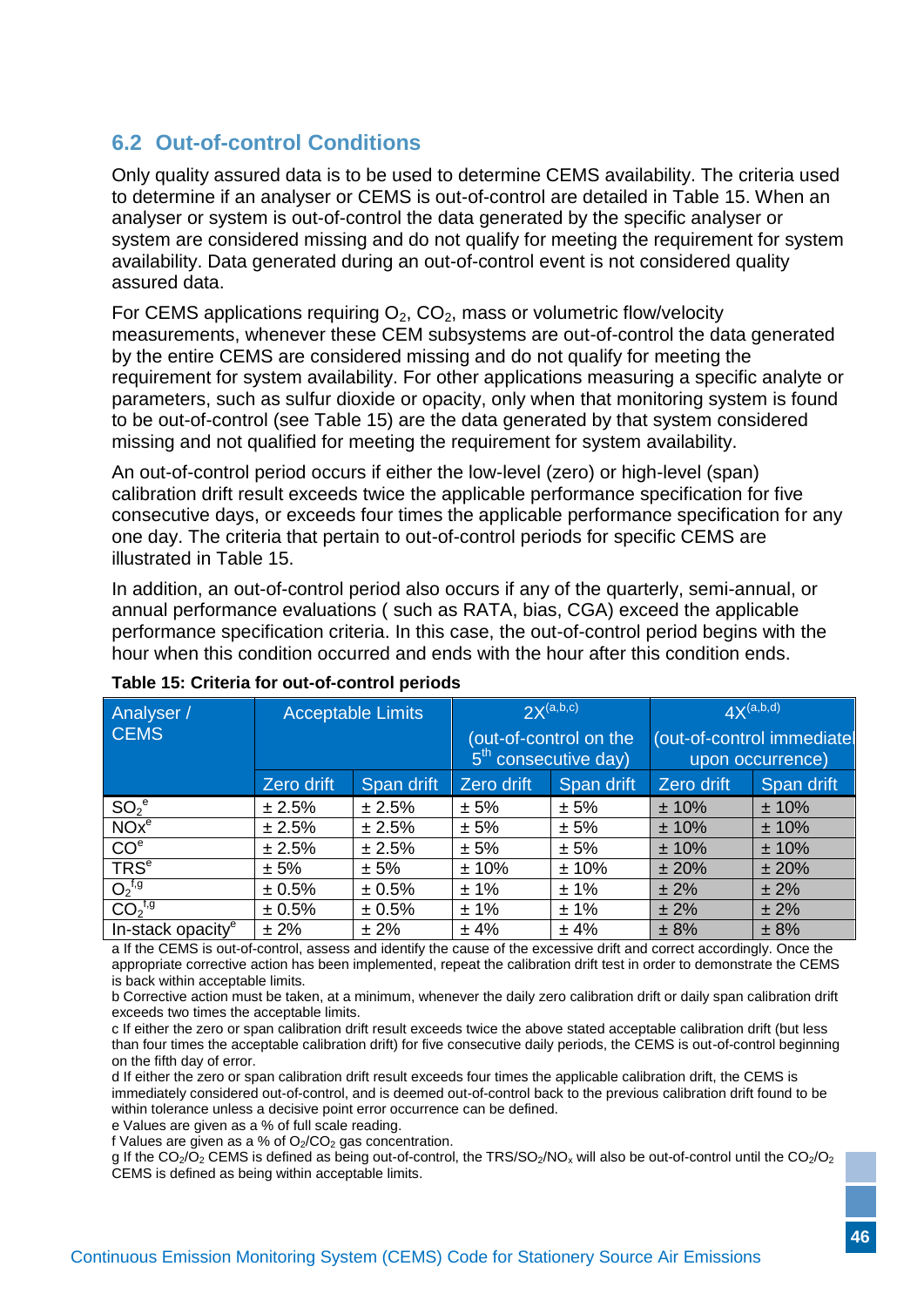#### <span id="page-51-6"></span><span id="page-51-0"></span>**6.2.1 Calibration Adjustment**

A CEMS component must be calibrated whenever the observed inaccuracy exceeds the limits for that system component accuracy as specified in the [Ongoing CEMS](#page-47-5)  [Compliance Requirements](#page-47-5) of Section [6.1.](#page-47-5)

A CEMS component need not be calibrated after each verification, rather only when it exceeds the specified tolerance.

# <span id="page-51-1"></span>**6.3 Test Procedures for Ongoing Compliance**

Test procedures required for demonstrating compliance with the relevant Ongoing Compliance Specifications are described below.

#### <span id="page-51-2"></span>**6.3.1 General Requirements (Applicability)**

At least one month must elapse between conducting CGAs and/or RATAs.

#### **6.3.1.1 Inspections**

All CEMS components shall be inspected to verify that individual components have not failed and are operating within prescribed guidelines, such as requirements of this CEMS Code and manufacturer guidelines. The use of system components with integral fault detection diagnostics is highly desirable.

#### **6.3.1.2 Zero and Span Drift 24-hour Tests**

The Zero and Span Drift 24-hour Tests shall be conducted in accordance with the procedures of Section [5.3,](#page-36-3) as applicable. Tests are conducted and assessed daily; disregard instructions which are specific to the seven-day [Operational Testing Process.](#page-35-1)

#### <span id="page-51-3"></span>**6.3.2 Temperature Measurement Verification**

The temperature measurement shall be verified as per the procedures in Section [5.3.10.](#page-47-6)

#### <span id="page-51-4"></span>**6.3.3 Pressure Measurement Verification**

The static pressure and differential measurement devices shall be verified using a certified manometer, dead weight tester or test gauge when conducting the RATA test.

#### <span id="page-51-5"></span>**6.3.4 Flow Element Verification**

For pitot tube or similar systems visual inspection at turnaround or at least once per year, and as opportunities present themselves, shall be inspected for visible signs of plugging or damage. Wind tunnel calibration of flow-measuring devices should be carried out before initial installation, when visible damage has occurred, or when flow system inaccuracy exceeds acceptable tolerances and inaccuracy cannot be attributed to any component other than the flow element.

For pitot tube systems, if the following equation is true:

$$
\overline{\text{RA}}\big|_{\text{> }\pm 10\%},
$$

where:

*RA* refers to the relative accuracy,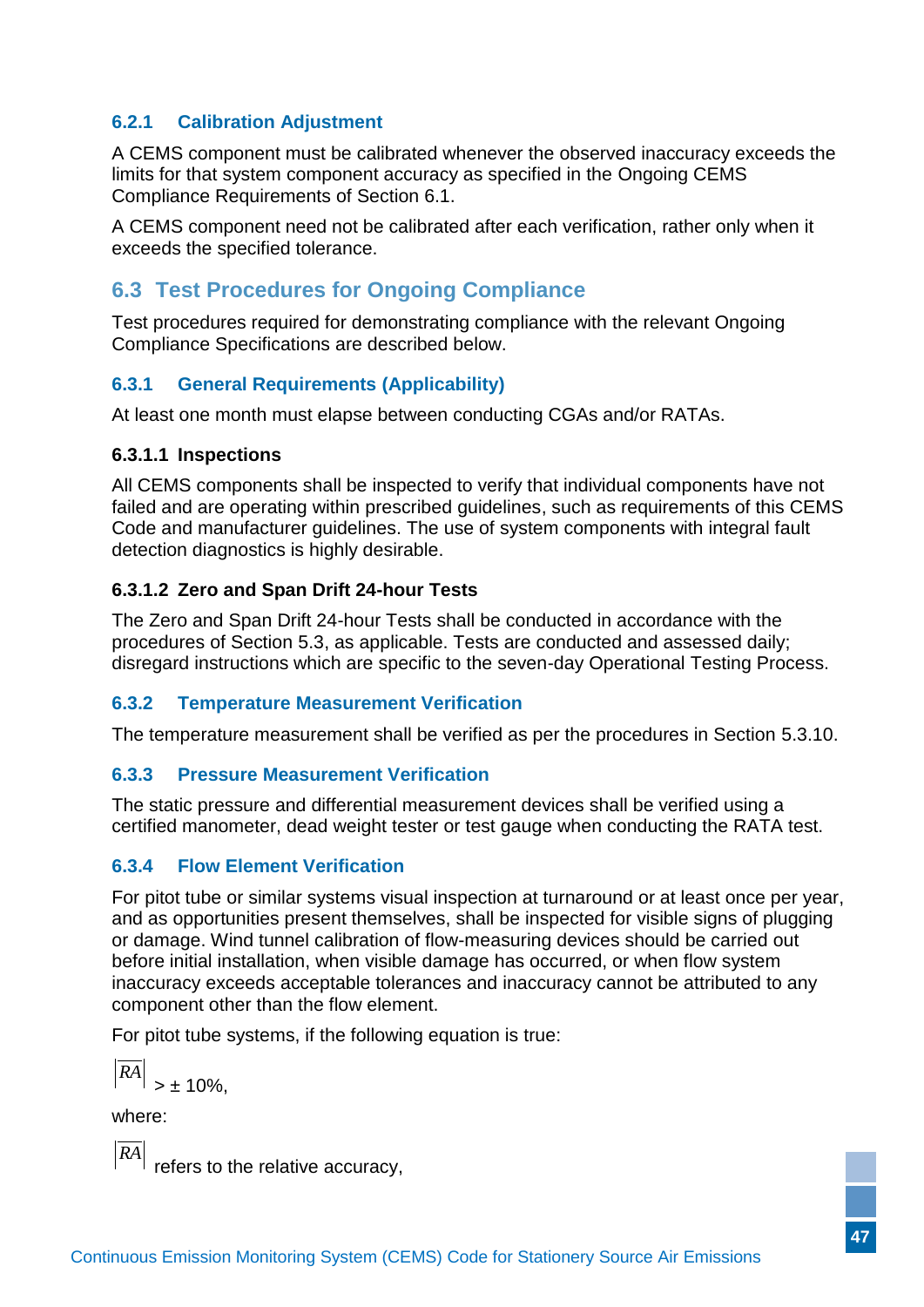then pitot tubes must be removed and recalibrated unless the source of the error is found to be in the transmitter.

Back-purging (as necessary) of the primary flow measuring elements at an appropriate frequency is acceptable to ensure accurate data (and remove any build-up of materials), but should be performed when the analyser is being calibrated (or zeroed) so that the actual complete sampling time of both flow and analyte concentration is maximised.

For other flow methods, such as ultrasonic meters or anemometers, the QA/QC procedures and frequency shall be specified in a licence and documented in the facility QAP.

#### <span id="page-52-0"></span>**6.3.5 Data Acquisition System Verification**

The inputs to the digital data acquisition system, such as PLC, DCS, SCADA or chart recorder must be verified using an appropriate calibrator as identified in the QAP.

#### <span id="page-52-1"></span>**6.3.6 Relative Accuracy Test Audit Procedures**

The procedure for conducting the relative accuracy and bias tests is given in Section [0.](#page-40-1)

#### <span id="page-52-2"></span>**6.3.7 Cylinder Gas Audits**

For Cylinder Gas Audits, the process unit and analyser system must be operating at normal conditions (for example pressure, temperature, flow rate, pollutant concentration). During the procedure the unit is to be operated at a rate of at least 90% of "normal" production. Normal production is defined as the average production or throughput for the facility.

The CGA procedure is conducted using the same procedures of the Analyser Linearity test of Section [0,](#page-39-5) with the following amendments:

- a) the audit gas is to be introduced to the system at a location that results in the entire system being challenged (i.e. at the sampling probe). Systems that cannot accept audit gas at the probe must have the gas introduced at a location which challenges as much of the system as possible and this location must be documented in the QAP and specified in a licence;
- b) the procedures followed for the CGA must be included and detailed in the QAP;
- c) the following calculation is to be used to determine the result of the CGA:

$$
CGA Accuracy (%) = \frac{c_m - c_a}{c_a} \times 100
$$

where:

 $c_m$  = average analyser response during the audit

 $c<sub>a</sub>$  = certified value of the reference calibration gas

<span id="page-52-3"></span>For those systems that are not designed for the dynamic use of reference calibration gases, alternative protocols (such as audit gas cells) to be used in place of the cylinder gas audit must be specified in a licence. These alternative procedures shall be included and detailed in the facility QAP.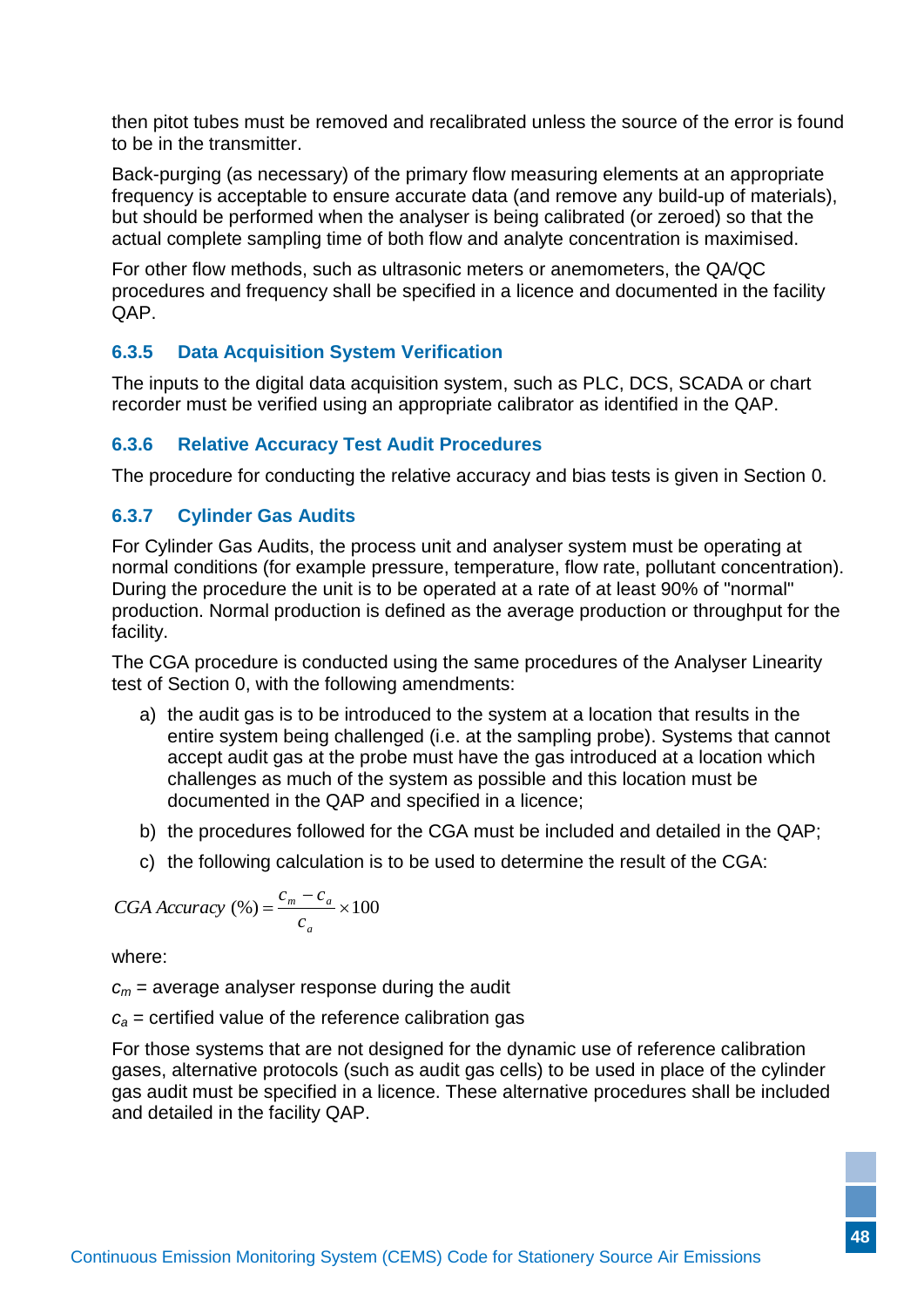#### **6.3.8 Availability**

The percentage availability for each monitor (system) shall be calculated monthly either by the data acquisition system, or manually, using the following equation:

% Availableility (monitor or system) = 
$$
\frac{T_a}{T}
$$
 × 100

where:

- $T_a$  = the time in hours during which the monitor (system) was generating quality assured data (as defined in section 1.1) during the time the source operated during the month.
- $T =$  the total time in hours the source operated during the month and is defined as those hours during which the fuel is burned**\***(for combustion-related processes) or those hours during which waste gases were being discharged from a source (for noncombustion-related sources).

\* For combustion sources, the operational time also includes any time period(s) attributable to "cool down" or "purge" modes.

Time periods necessary for CEMS calibration, quality control checks or back-purging, shall not be considered as downtime when calculating  $T_a$ , as long as the minimum data averaging requirements for calibration and maintenance are satisfied (see Section [3.2.1](#page-22-4)[\(0\)](#page-22-6).

The operational time or "availability" for both CEMS and each individual monitor shall be greater than or equal to 90 per cent, based on the calendar month.

#### <span id="page-53-0"></span>**6.3.9 Annual Evaluation**

The CEMS and QAP must be evaluated every twelve months.

An auditor, knowledgeable in auditing procedures and in CEMS operations, and independent of the CEMS operation, must review the QAP, the CEMS operation, reports, and other associated records to determine if the procedures in the QAP are being followed. The auditor shall also note any changes in the system or the procedures since the last yearly evaluation and ensure that these have been included in the QAP.

The auditor shall report the findings and observations to the facility management. This report may include recommendations for improvements in the CEMS or its operation.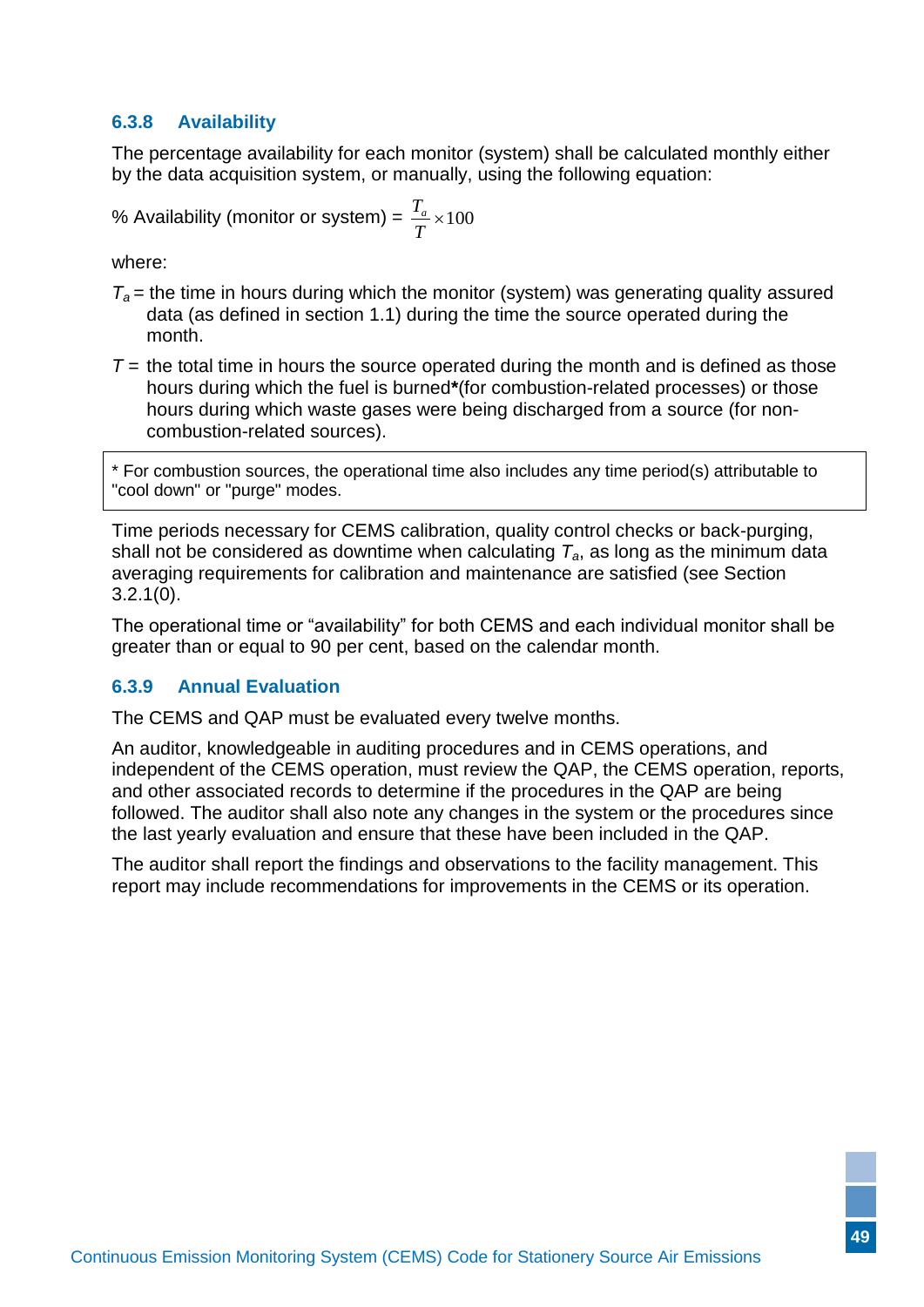# <span id="page-54-0"></span>**7. Phase V – Reporting**

### <span id="page-54-1"></span>**7.1 General**

The licensee shall make the QAP (and related Quality Control information generated as a result of the QAP) available for inspection and audit to DER upon request (normally as per relevant works approval or licence requirements).

### <span id="page-54-2"></span>**7.2 CEMS Data Retention Requirements**

Each facility shall retain the raw data (may be averaged into blocks consisting of a maximum of 10 minutes), all maintenance logs, corrective action logs and the QAP for a period of at least three years. "Summary" data is to be retained for a period of at least 10 years. Data shall be made available for inspection by DER upon request.

# <span id="page-54-3"></span>**7.3 Quality Assurance Reporting Requirements**

#### <span id="page-54-5"></span><span id="page-54-4"></span>**7.3.1 General Reporting**

Reports shall include the following information:

- a) licence (or works approval) number;
- b) DER file number;
- c) name under which the licence is issued;
- d) company name or trade name;
- e) address of premises;
- f) postal address, if different from premises address;
- g) page number and total number of pages; and
- h) signature of authorised individual, certifying the report is true, accurate and representative, to the best of their knowledge, of the conditions that were assessed as required by the CEMS Code.

In regards to the Performance Specification and Performance Testing Process, reports shall also include the following reporting information:

- i) a description of the activity or operation performed;
- j) the date the activity or operation was performed;
- k) the location at which the activity or operation was performed (e.g. stack 1)
- l) the unique identification of the CEMS at which the activity or operation was performed (e.g.  $SO<sub>2</sub>$  analyser X-123);
- m) unambiguous identification of the method used (i.e. method number and title);
- n) unambiguous identification of equipment and instruments used (e.g. unique identifier);
- o) identification (for example initials) of the individual(s) performing the activity or operation; and
- p) for test methods that require the use of calibration gases, detail the gas concentrations used for testing (for example CGA, Analyser Linearity);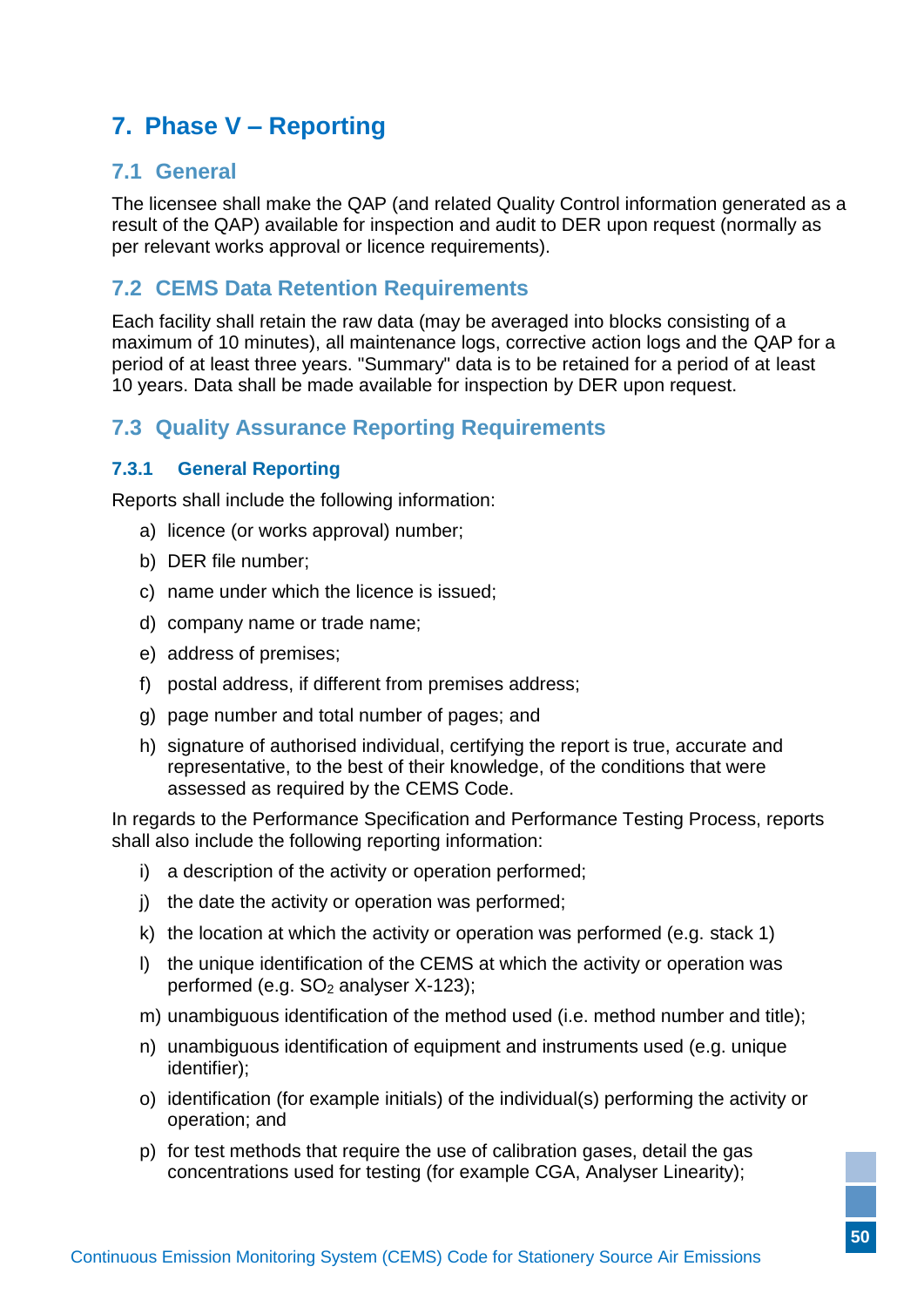- q) for test methods that introduce an audit gas, detail the location at which the audit gas was introduced into the system;
- r) any external factors which may affect the quality or interpretation of the results;
- s) any deviations or changes from the specified method;
- t) any failures of the CEMS including a brief overview of the cause of the failure, and the corrective actions implemented to correct the problem and avoid recurrence of the failure;
- u) the result of the testing and a comparison of the result against the specified criteria; and
- v) all relevant data and calculations used in the conduct of the actual test(s).

#### <span id="page-55-0"></span>**7.3.2 Relative Accuracy Test Audit (RATA) Reporting**

In addition to the requirements of Section [7.3.1,](#page-54-5) reports including the results of RATAs must detail the following:

- a) all data, including any discarded outliers, along with the statistical test formula and all calculations (see Section [5.3.8.7\)](#page-44-1);
- b) a comparative table of both the CEMS and RATA test data collected for each of the test runs;
- c) details of the sampling point location(s) and whether compliance with Sections [5.3.8.3](#page-41-1) and [5.3.8.4](#page-43-0) was achieved;
- d) the Reference Method(s) used to conduct the RATA; and
- e) the raw stack-testing data collected during the RATA.

Relative Accuracy Test Audit data must be reported at the highest resolution possible, but not to a greater resolution than one-minute intervals. For example, report the CEMS printout readings for every minute, and the RM printout for the same minute, if an online analyser method was used. If a wet-chemistry method was used, then it would be a comparison of the minute-by-minute CEMS data and the RM test run result for each individual run of manual testing.

#### <span id="page-55-1"></span>**7.3.3 Annual Evaluation**

In addition to the requirements of Section [7.3.1,](#page-54-5) reports including the results of the Annual Evaluation must detail the following:

- a) the start and completion date of the evaluation;
- b) a general overview of the audit findings and recommendations; and
- <span id="page-55-2"></span>c) general information as to the response and corrective actions to the audit findings and recommendations, including a timeline as to when the actions will be completed.

Auxiliary documentation for the reports, as well as all other data records required for the facility QAP shall be retained at the facility site and be made available for inspection and audit by DER upon request.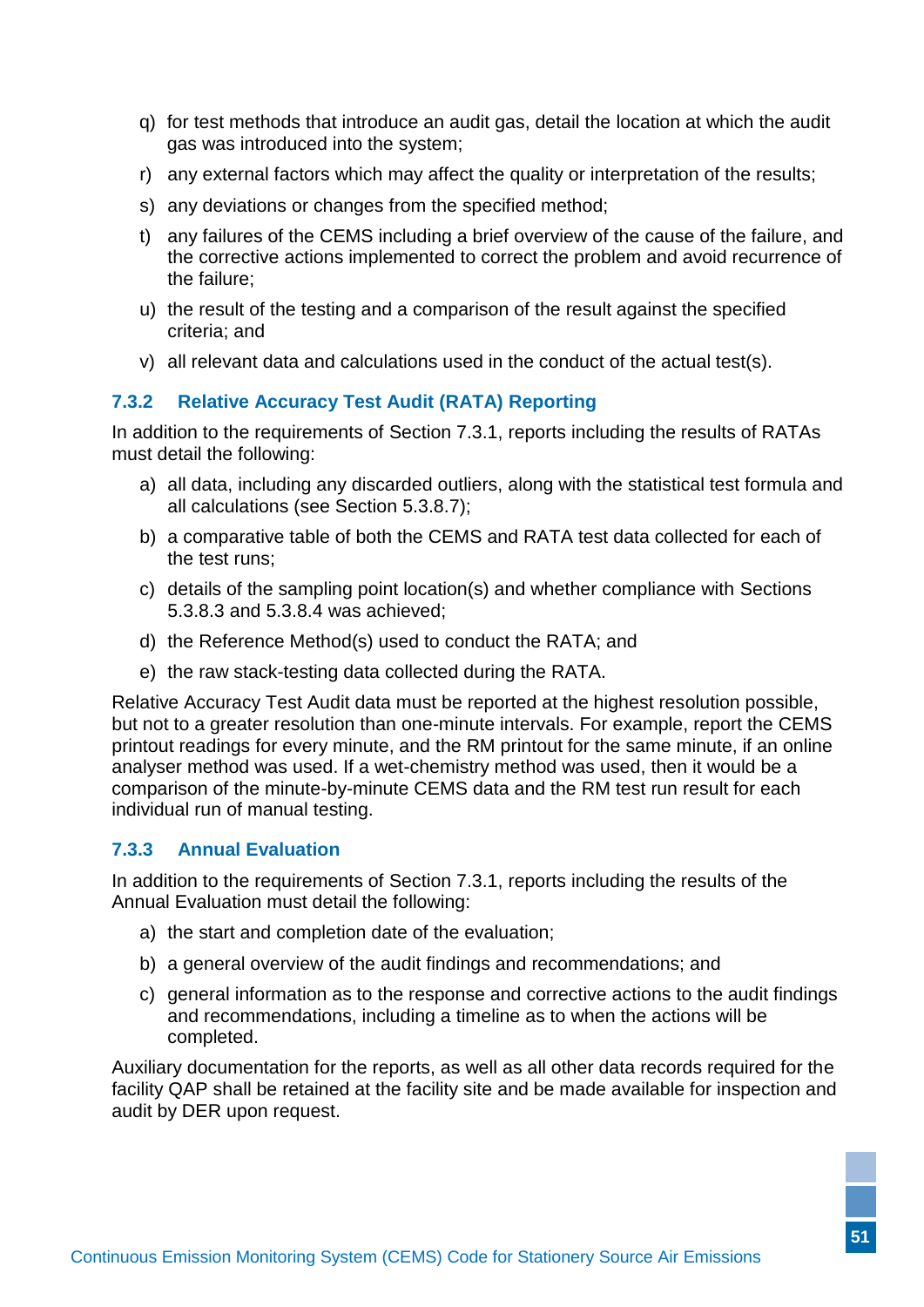# <span id="page-56-0"></span>**Appendix A: Quality Assurance Requirements**

These requirements are not intended to limit the quality assurance and quality control practices necessary to ensure quality data.

# <span id="page-56-1"></span>**1 General Requirements**

- 1.1 A Quality Assurance program (QA program), shall be established, implemented and maintained, and the scope of the system should be commensurate with the size and scope of the monitoring program.
- 1.2 The Quality Assurance program shall be sufficient to ensure the accuracy, precision, quality and traceability of the data results required or generated by the monitoring program.
- 1.3 Documentation shall be sufficient to ensure the accuracy, precision, quality and traceability of the data results required or generated by the monitoring program.
- 1.4 Documentation shall be defined in a Quality Assurance Manual (however named). The information in the manual shall be understandable, available, accessible, and able to be implemented by the appropriate personnel.
- 1.5 An organisation chart shall be written which outlines the responsibilities and authorities of key individuals or groups within the company (it is sufficient to detail job titles on the chart, versus the names of individuals). This chart shall include the company personnel involved in aspects of the business which may affect the quality of the monitoring result(s).

# <span id="page-56-2"></span>**2 Development, Approval and Issue of Documents**

- 2.1 Procedures shall be written, maintained and implemented for the establishment, implementation and control of quality related documents.
- 2.2 All documents written as part of a QA program shall be reviewed and approved for use by authorised personnel.
- 2.3 Procedures shall be readily available and accessible to the personnel performing the operations.
- 2.4 Documents shall be uniquely identified with an identification number or code.
- 2.5 Documents shall include the date of issue.
- 2.6 Documents shall include a title, page number and total number of pages, and the name(s) of the person(s) who created and authorised the document.
- 2.7 Documents shall be periodically reviewed and revised, as necessary, to ensure they are still valid, appropriately descriptive and satisfy applicable requirements.
- 2.8 Original documents, such as master copies of procedures or forms, shall be retained and, when appropriate, suitably marked to indicate validity (e.g. mark out-of-service originals as 'obsolete' or 'superseded').
- 2.9 Documents (including copies) shall be managed such that ones which are invalid or obsolete are removed from service, thereby avoiding unintended use.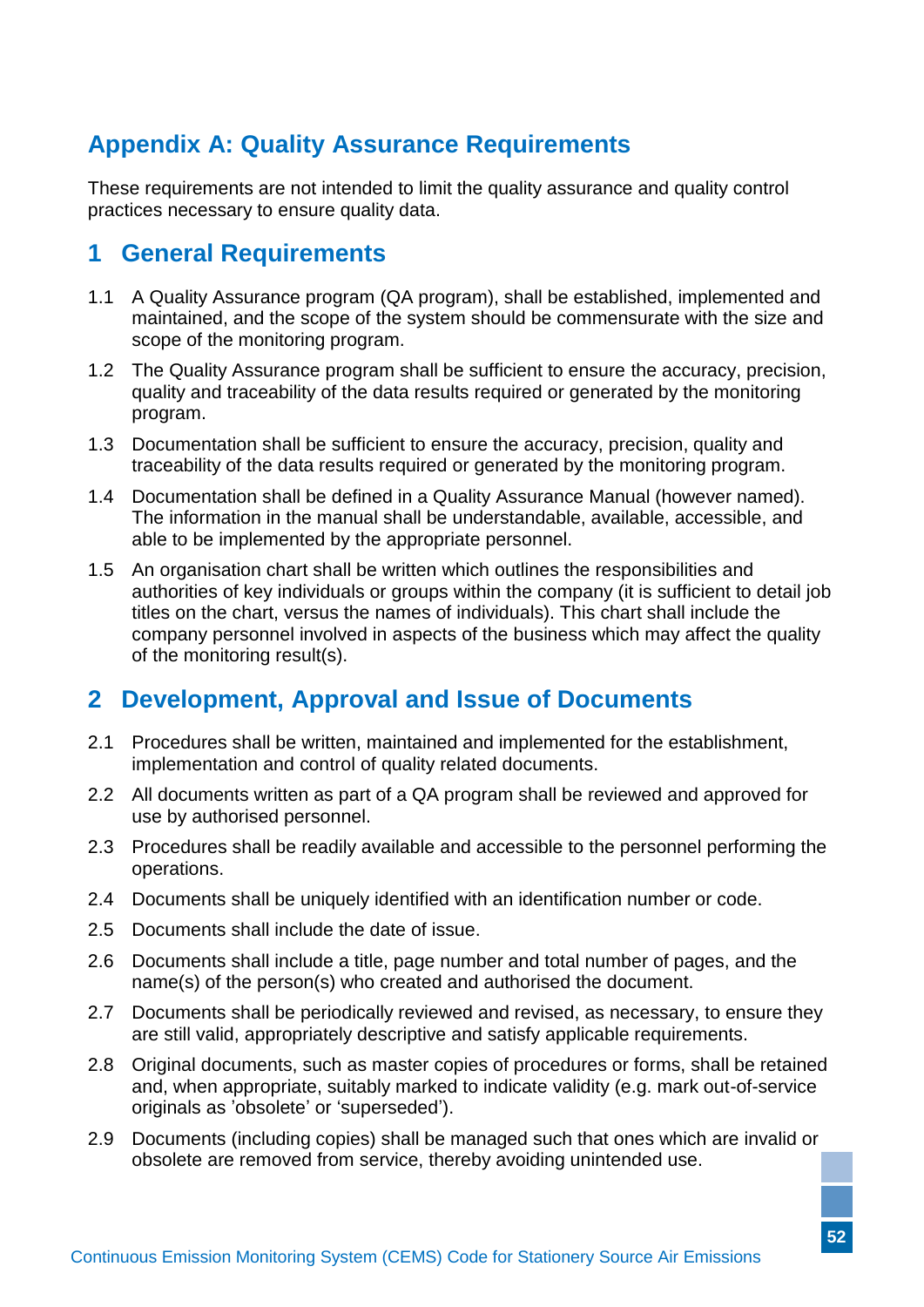# <span id="page-57-0"></span>**3 Document Changes**

- 3.1 Documents are to be reviewed and revised by the same person, or by a person performing the same function, that originally produced the document. The person performing the review shall have access to the background information applicable to both the creation of the original document and any subsequent revisions.
- 3.2 Changes and revisions to documents shall be recorded. It is recommended that the changes are highlighted or noted on the revised document.
- 3.3 If the quality assurance system allows for handwritten changes, the changes shall be initialed and dated by the individual making the change. The changes shall be made by authorised personnel. Changes shall be formally included and the document reissued as soon as practicable.
- 3.4 Procedures shall be established, implemented and maintained for the revision process, regardless as to whether the documents are maintained in hardcopy or computer/electronic format.

# <span id="page-57-1"></span>**4 Control of Records**

- 4.1 Procedures shall be established, implemented and maintained for the collection, storage, access, distribution and disposal of documents.
- 4.2 Documents shall be stored in a readily retrievable manner, and in a secure location which protects the documents from damage, degradation or destruction.
- 4.3 Raw, or original, data shall be preserved and retained for the specified time period.

# <span id="page-57-2"></span>**5 Recording of Information and Data**

- 5.1 Raw data shall be recorded in a permanent manner. Data shall be recorded legibly and in indelible ink and not pencil.
- 5.2 Data shall not be obliterated. If a correction is required, it shall be crossed out with a single line, and the date and the initials of the person making the change shall be recorded adjacent to the cross-out. Data generated by computer or other electronic means shall retain the original data and any changes shall be marked or identified accordingly, such as. flagged with error codes.
- 5.3 The following shall be recorded for sampling, testing, other monitoring activities, calibration, maintenance and other relevant operations:
	- a) a description of the activity/operation performed;
	- b) the date the activity/operation was performed;
	- c) the location the activity was performed (e.g. stack 1,  $SO<sub>2</sub>$  analyser);
	- d) unambiguous identification of the method used (i.e. method number and title);
	- e) unambiguous identification of equipment and instruments used;
	- f) identification such as initials of the individual(s) performing the activity/operation;
	- g) any external factors which may affect the quality or interpretation of the results; and
	- h) any deviations or changes from the specified method.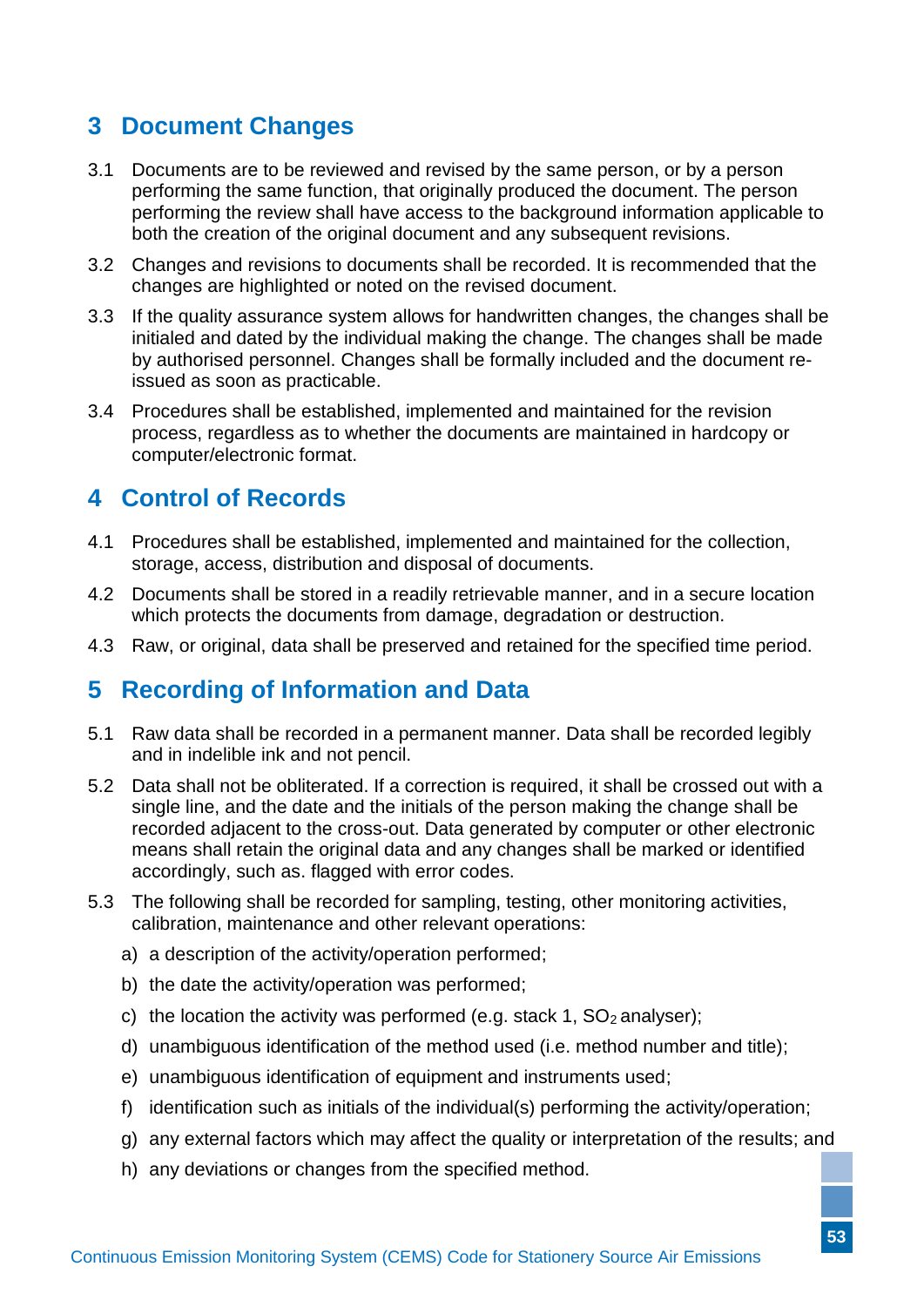# <span id="page-58-0"></span>**6 Equipment**

- 6.1 Equipment shall be appropriate for its use, and maintained in a manner that ensures proper functioning, such as in accordance with the manufacturer's instructions, and prevents contamination or deterioration.
- 6.2 Equipment which is malfunctioning or giving suspect results shall be taken out of service immediately, and an appropriate contingency plan implemented. The item shall be made unavailable for use such as. tagged out and moved to an isolated area, until it has been repaired and calibrated, or otherwise tested, to demonstrate its ability to perform its function(s) correctly.
- 6.3 Equipment shall be operated by trained and authorised personnel. Instructions for use, maintenance and calibration of equipment including manufacturer manuals shall be readily available for use by appropriate personnel.
- 6.4 Equipment shall be uniquely identified with a number or a code.
- 6.5 Records shall be maintained which detail at least:
	- a) the name of the equipment, the manufacture's name, model, type and serial number of equipment, where available;
	- b) when the item was received and put into service;
	- c) whether the item complies with required specifications;
	- d) the current location of the item; and
	- e) the dates and results of any calibration and maintenance, and copies of any calibration or maintenance reports.

# <span id="page-58-1"></span>**7 Preventive Maintenance and Calibration**

- 7.1 Preventative maintenance and calibration procedures shall be established, implemented and maintained for equipment and instruments (including computers and data acquisition systems) that affect the quality of the product or data.
- 7.2 Maintenance and calibration shall be performed as per a predetermined schedule.
- 7.3 Reference materials and instruments shall be traceable to certified reference materials and certified reference instruments. Internally prepared reference standards, such as chemical solutions, shall be assessed for accuracy as far as practicable. This can include the use of fresh solutions, ensuring chemicals have not expired and double checking calculations.
- 7.4 Maintenance and calibration logs shall be maintained which record the date of the maintenance/calibration activity, the initials of the person who performed the activity, and the results or outcome of the activity, such as final calibration result and any further action required.

# <span id="page-58-2"></span>**8 Corrective Action**

8.1 Procedures shall be established, implemented and maintained for implementing corrective action when work does not conform to the policies and procedures defined by the QAP.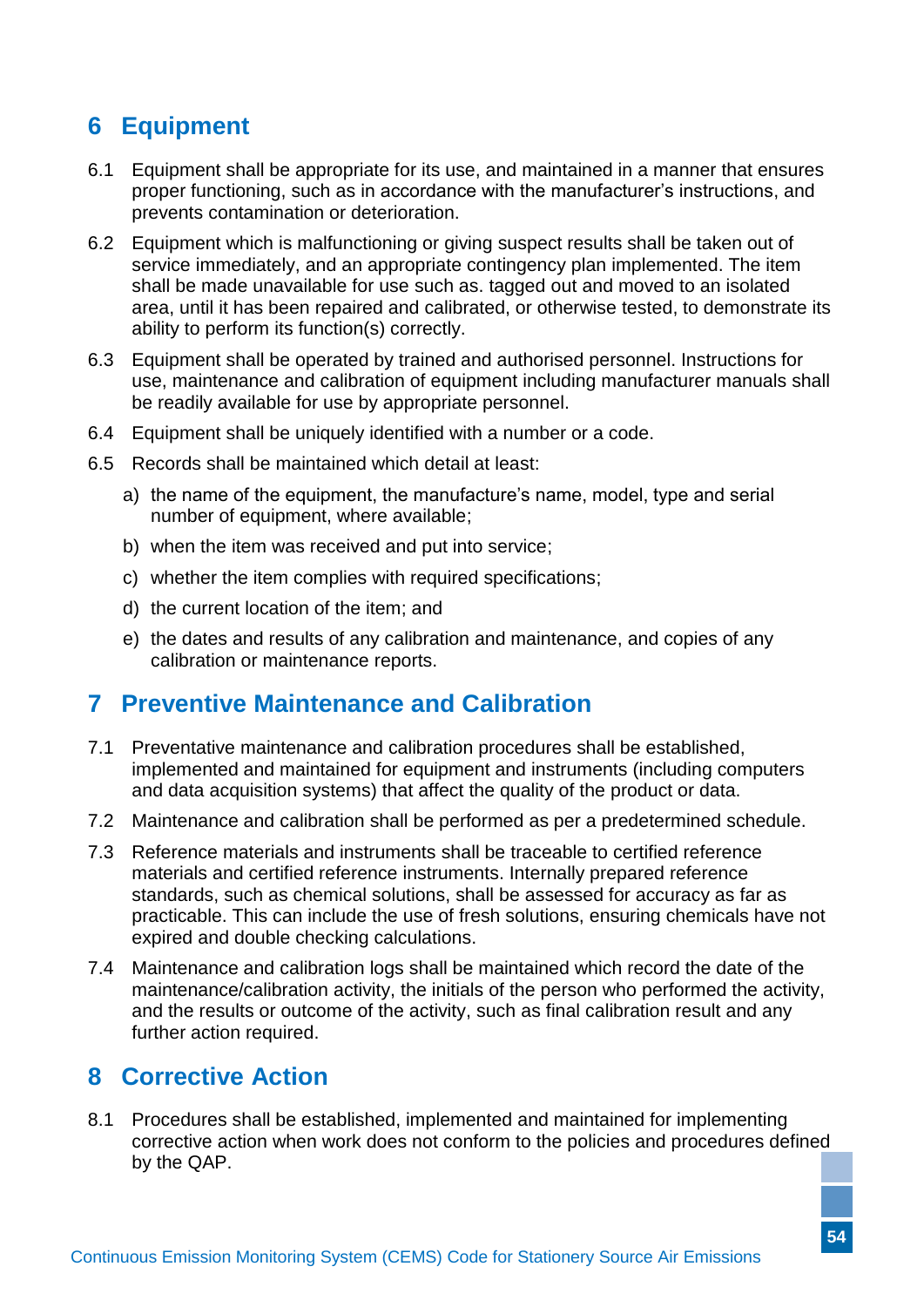- 8.2 In the event of a non-conformance, investigation shall be conducted to determine the root cause and the effects of the problem, including effects on other outcomes or data, and potential corrective actions. The corrective action which is most likely to resolve the problem, and prevent it from recurring, is to be selected and implemented.
- 8.3 A corrective action report (however named) shall be written in the event of a nonconformance. The report shall record the results of the investigation and the chosen corrective action.

# <span id="page-59-0"></span>**9 Training of Personnel**

- 9.1 Procedures shall be established, implemented and maintained for the training and competency assessment of personnel.
- 9.2 Training records shall be established, implemented and maintained for training and assessment event(s). Records shall include the name of the trainee, date, the trainer's initials, the scope of the training and the result (for example, if the person is authorised to perform task under supervision, or if supervision is not required).
- 9.3 Personnel undergoing training shall be supervised by appropriate and authorised staff until assessed as competent to routinely perform the desired task without supervision.

# <span id="page-59-1"></span>**10 Service, Suppliers and Contractors**

- 10.1 A policy and a procedure shall be established, implemented and maintained for the selection and purchasing of goods and services that can affect the quality of the product or data being produced. The selection of goods and services shall ensure services, suppliers and contractors are in compliance with the required specifications.
- 10.2 Purchased goods, such as consumables and reagents, which can affect the quality of the product or data being produced, shall be inspected or tested prior to use to ensure compliance with the required specifications.

# <span id="page-59-2"></span>**11 Audits**

- 11.1 Procedures shall be established, implemented and maintained for auditing activities and operations in order to verify that such activities and operations are being conducted in accordance with written procedures and the requirements of the QAP.
- 11.2 Audits shall be performed as per a predetermined schedule.
- 11.3 If any of the audit findings identify deviations from the requirements of the QAP, or identify concerns as to the effectiveness of the requirements, these deviations and/or concerns shall be recorded and the necessary corrective action implemented.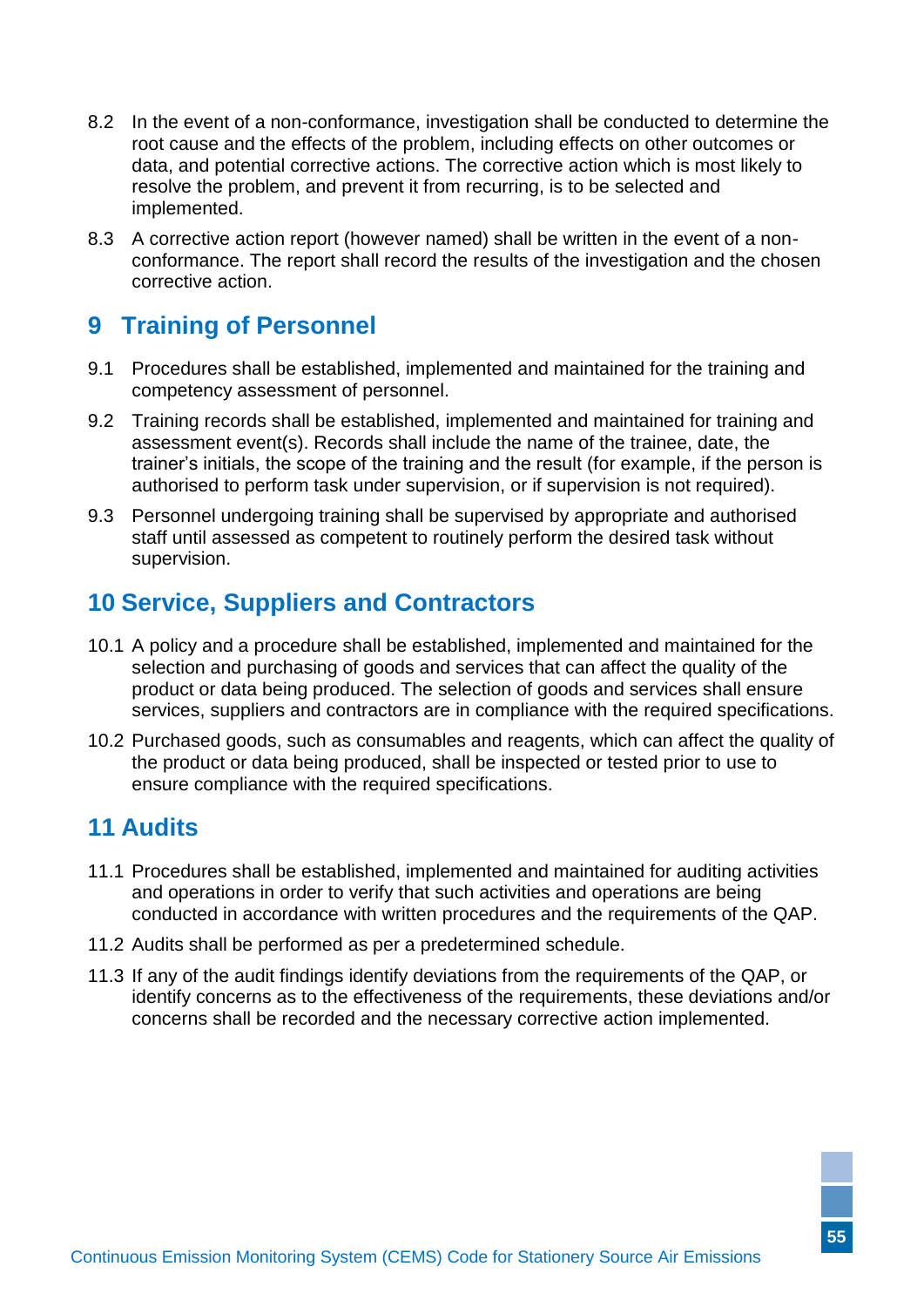# <span id="page-60-1"></span><span id="page-60-0"></span>**Appendix B: Methods Acceptable for Relative Accuracy Test Audits (RATAs)**

The methods listed in [Table 16](#page-60-2) are acceptable Reference Methods for use with RATAs. The consultant or company conducting the test method must hold current quality assurance accreditation for the methods used, subject to Section [2.2](#page-18-2) of the CEMS Code, unless otherwise noted.

This table is **not intended to limit** the advancement of technology, new method development, or ongoing NATA accreditation for other methods. Other methods may be acceptable, upon approval of DER, provided the consultant has accreditation for the method (see Section [2.2](#page-18-2) of the CEMS Code), and the method is appropriate for RATA testing (i.e. must meet the requirements in Section [5.3.8.7\)](#page-44-1). The use of other methods will need to be specified in a licence granted under the provisions of the *Environmental Protection Act 1986*.

| <b>Method Title</b>                                                                                                                 | <b>Method Number</b>                   |
|-------------------------------------------------------------------------------------------------------------------------------------|----------------------------------------|
| Stationary Source Emissions, Method 1: Selection of Sampling<br><b>Positions</b>                                                    | <b>Australian Standard</b><br>AS4323.1 |
| Sample and Velocity Traverses for Stationary Sources                                                                                | <b>USEPA Method 1</b>                  |
| Determination of Stack Gas Velocity and Volumetric Flow Rate (Type S<br>Pitot Tube)                                                 | <b>USEPA Method 2</b>                  |
| Gas Analysis for the Determination of Dry Molecular Weight                                                                          | <b>USEPA Method 3</b>                  |
| Determination of Oxygen and Carbon Dioxide Concentrations in<br>Emissions from Stationary Sources (Instrumental Analyzer Procedure) | <b>USEPA Method 3A</b>                 |
| Determination of Moisture Content In Stack Gases                                                                                    | <b>USEPA Method 4</b>                  |
| Determination of Sulfur Dioxide Emissions from Stationary Sources                                                                   | <b>USEPA Method 6</b>                  |
| Determination of Sulfur Dioxide Emissions from Stationary Sources<br>(Instrumental Analyzer Procedure)                              | <b>USEPA Method 6C</b>                 |
| Determination of Nitrogen Oxide Emissions from Stationary Sources<br>(Ion Chromatographic Method)                                   | <b>USEPA Method 7A</b>                 |
| Determination of Nitrogen Oxide Emissions from Stationary Sources<br>(Alkaline Permanganate / Colorimetric Method)                  | <b>USEPA Method 7C</b>                 |
| Determination of Nitrogen Oxide Emissions from Stationary Sources<br>(Alkaline-Permanganate / Ion Chromatographic Method)           | <b>USEPA Method 7D</b>                 |
| Determination of Nitrogen Oxides Emissions from Stationary Sources<br>(Instrumental Analyzer Procedure)                             | <b>USEPA Method 7E</b>                 |
| Determination of Carbon Monoxide Emissions from Stationary Sources                                                                  | <b>USEPA Method 10</b>                 |
| Determination of Hydrogen Sulfide Content of Fuel Gas Streams In<br><b>Petroleum Refineries</b>                                     | <b>USEPA Method 11</b>                 |
| Semicontinuous Determination of Sulfur Emissions from Stationary<br>Sources                                                         | <b>USEPA Method 16</b>                 |

#### <span id="page-60-2"></span>**Table 16: Methods acceptable for Relative Accuracy Test Audits**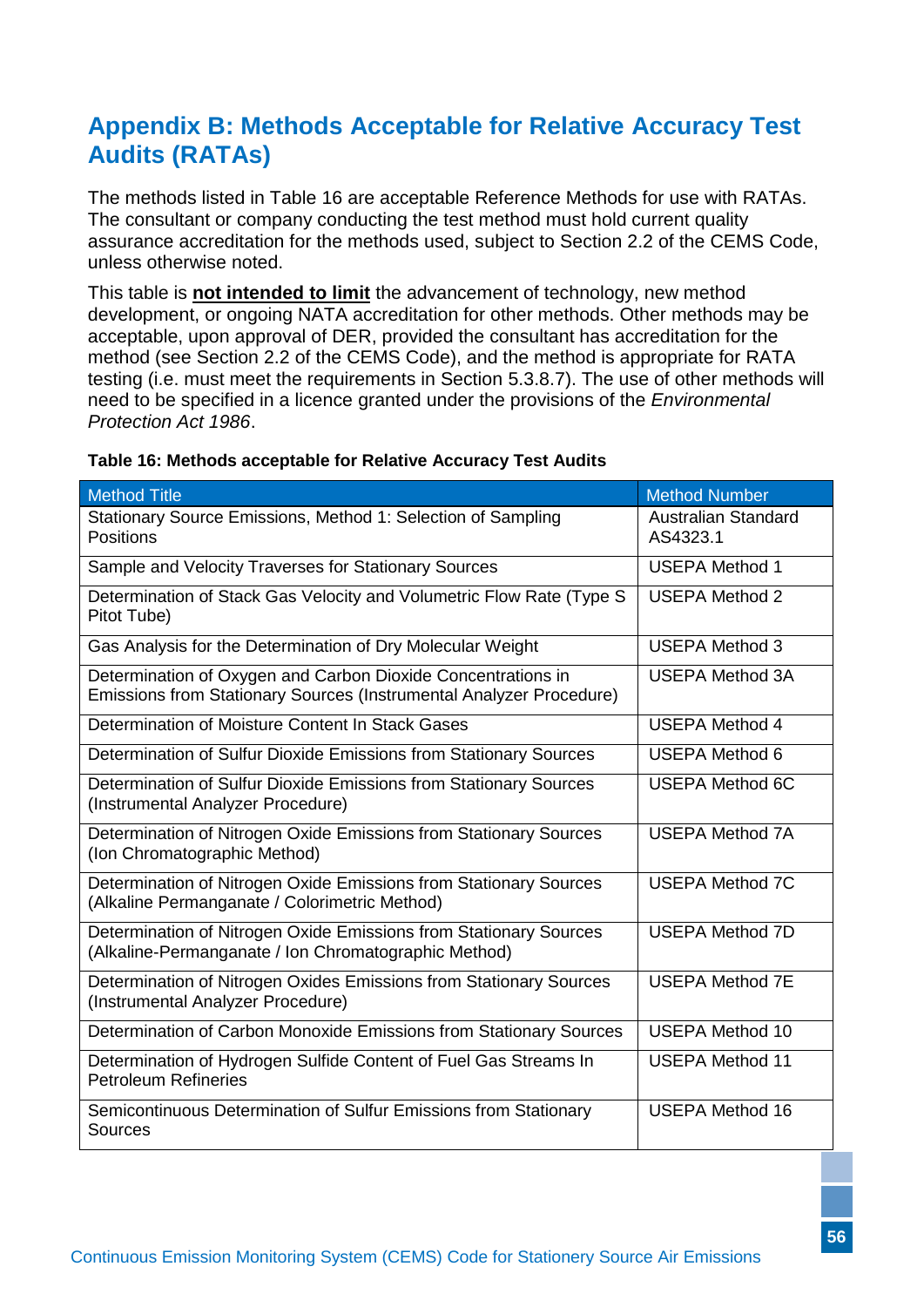| <b>Method Title</b>                                                                             | <b>Method Number</b>    |
|-------------------------------------------------------------------------------------------------|-------------------------|
| Determination of Total Reduced Sulfur Emissions from Stationary<br>Sources (Impinger Technique) | <b>USEPA Method 16A</b> |
| Determination of Total Reduced Sulfur Emissions from Stationary<br>Sources                      | USEPA Method 16C        |

The USEPA test methods may be located at the following web page:

<http://www.epa.gov/ttn/emc/>

Helpful information about determining the cause of bias in a CEMS may be found at:

<http://www.epa.gov/airmarkets/monitoring/bias/index.html>